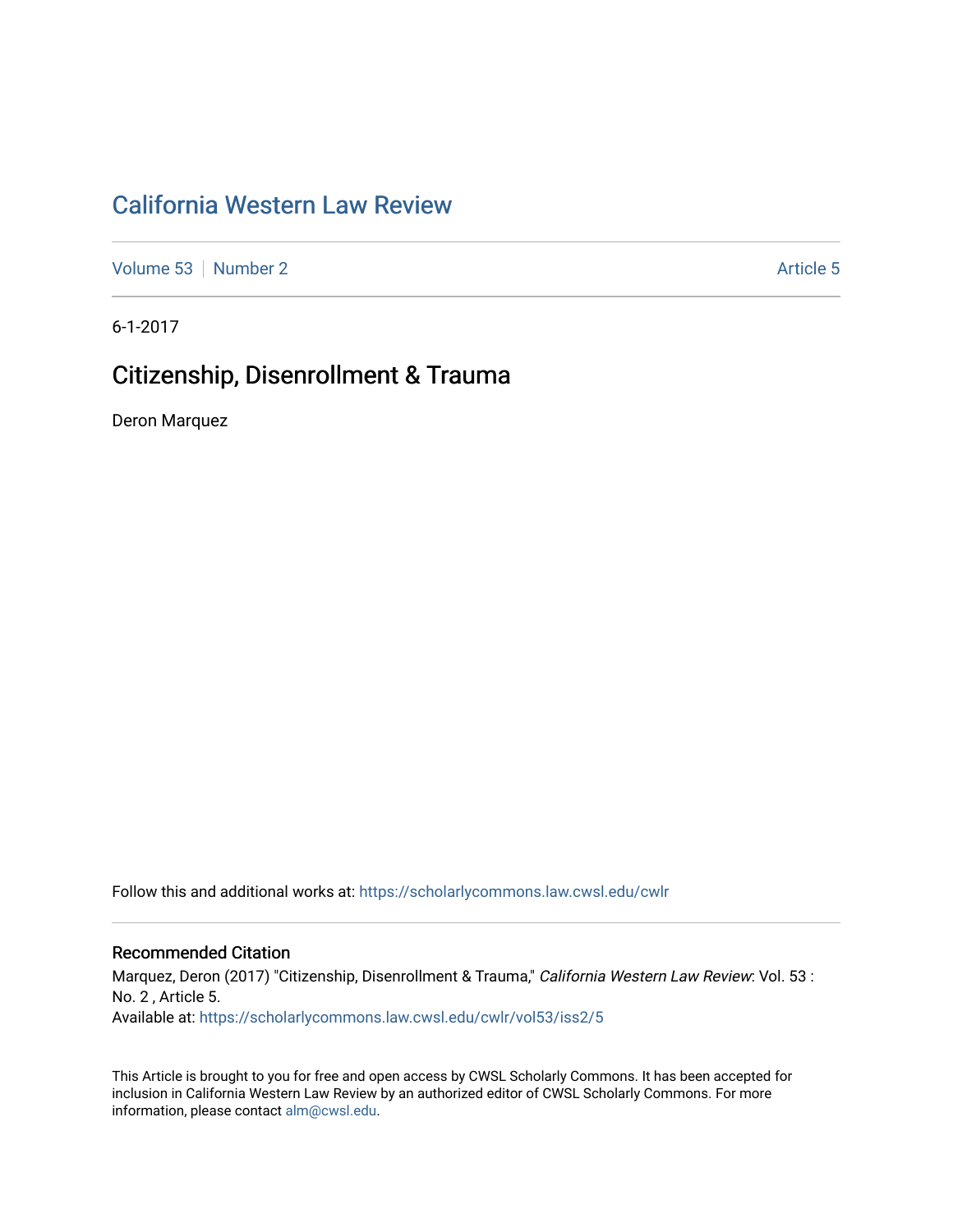#### DERON MARQUEZ\*

#### TABLE OF CONTENTS

| B. San Diego Health and Human Service Agency v. Michelle T. |  |
|-------------------------------------------------------------|--|
|                                                             |  |
|                                                             |  |
|                                                             |  |
|                                                             |  |
|                                                             |  |

 <sup>\*</sup> Deron Marquez served as chairman of the San Manuel Band of Mission Indians from 1999 through April 2006. In addition to leading the seven-member Business Committee, he was instrumental in designing and directing a progressive agenda of social, economic and governance development for the tribal government and community. Under his leadership, the Tribe has entered into successful business ventures with the goal of securing critical government revenues well into the future. The Tribe also enhanced its governance capabilities, instituted public services for tribal citizens and solidified intergovernmental relations at the local, state and national levels under his leadership. Marquez is a nationally-recognized speaker and lecturer on such issues as economic development, tribal governance and tribal sovereignty. He is also the co-founder and currently the director, as well as an instructor, in the Tribal Administration Certificate Program housed at Claremont Graduate University. The title of his two courses are "Introduction to Native American History, Constitutions, & Law" and "Special Topics in Native American History, Constitutions, & Law." He earned his undergraduate degree from the University of Arizona, a Masters degree in Politics and a Ph.D. in Community Health, Politics and Public Policy from Claremont Graduate University.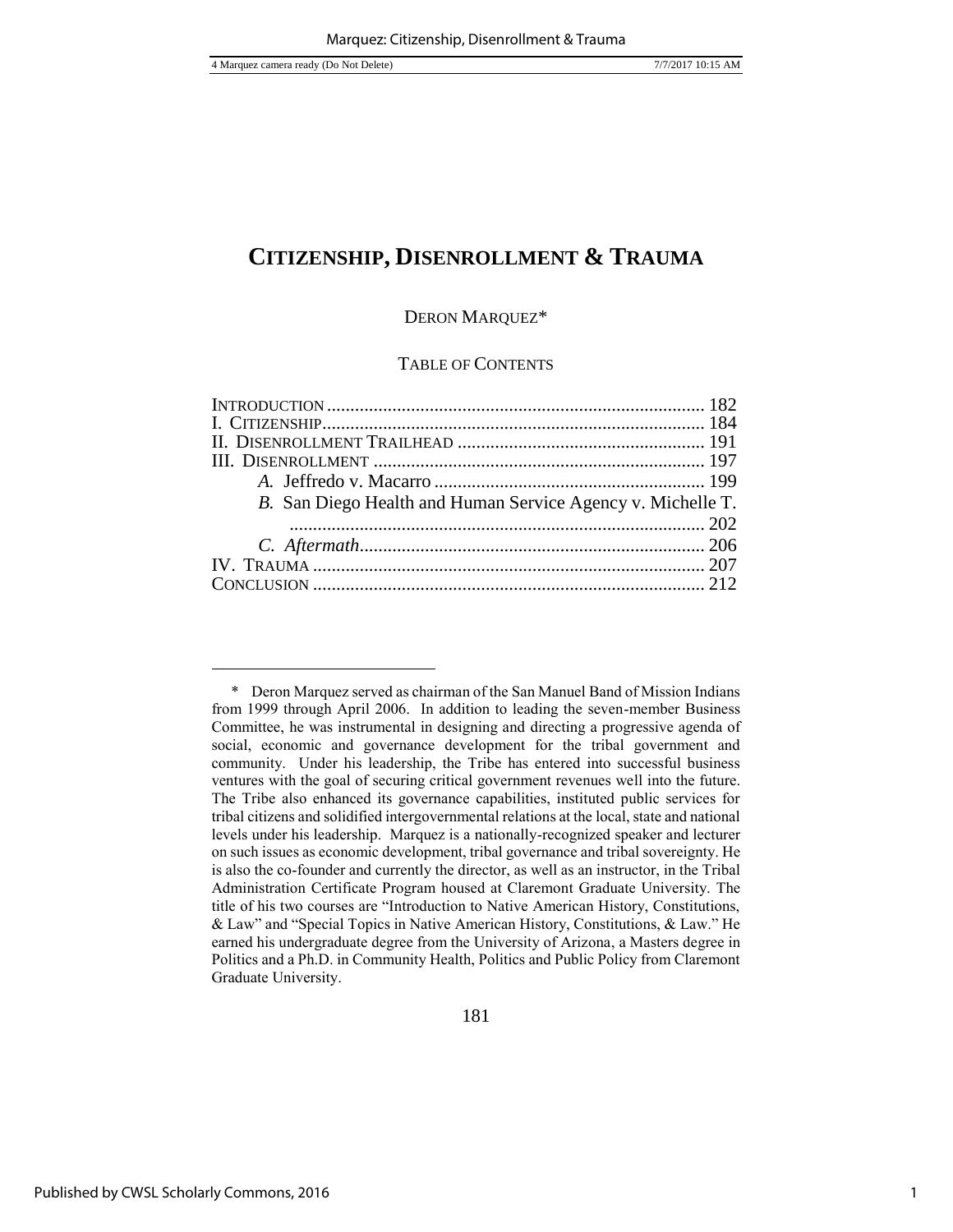#### **INTRODUCTION**

This Article will discuss, in four parts, a current phenomenon occurring within Indian communities today. First, is the path and process towards citizenship<sup>1</sup> in Indian Country, and the uniqueness that American Indians find themselves within the meaning of a citizen. Second, is the federal government's position on tribal governance and enrollment, which has provided tribes the ability to engage in disenrollment practices. In addition, the second part of this Article will discuss the issues these disenrollment practices present to American Indian communities. *Santa Clara Pueblo v. Martinez* answered an enrollment question, but courts and tribal governments also apply *Martinez* to termination practices.<sup>2</sup> Third, is the introduction of various tribal citizen disenrollment court cases which illustrate disenrollment practices. With such practices, these actions are the most recent traumatic events that Indian Country and American Indian individuals encounter. The final section will explore traumatic studies from Indian Country. These studies emphasize the already delicate environment tribal individuals occupy. Federal and state forces have consistently subjected Indian Country to ill treatment, and when the hollowing of an individual's identity, spirit and soul manifests from within that

<sup>1.</sup> In Indian Country, "membership" is the most operative term. *See* Allison M. Dussias, *Geographically-Based and Membership-Based Views of Indian Tribal Sovereignty: The Supreme Court's Changing Vision*, 55 U. PITT. L. REV. 1, 79 (1993). The Bureau of Indian Affairs states:

As a general rule, an American Indian or Alaska Native person is someone who has blood degree from and is recognized as such by a federally recognized tribe or village (as an enrolled tribal member) and/or the United States. Of course, blood quantum (the degree of American Indian or Alaska Native blood from a federally recognized tribe or village that a person possesses) is not the only means by which a person is considered to be an American Indian or Alaska Native. Other factors, such as a person's knowledge of his or her tribe's culture, history, language, religion, familial kinships, and how strongly a person identifies himself or herself as American Indian or Alaska Native, are also important. In fact, there is no single federal or tribal criterion or standard that establishes a person's identity as American Indian or Alaska Native.

*Frequently Asked Questions*, U.S. DEP'T. INTERIOR*,* http://www.bia.gov/FAQs/ (last accessed Apr. 18, 2017).

<sup>2.</sup> *See generally* Santa Clara Pueblo v. Martinez, 436 U.S. 49 (1978).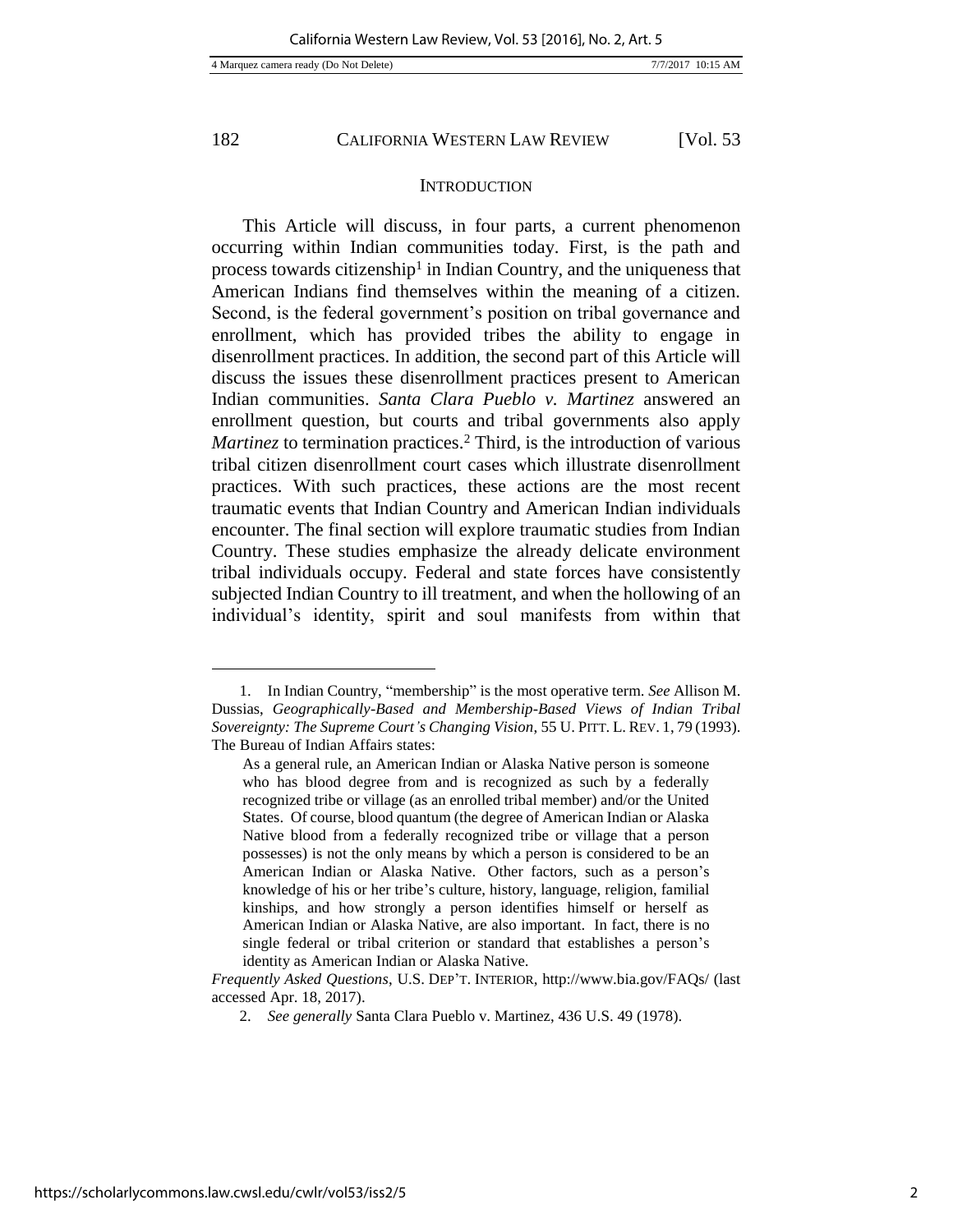individual's community, such internal actions produce negative episodes.

Disenrollment—a systematic removal and termination of an individual's status as a tribal citizen of their Indian Nation—has taken root in tribal communities throughout Indian Country.<sup>3</sup> The ideals and concepts of alienable rights<sup>4</sup> and the natural rights<sup>5</sup> of the individual, clash around disenrollment. Inalienable rights are protected as constitutional rights, and they extend to all citizens.<sup>6</sup> However, in Indian Country, these inalienable rights morph into alienable. By the end of the century, tribes would engage in the disenrollment process.<sup>7</sup> Not dismissing the direct effects, these actions have indirect effects as well. Tribal governmental actions receive supreme standing; especially when it's an Indian-on-Indian action that clearly falls within the sphere of tribal sovereignty. In such instances, tribal governments stand above the individual Indian; this is prevalent today, as illustrated by American Indian tribal governments' self-termination acts of disenrollment.<sup>8</sup> In the past, federal courts have hesitated to intervene in such internal affairs.<sup>9</sup> Dr. David Wilkins, who has composed many articles on disenrollment, expressed deep concern of possible federal government intervention. He stated, "Without action to help to forestall

<sup>3.</sup> Brooke Jarvis, *The Disenrolled*, N.Y. TIMES MAGAZINE (Jan. 22, 2017), https://www.nytimes.com/2017/01/18/magazine/who-decides-who-counts-as-nativeamerican.html.

<sup>4.</sup> Laws that can be restricted or withheld. *Cf.* Stuart M. Brown, Jr., *Inalienable Rights*, 64 PHIL. REV. 192, 192-99 (1955).

<sup>5.</sup> Rights such as "life, liberty and the pursuit of happiness" prescribed in the United States Declaration of Independence. THE DECLARATION OF INDEPENDENCE para. 2 (U.S. 1776). *See generally* Brown, *supra* note 4.

<sup>6.</sup> *See* David Cole, *Are Foreign Nationals Entitled to the Same Constitutional Rights as Citizens*, 25 T. JEFFERSON L. REV. 367, 371-72 (2003).

<sup>7.</sup> Gabriel S. Galanda & Ryan D. Dreveskracht, *Curing the Tribal Disenrollment Epidemic: In Search of a Remedy*, 57 ARIZ. L. REV. 383, 385-86 (2015).

<sup>8.</sup> *See* Santa Clara Pueblo v. Martinez, 436 U.S. 49, 55-56 (1978); *see also*  United States v. Quiver, 241 U.S. 602, 603-04 (1916).

<sup>9.</sup> *See Martinez,* 436 U.S*.* at 55-56; *see also* Duro v. Reina, 495 U.S. 676, 685- 686 (1990) (where the Supreme Court noted tribal sovereignty is especially important because it allows tribes "to control their own internal relations, and to preserve their own unique customs and social order.").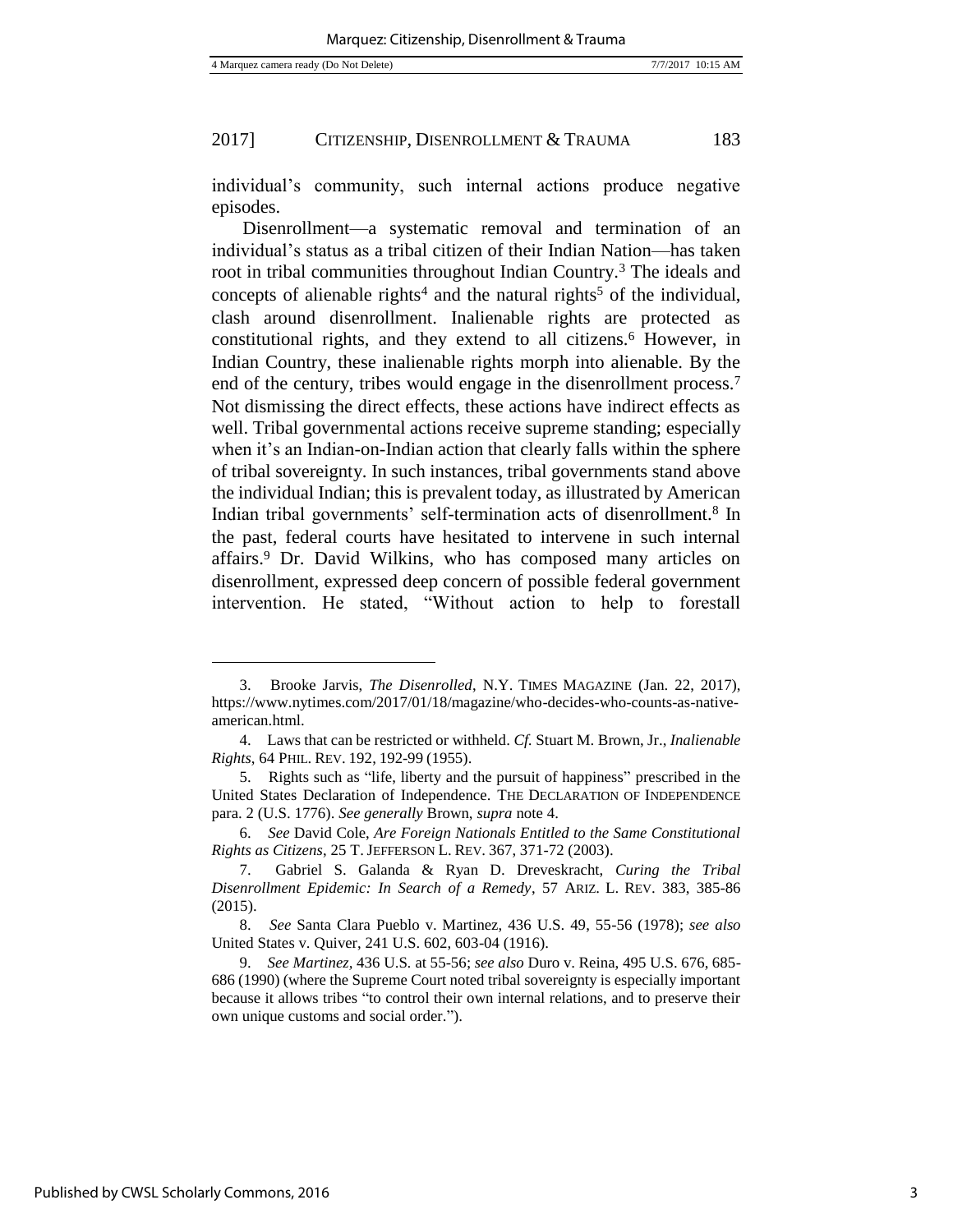l

184 CALIFORNIA WESTERN LAW REVIEW [Vol. 53

[disenrollment], the U.S. Congress or, more realistically, the Supreme Court, will impose their radical treatments."<sup>10</sup>

#### I. CITIZENSHIP

One of the basic characteristics of citizenship is participating in a collective—*perhaps one of the deepest of all human needs*. In the beginning, Indian Country,<sup>11</sup> through treaties and statutes, *received* citizenship status, and presumably the rights forged in the United States Constitution (including those rights found in the Bill of Rights, which joined the founding document in 1791<sup>12</sup>). But as time has illustrated, an Indian's individual rights of United States citizenship have not risen to the same level as others, nor have they become sacrosanct.<sup>13</sup> John Adams stated in *Novanglus* Essays (No. 7), the United States is "[a] government of laws, and not of men."<sup>14</sup> The Articles of Confederation attempted to mold a gentlemen's agreement amongst the states that honored each state's legalities of the individual as equal.<sup>15</sup> However, the Article's fourth passage, as pointed out by James Madison's

14. Novanglus Essays (1775), *reprinted in* 4 THE WORKS OF JOHN ADAMS 205 (2015).

<sup>10.</sup> David Wilkins, *Re-Membering Through Adoption*, INDIAN COUNTRY TODAY, (Apr. 4, 2015), https://indiancountrymedianetwork.com/news/opinions/remembering-through-adoption/.

<sup>11.</sup> *See* 18 U.S.C. § 1151 (1948). The term "Indian Country" is a legal term riddled throughout federal law and is defined here simply as all lands, including allotment lands, within the limits of any Indian reservation falling under the jurisdiction of the United States. *See also* DeCoteau v. Dist. Ct., 420 U.S. 425, 427 n.2 (1975). While there is a more expansive definition, this Article only requires this simplified version.

<sup>12.</sup> *See* Barron v. Baltimore, 32 U.S. (7 Pet.) 243, 250-51(1833) (The United States Supreme Court, under Chief Justice Marshall, concluded that the first ten amendments (the Bill of Rights) applied only to the federal government, thus empowering state constitutions and forcing individuals to seek relief from state courts.).

<sup>13.</sup> Shenandoah v. Halbritter, 275 F. Supp.2d 279, 286 (2003), *aff'd,* 366 F.3d 89, *cert. denied* 544 U.S. 974 (2005) ("Members of federally recognized Indian tribes are citizens of the United States and are therefore afforded constitutional protection against violations of individual rights by federal and state institutions, but constitutional provisions limiting federal or state authority are of no force in constraining actions of tribal governments.").

<sup>15.</sup> *See* Articles of Confederation, 1 Stat. 4 (1778).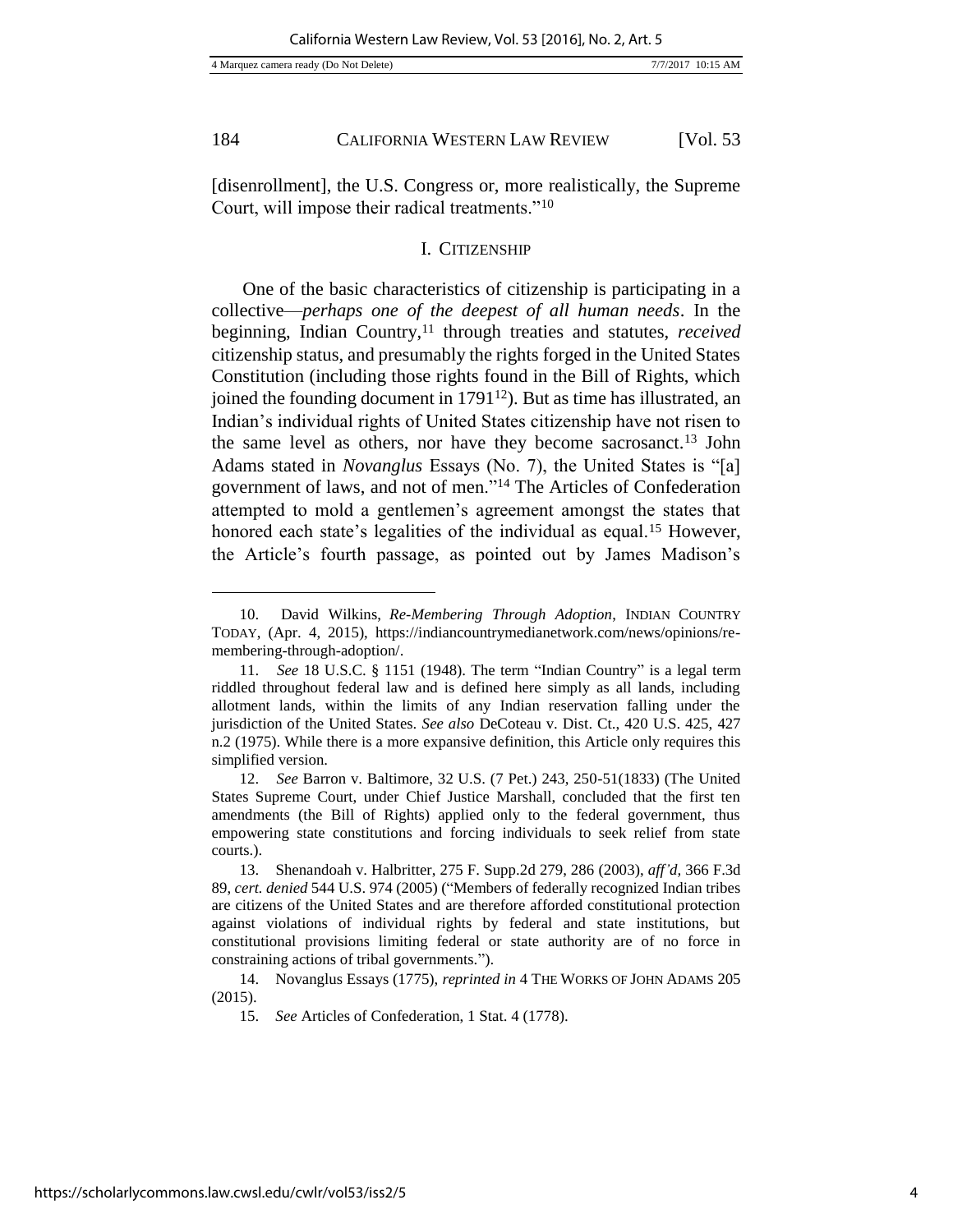*Federalist No. 42*, includes multiple terms attempting to define citizenship.<sup>16</sup> As the new constitution sought to provide congressional authority to make uniform national laws, Article 1, Section 8 granted Congress power regarding the "Rule of Naturalization."<sup>17</sup> The authority was to generate a uniform law to become a citizen, thus qualifying for the rights, responsibilities, and privileges provided by the Constitution.

The ideals of citizenship foretell a simplistic occurrence. However, counter to Madison, *man* served as the gatekeeper to citizenship.<sup>18</sup> Most evident of such denial was in a court of law. For American Indians, the term "subject" was deemed most appropriate.<sup>19</sup> In 1856, Attorney General Caleb Cushing opined a theory demarcating American Indians as subjects. Cushing theorized: "The fact, therefore, that Indians are born in the country does not make them citizens of the United States. The simple truth is plain, that the Indians are the *subjects* of the United States, and therefore are not, in mere right of home-birth, citizens of the United States."<sup>20</sup>

In 1868, the 14<sup>th</sup> Amendment reaffirmed federal jurisdiction over "[a]ll persons born or naturalized in the United States . . ." and labeled them "citizens of the United States."<sup>21</sup> These constitutional alterations were crafted as a result of the Emancipation Proclamation.<sup>22</sup> Simply stated, while the 1868 constitutional amendment guaranteed citizenship, it was the citizens themselves who made the full weight of citizenship applicable. However, Congress did not forfeit its constitutional rulemaking right; the constitutional amendment meant Congress could not legislate denial of citizenship.<sup>23</sup> Congress enacted

21. U.S. CONST. amend. XIV.

<sup>16.</sup> THE FEDERALIST NO. 42 (James Madison).

<sup>17.</sup> U.S. CONST. art. I, § 8.

<sup>18</sup>*. Contra* THE FEDERALIST, *supra* note 16.

<sup>19.</sup> *See generally* ANDRES RESENDEZ, THE OTHER SLAVERY: THE UNCOVERED STORY OF INDIAN ENSLAVEMENT IN AMERICA (2016).

<sup>20.</sup> Caleb Cushing, *Relation of Indians to Citizenship*, *in* 7 OFFICIAL OPINIONS OF THE ATTORNEYS GENERAL OF THE UNITED STATES 746, 749 (C.C. Andrews ed., 1856).

<sup>22.</sup> Slaughter-House Cases, 83 U.S. 36, 73 (1872) ("That  $[the 14<sup>th</sup>]$ amendment's] main purpose was to establish the citizenship of the negro can admit of no doubt.").

<sup>23.</sup> *Cf.* Birthright Citizenship Act of 2015, H.R. 140, 114th Cong. (2015) (illustrating Congress has control of addressing citizenship).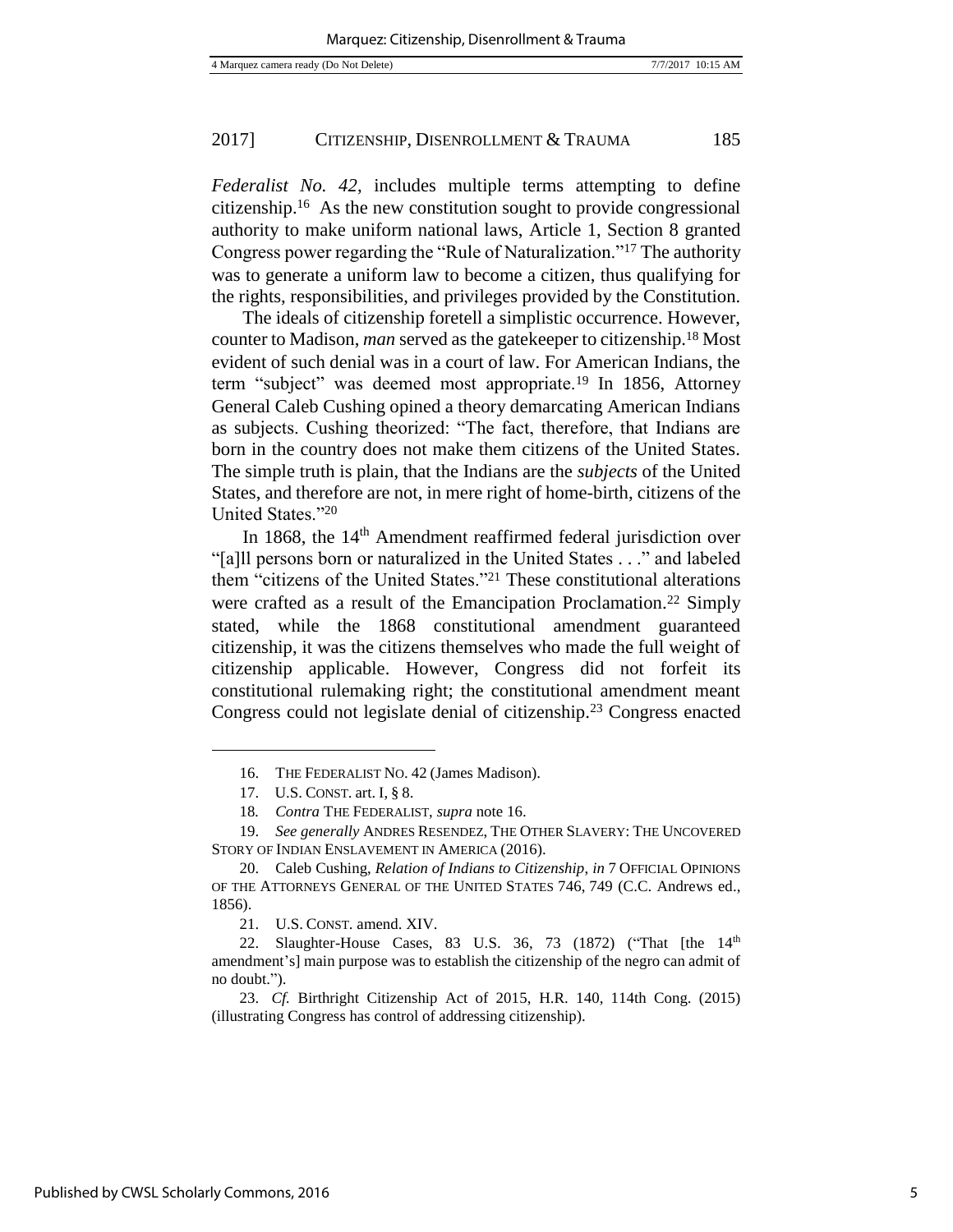the 1866 Civil Rights Act, which stated "all persons born in the United States, and not subject to any foreign power" were deemed citizens, "excluding Indians not taxed."<sup>24</sup> Regarding Indians, the Senate Judiciary Committee concluded in 1870 that Indians did not qualify as citizens under the amendment.<sup>25</sup>

Equal standing of law and citizenship could be seen as a sacred phenomenon, but the lack of application of the law by fellow man created a sacred hollowness. When the question of citizenship found its way to the high court, the Supreme Court arrived at a majority in the cases of *Dred Scott v. Sandford*, <sup>26</sup> *Elk v. Wilkins*, <sup>27</sup> and *United States v. Wong Kim Ark*. <sup>28</sup> In *United States v. Wong Kim Ark*, the Court decided a question regarding the intersection of place of birth and citizenship. In *Wong*, the Supreme Court broadly interpreted the 14<sup>th</sup> Amendment to include birthright citizenship status to people born within the United States territory, rendering the United States' parental citizenship status unnecessary.<sup>29</sup> In other words, an individual need not be a citizen to give birth to a citizen, provided the child is born on United States soil.<sup>30</sup> *Wong* and the 14<sup>th</sup> Amendment sought to remedy discrimination that freed slaves and Asian immigrants encountered based on their ethnicity. It was viewed that the 14th amendment remedied *Dred Scott*, <sup>31</sup> a case asking whether Mr. Scott was a free-man or slave. Conversely, *Elk v. Wilkins* was not remedied by the 14<sup>th</sup> Amendment. *Elk* was a case regarding Indian births on United States soil. The Supreme Court ruled birthright citizenship did not apply, and reiterated American Indian status as "subjects," the same way Attorney General Cushing opined in 1856.<sup>32</sup>

<sup>24.</sup> Civil Rights Act (Enforcement Act) of 1866, 14 Stat. 27 (1866).

<sup>25.</sup> VINE DELORIA JR. & DAVID E. WILKINS, TRIBES, TREATIES, & CONSTITUTIONAL TRIBULATIONS 142 (2005); *see also* S. REP. NO. 41-268 (1868).

<sup>26.</sup> Dred Scott v. Sandford, 60 U.S. 393 (1857).

<sup>27.</sup> Elk v. Wilkins, 112 U.S. 94 (1884).

<sup>28.</sup> United States v. Wong Kim Ark, 169 U.S. 649 (1898) (Chinese immigrants were denied citizenship by the Chinese Exclusion Act of 1882 and proponents of exclusion preferred citizenship to be based on *"jus sanguinis"* (parent's nationality)).

<sup>29.</sup> *Id.* at 693.

<sup>30.</sup> *Id.*

<sup>31.</sup> Dred Scott v. Sandford, 60 U.S. 393 (1857).

<sup>32.</sup> *Elk*, 112 U.S. at 109; *see also* Caleb Cushing, *supra* note 20, at 749.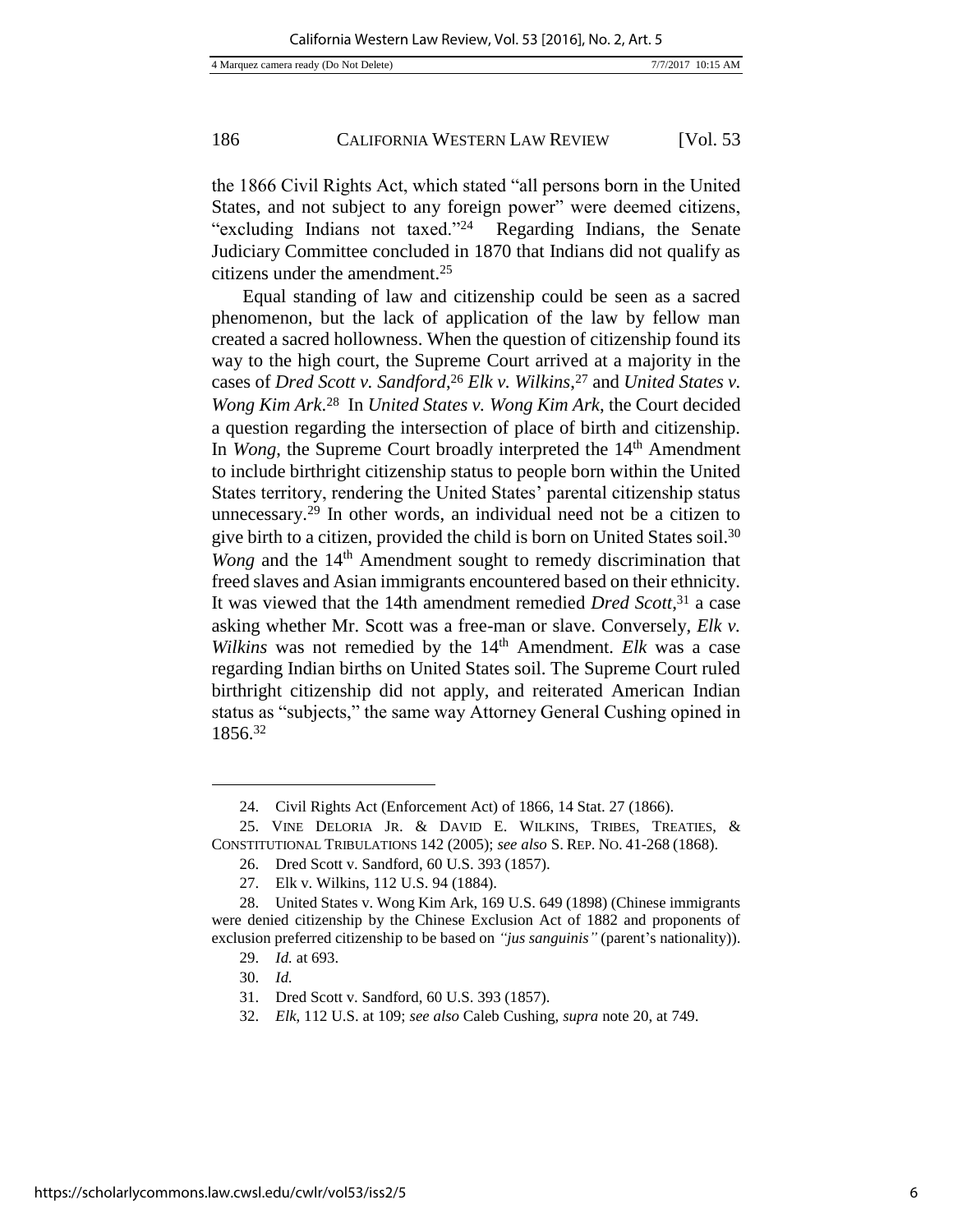The 14th Amendment states, "all persons born or naturalized in the United States, and subject to the jurisdiction thereof, are citizens of the United States."<sup>33</sup> It was liberally interpreted in *Wong*, despite the government's argument that Wong Kim Ark was a subject to the emperor of China.<sup>34</sup> Sixteen years after the adoption of the 14<sup>th</sup> Amendment, the Supreme Court adjudicated *Elk*. In its 1884 decision, the Court held that tribal births did not qualify for inclusion in the United States, deeming Indian Country beyond the jurisdiction of the federal government.<sup>35</sup> Interestingly, two years later in *United States v. Kagama*, the Supreme Court changed its position by unanimously ruling (9-0) in favor of a federal criminal statute extending into Indian Country and stated that such a right was bestowed upon Congress by the Constitution.<sup>36</sup> Congress further extended its plenary power by passing the General Allotment Act the following year.<sup>37</sup> During the

l

36. United States v. Kagama, 118 U.S. 375, 384-85 (1886). State courts were also prohibited to address crimes committed by Indians against Indians. Justice Miller added that state courts had been historically the American Indians "deadliest enemies." *Id*.

37. Dawes Act of 1887 (General Allotment Act), Pub. L. 49-119, 24 Stat. 388 (1887) Act was passed on February 8, 1887 and Section 6 and Section 8 focused on citizenship status. Section 6 stated:

[t]hat upon the completion of said allotments and the patenting of the lands to said allottees, each and every member of the respective bands or tribes of Indians to whom allotments have been made shall have the benefit of and be subjected to the laws, both civil and criminal, of the State or Territory in which they may reside; and no Territory shall pass or enforce any law denying any such Indians within its jurisdiction the equal protection of the law. And every Indian born within the territorial limits of the United States to whom allotments have been made under the provisions of this act, or under any law or treaty, and every Indian born within the territorial limits of the United States who has voluntarily taken up, . . . his residence separate and apart from any tribe of Indians therein, and has adopted the habits of

<sup>33.</sup> U.S. CONST. amend. XIV, § 1.

<sup>34.</sup> U.S. v. Wong Kim Ark, 169 U.S. 649, 705 (1898).

<sup>35.</sup> *Elk*, 112 U.S. 94 at 102 ("Indians born within the territorial limits of the United States, members of, and owing immediate allegiance to, one of the Indian tribes (an alien, though dependent, power), although in a geographical sense born in the United States, are no more 'born in the United States and subject to the jurisdiction thereof,' within the meaning of the first section of the Fourteenth Amendment, than the children of subjects of any foreign government born within the domain of that government, or the children born within the United States, of ambassadors or other public ministers of foreign nations.").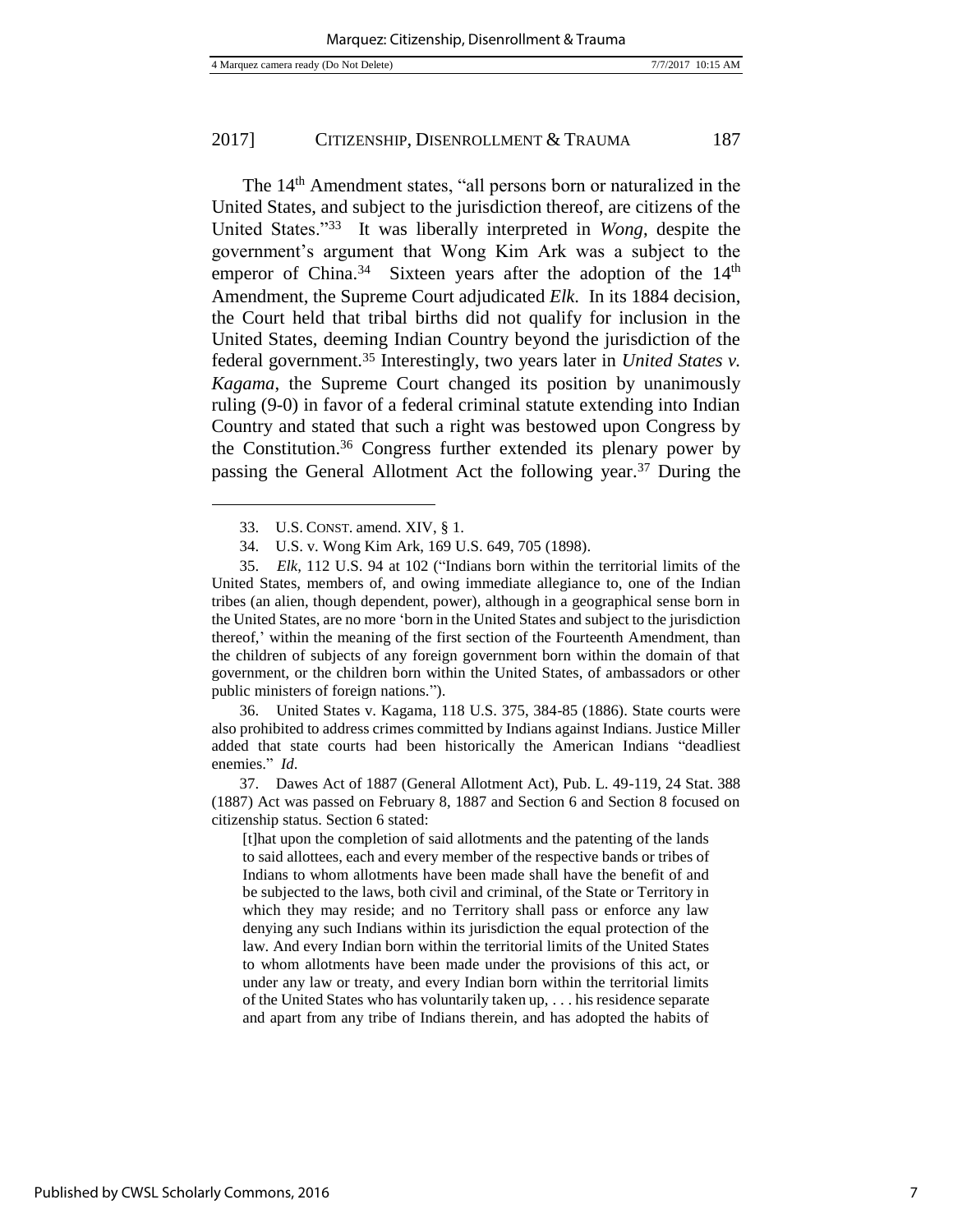wholesale dismantling of Indian Territories, Indians would receive allotted land after satisfying certain steps. Thereafter, they became recognized citizens. As pointed out by Deloria and Wilkins, the act contradicted *Elk* and further conflated the question of citizenship.<sup>38</sup>

For Indian Country, ascription of citizenship, consensual or not, would not transpire until 1924 via the Indian Citizenship Act ("ICA").<sup>39</sup> Regardless of the actions and steps taken by the Supreme Court and Congress, established citizens resisted the nature of such a title to American Indians, and state governments repeatedly refused to acknowledge their citizenship rights.<sup>40</sup>

This regresses back to a basic question: is citizenship sacred or hollow? The ideals of citizenship conjure the fanciful measurements of status, where nationalism seeks to create community, the state provides the administrative mechanisms of governance, and territory provides

l

Section 8 stated:

*Id.* § 8.

38. *See* DELORIA & WILKINS, *supra* note 25, at 146. Referring to the General Allotment Act, they stated:

This provision, it should be noted, is in direct contradiction to both the Senate Judiciary Committee's report and *Elk v. Wilkins*. And succeeding allotment acts and agreements only served to confuse the issue further. Finally, in 1924, Congress passed the Indian Citizenship Act, which succinctly stated: "That all noncitizen Indians born within the territorial limits of the United States be, and they are hereby, declared to be citizens of the United States.

*Id.* 

39. Indian Citizenship Act, Pub. L. No. 68-175, 43 Stat. 253 (June 2, 1924) (codified as amended at 8 U.S.C. § 1401(b) (2012)). Prior to the Indian Citizenship Act, two-thirds of American Indians had already been deemed citizens by treaty or statute. FELIX COHEN, HANDBOOK OF FEDERAL INDIAN LAW: WITH REFERENCE TABLES AND INDEX 155 (1988). With the passage of the act, only 125,000 indigenous individuals who were born on United States territory were naturalized, excluding all those born across the borders in Mexico and Canada. *Id.*

40. *See supra* notes 22-36 and accompanying text.

civilized life, is hereby declared to be a citizen of the United States, and is entitled to all rights, privileges, and immunities of such citizens . . . .

*Id.* § 6.

<sup>[</sup>t]hat provisions of this act will not extend to the territory occupied by [various tribes], in the Indian Territory, nor to any of the reservations of the Seneca Nation of New York Indians in the State of New York, nor to that strip of territory in the State of Nebraska adjoining the Sioux Nation on the south added by executive order.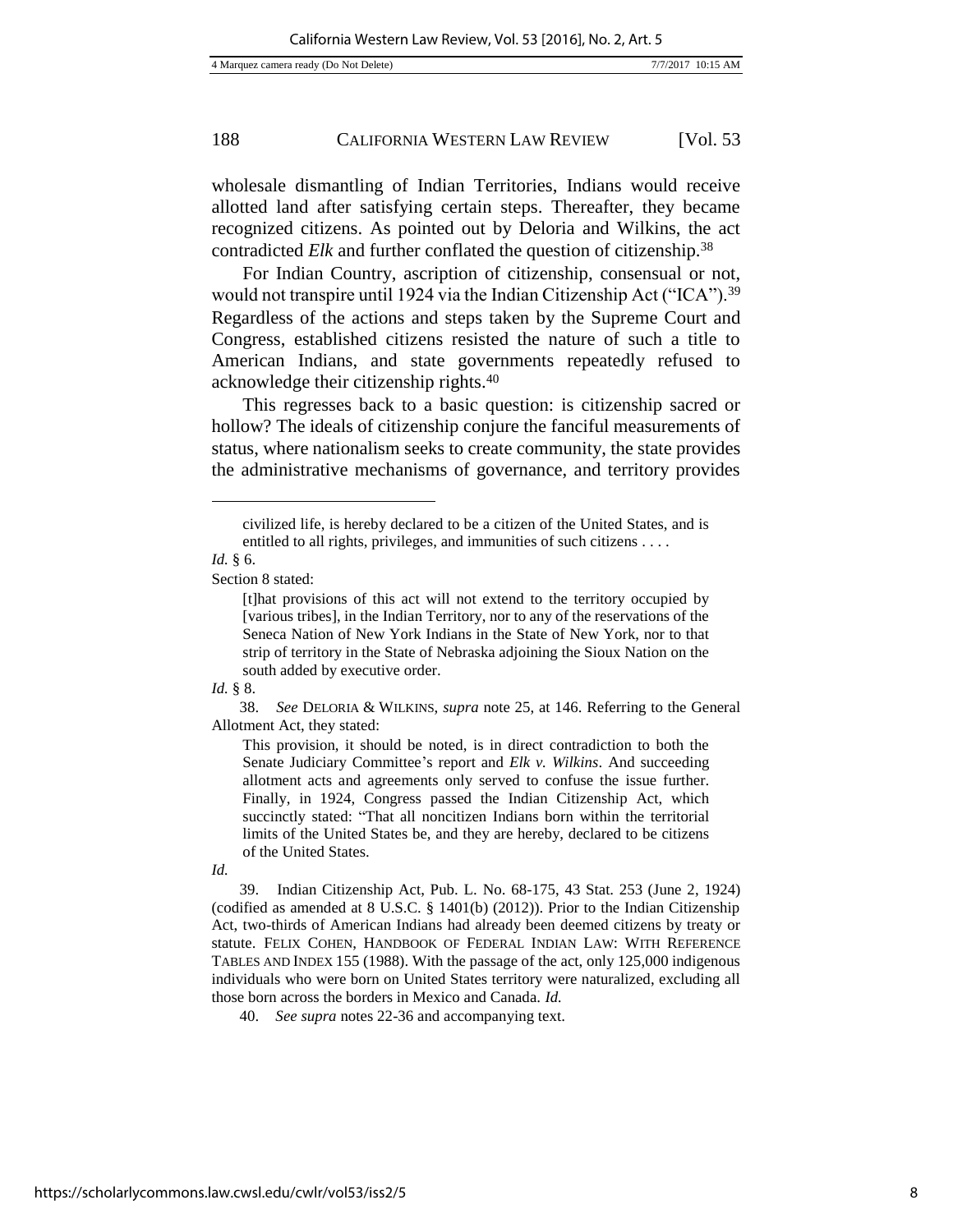the space. Citizenship, much like freedom, is preconditioned on manmade articles of governance and it is man that concedes, forms, and casts limitations.<sup>41</sup> In the *Elk* decision, Justice Gray penned the following passage:

The national legislation has tended more and more towards the education and civilization of the Indians, and fitting them to be citizens. But the question whether any Indian tribes, or any members thereof, have become so far advanced in civilization, that they should be let out of the state of pupilage, and admitted to the privileges and responsibilities of citizenship, is a question to be decided by the nation whose wards they are and whose citizens they seek to become, and not by each Indian for himself.<sup>42</sup>

Justice Gray reiterates that the qualifications of becoming a citizen rest on the ideals of the dominant political body.<sup>43</sup> Specifically, the nation's congress has the authority and ability to extend the title of citizenship when it wished.<sup>44</sup>

A piercing theme throughout the *Elk* opinion – that of *being civilized* – was predicated on being sufficiently intelligent and possessing manners and habits of civilized life.<sup>45</sup> Accordingly, citizenship *may* become attainable by forgoing one's tribal nature and manifesting a "non-tribal" state in an erstwhile fashion. Simply stated, American Indians needed to assimilate. Perhaps the most crucial aspect complicating the citizenship equation for Indian Country (i.e., the desire to become a United States citizen) was the difference between *emigrant* 

<sup>41.</sup> *See generally* Margaret R. Somers, *Citizenship and the Place of the Public Sphere: Law, Community, and Political Culture in the Transition to Democracy*, 58 AM. SOC. REV. 587 (1993).

<sup>42.</sup> Elk v. Wilkins, 112 U.S. 94, 106-07 (1884).

<sup>43.</sup> *Id*.

<sup>44.</sup> *Id*. at 101.

<sup>45.</sup> *Id.* at 109 ("'The fact that [an Indian] has abandoned his nomadic life or tribal relations, and adopted the habits and manners of civilized people, may be a good reason why he should be made a citizen of the United States, but does not of itself make him one.'" (quoting U.S. v. Osborn, 2 F. 58, 61 (D. Or. 1880)).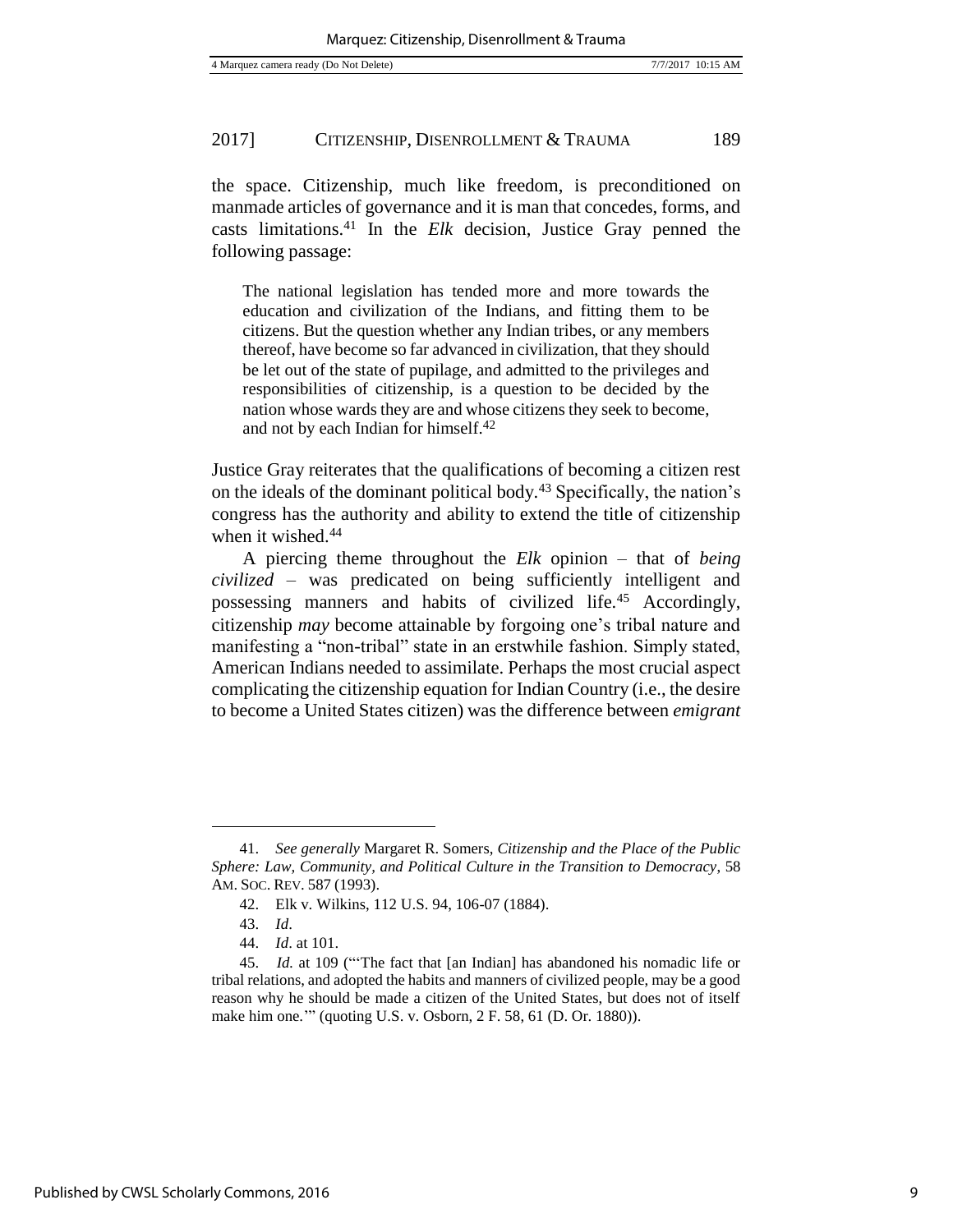*race* status<sup>46</sup> and the United States Supreme Court's term "domestic dependent"<sup>47</sup> sovereign status, i.e. *Indian Country*.

Justice Gray's ruling opined that an individual Indian was Indian first and could not simply shed the political fabric of tribal governance.<sup>48</sup> Complicating it further was the overt racism that persisted in this era, thereby making the citizenship equation for Indian Country a double negative. Race and political community seemed to negate allegiance. What the ICA provided was a set of rights and duties that are attached to federal citizenship as found in the Constitution, such as voting, taxation, residency and the like.<sup>49</sup> However, the act did not grant complete suffrage because each state required different inclusion qualifying mechanisms and thus was not compatible with federal citizenship.<sup>50</sup> Congressman Snyder, sponsor of the 1924 bill, stated it was not the intent of the bill to encroach on such qualifiers.<sup>51</sup> States like Arizona and New Mexico, would not extend suffrage until 1948, delaying for citizens the ability to practice the citizenship rights recognized by ICA.<sup>52</sup> However, as time progressed, American Indians were permitted to participate in and be acknowledged by federal and state governments.<sup>53</sup> The same cannot be said for the individual Indian in Indian Country.<sup>54</sup>

<sup>46.</sup> Including, for example, immigrants of the following races: Asian, African, Irish, Italian, English, German, etc.

<sup>47.</sup> Cherokee Nation v. Georgia, 30 U.S. 1, 17 (1831) ("The Indians are acknowledged to have an unquestionable, and, heretofore, unquestioned right to the lands they occupy . . . . They may, more correctly, perhaps, be denominated domestic dependent nations. They occupy a territory to which we assert a title independent of their will . . . . Meanwhile they are in a state of pupilage. Their relation to the United States resembles that of a ward to his guardian.").

<sup>48.</sup> Elk v. Wilkins, 112 U.S. 94, 109 (1884).

<sup>49.</sup> *See* Indian Citizenship Act, Pub. L. No. 68-175, 43 Stat. 253 (Jun. 2, 1924) (codified as amended at 8 U.S.C. § 1401(b) (2012)).

<sup>50.</sup> *See id.*

<sup>51. 65</sup> CONG. REC. 9303 (1924) (statement of Rep. Snyder).

<sup>52.</sup> FRANCIS PRUCHA, THE GREAT FATHER: THE UNITED STATES GOVERNMENT AND THE AMERICAN INDIAN 794 (1995).

<sup>53.</sup> *Id*.

<sup>54. &</sup>quot;[T]he term 'Indian country' . . . means . . . all land within the limits of any Indian reservation under the jurisdiction of the United States Government . . . ." 18 U.S.C. § 1151 (2012).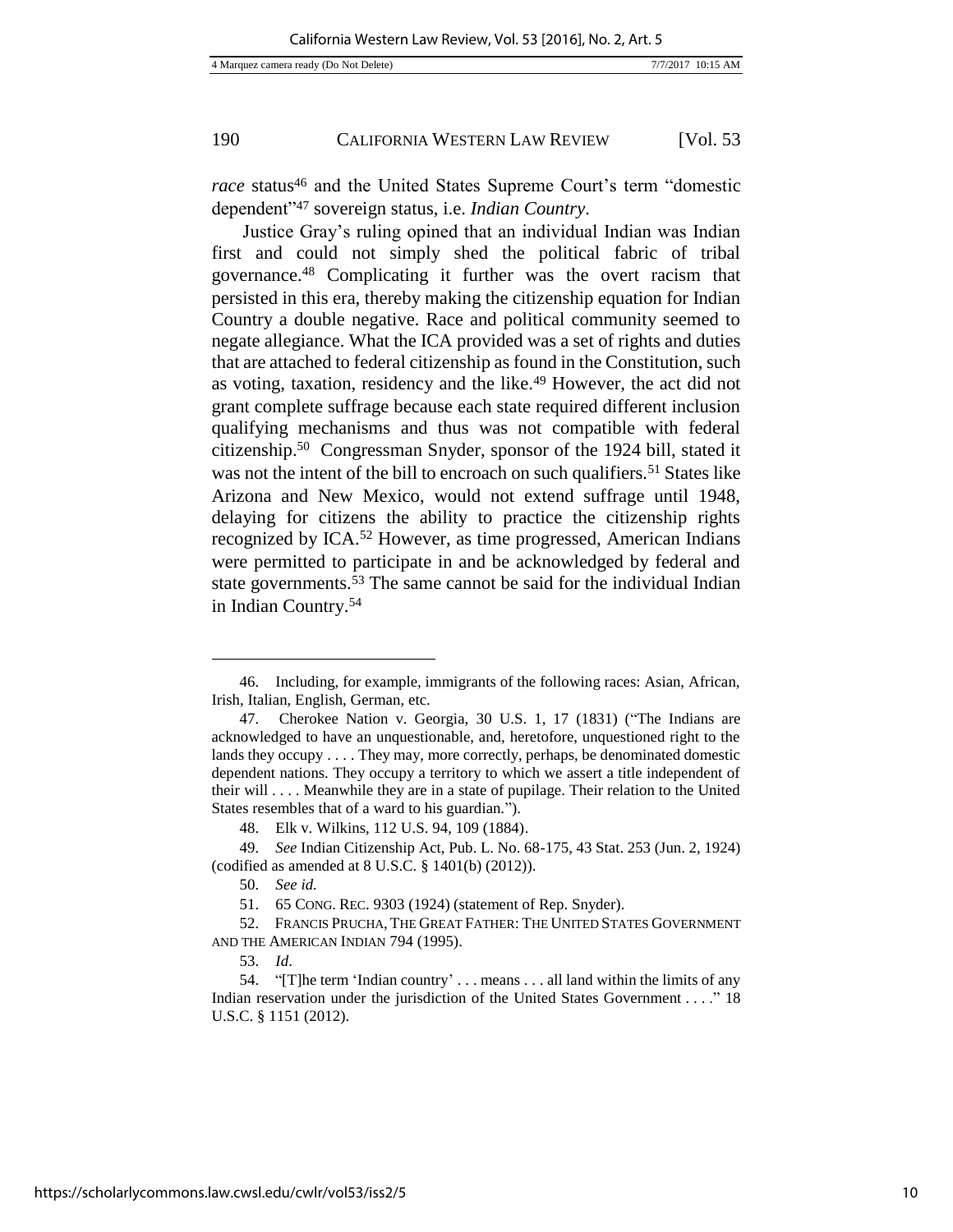II. DISENROLLMENT TRAILHEAD

In 1968, Congress passed a third civil rights act, Titles I through VII of which are commonly known as the Indian Civil Rights Act ("ICRA").<sup>55</sup> This act arrived on the heels of the Civil Rights Act of 1964.<sup>56</sup> The 1964 Act sought to end discriminatory practices of employment and public accommodations based on national origin, race, religion and gender in a broad sense.<sup>57</sup> The subsequent ICRA was specific to Indian Country. In 1968, it included sections on tribal courts; civil and criminal actions; offenses on reservations, acquiring legal counsel; and a final section simply titled "Materials Relating to Constitutional Rights of Indians," which was the gathering of past treaties, executive orders, laws and regulations effecting Indian Country.<sup>58</sup> The most interesting section was the inclusion of a *quasi*-Bill of Rights for Indians as protection from their governments.<sup>59</sup>

The Civil War Amendments – the  $13<sup>th</sup>$  (1865),  $14<sup>th</sup>$  (1868) and  $15<sup>th</sup>$ (1870) Amendments – were also an extension of rights unto a subset of people, excluding Indians.<sup>60</sup> The  $13<sup>th</sup>$  Amendment quashed slavery;<sup>61</sup> the  $15<sup>th</sup>$  extended the right of citizens to vote.<sup>62</sup> The  $14<sup>th</sup>$  Amendment states: "All persons born or naturalized in the United States. . .are citizens of the United States and of the State wherein they reside,"<sup>63</sup> as upheld in *Wong*, <sup>64</sup> but later denied in *Elk*. <sup>65</sup> Due process was also included in the  $14<sup>th</sup>$  Amendment so that no State shall "deprive any person of life, liberty, or property, without due process of the law; nor deny to any person within its jurisdiction the equal protection of the

l

64. U.S. v. Wong Kim Ark, 169 U.S. 649, 705 (1898).

<sup>55.</sup> Civil Rights Act of 1968, Pub. L. No. 90-284, 82 Stat. 73 (1968) (Title I through Title VII codified as amended at 25 U.S.C. §§ 1301-1304 (2012)).

<sup>56.</sup> Civil Rights Act of 1964, 88 Pub. L. 352, 78 Stat. 241 (1964) (codified as amended in scattered sections of 2 U.S.C., 28 U.S.C., and 42 U.S.C.).

<sup>57.</sup> *Id*.

<sup>58.</sup> Civil Rights Act of 1968 §§ 101-701.

<sup>59.</sup> *Id*. § 202.

<sup>60.</sup> U.S. CONST. amends. XIII, XIV, XV.

<sup>61.</sup> U.S. CONST. amend. XIII.

<sup>62.</sup> U.S. CONST. amend X.

<sup>63.</sup> U.S. CONST. amend. XIV.

<sup>65.</sup> Elk v. Wilkins, 112 U.S. 94, 102 (1884).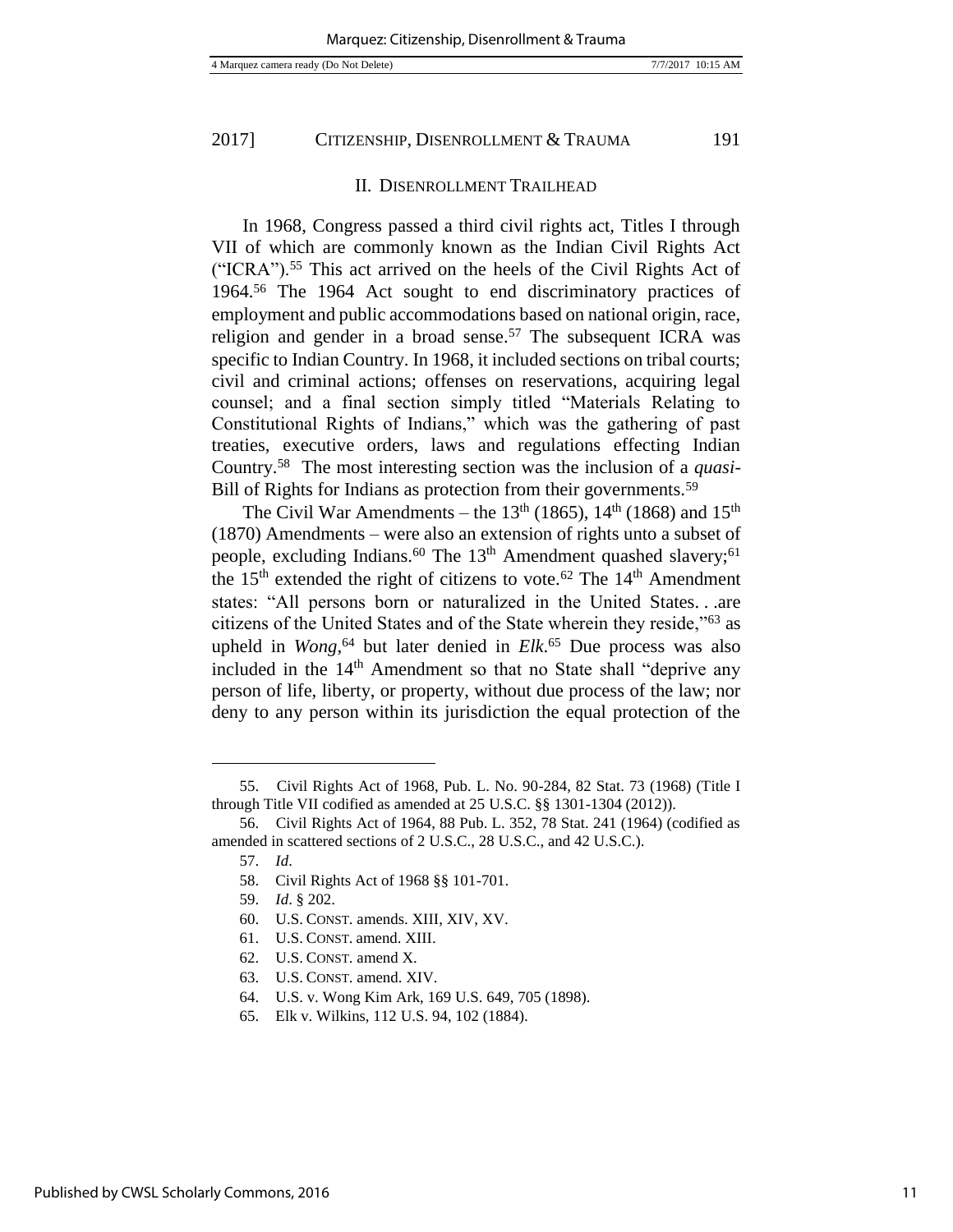laws."<sup>66</sup> The 5<sup>th</sup> Amendment, as part of the Bill of Rights, also carries due process language ("nor be deprived of life, liberty, or property, without due process of law") and was focused on the procedural functionality of judicial happenings.<sup>67</sup> Similarly, the Indian Civil Rights Act of 1968 includes a section stating: "No Indian tribe in exercising powers of self-government shall . . . (8) deny to any person within its jurisdiction the equal protection of its laws or deprive any person of liberty or property without due process of the law."<sup>68</sup>

The 1978 Supreme Court decision in *Santa Clara Pueblo v. Martinez* was a sacred watershed moment for Indian Country.<sup>69</sup> The Supreme Court, by a 7-1 ruling, upheld the right of a tribal government over an individual.<sup>70</sup> The 1968 ICRA initially aimed *habeas corpus*<sup>71</sup> at criminal acts, but lower courts applied the Act to civil aspects, injecting federal courts with power over self-government practices, such as elections, voting, holding office and the like, in Indian Country.<sup>72</sup> In *Santa Clara*, Mrs. Julia Martinez, a full-blood member of the Santa Clara Pueblo tribe, sought to enroll her daughter, whose father was Navajo, into Santa Clara Pueblo.<sup>73</sup> In 1939, the Santa Clara Pueblo tribal government had passed a "membership ordinance" only permitting males who have children outside the Pueblo to enroll their children.<sup>74</sup> Mrs. Martinez believed this was a violation of the equal protection clause of the 1968 Indian Civil Rights Act, as well as the 14<sup>th</sup> Amendment. <sup>75</sup> *Santa Clara* was not simply a question of tribal

67. U.S. CONST. amend. V.

68. Civil Rights Act of 1968, Pub. L. No. 90-284, § 202, 82 Stat. 73, 77 (1968) (Title I through Title VII codified as amended at 25 U.S.C. §§ 1301-1304 (2012)). Due process has morphed into two categories, substantive and procedural. Procedural aims towards fairness of the unfolding events. Substantive seeks to protect fundamental rights as prescribed in the Constitution and the Bill of Rights, which are the sacredness of citizenship.

- 69. Santa Clara Pueblo v. Martinez, 436 U.S. 49 (1978).
- 70. *Id.* at 71-72.

71. *Habeas Corpus*, BLACK'S LAW DICTIONARY 837 (4th ed. 1968) (explaining that *Habeas Corpus* is a writ requiring a person to be brought before a judge or a court).

- 72. 25 U.S.C. § 1302 (2012)); *see also* PRUCHA, *supra* note 52, at 364.
- 73. *Martinez,* 436 U.S. at 49-52.
- 74. *Id* at 52 n.2.
- 75. *Id*. at 51.

<sup>66.</sup> U.S. CONST. amend. XIV.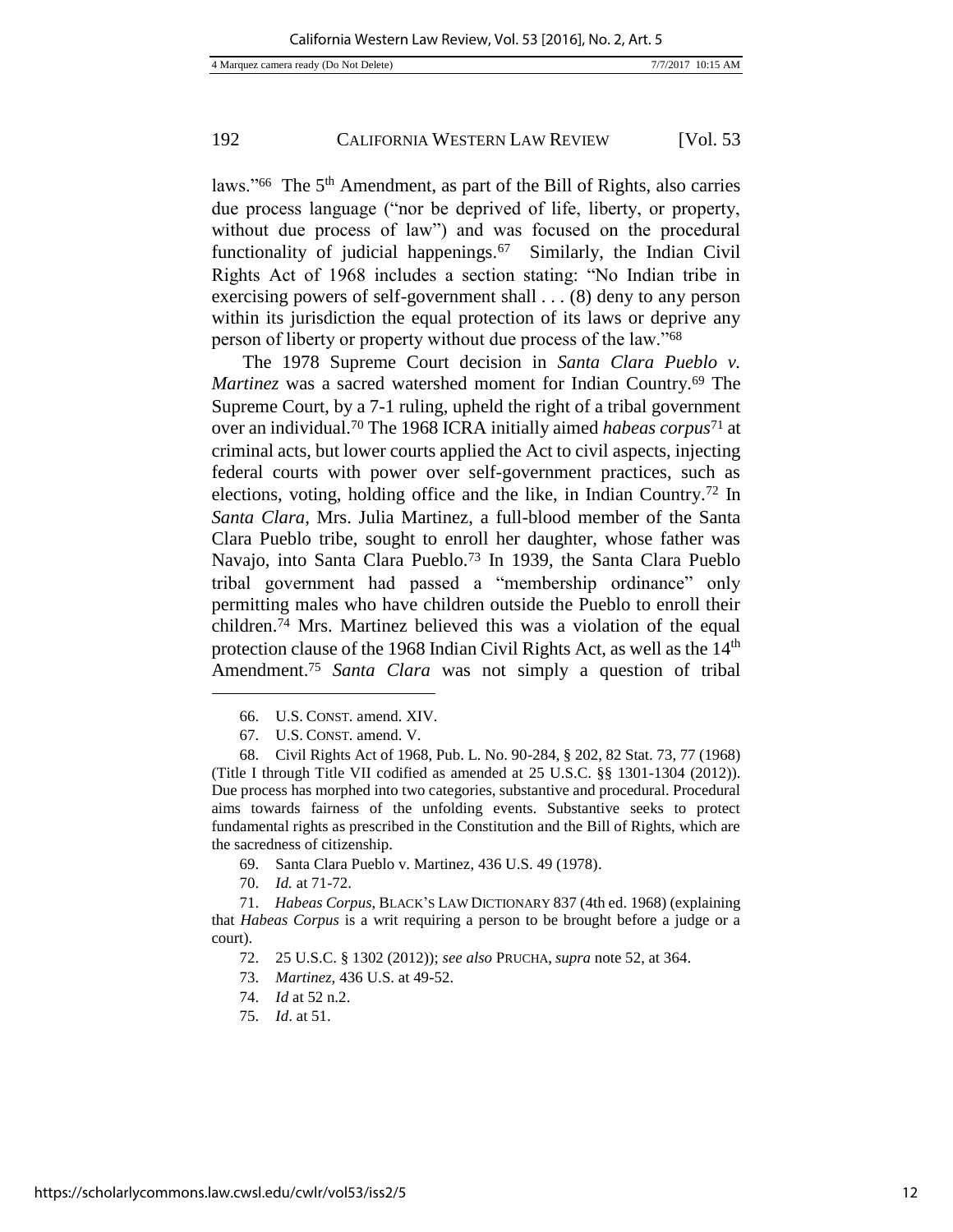citizenship; it was also a matter of the Constitution's application as it pertains to civil rights under the due process clauses.<sup>76</sup> The Court relied on *Talton v. Mayes* to justify its ruling that the Constitution did not apply.<sup>77</sup> In *Talton*, the Court stated the 5<sup>th</sup> Amendment did not apply, because "tribes have historically been regarded as unconstrained by those constitutional provisions framed specifically as limitations on federal and state authority."<sup>78</sup> *Santa Clara* held that the ICRA did not waive any of the tribal government's rights to suit, for such a waiver cannot be implied against the tribe or its officers.<sup>79</sup> The Supreme Court acknowledged that the ICRA sought to serve two masters, the individual Indian and the tribal government.<sup>80</sup> These are both axioms that the Court used to bolster its opinion:

Creation of a federal cause of action for the enforcement of rights created in Title I [of the ICRA], however useful it might be in securing compliance with §1302, plainly would be at odds with the congressional goal of protecting tribal self-government. Not only would it undermine the authority of tribal forums . . . but it would also impose serious financial burdens on already "financially disadvantaged" tribes . . . .

 Moreover, contrary to the reasoning of the court below, implication of a federal remedy in addition to habeas corpus is not plainly required to give effect to Congress' objective of extending constitutional norms to tribal self-government. Tribal forums are available to vindicate rights created by the ICRA, and § 1302 has the substantial and intended effect of changing the law which these forums are obliged to apply. Tribal courts have repeatedly been recognized as appropriate forums for the exclusive adjudication of disputes affecting important personal and property interests of both Indians and non-Indians. Nonjudicial tribal institutions have also been recognized as competent law-applying bodies. Under these

<sup>76.</sup> *Id*. at 56.

<sup>77.</sup> *Id*. at 56 (citing Talton v. Mayes, 163 U.S. 376 (1896)) (Ruling by an 7-1 majority that the 5<sup>th</sup> Amendment was restricted to federal powers only. Stemming from a homicide conviction, the Supreme Court held that the 5<sup>th</sup> Amendment did not apply to legislation of the Cherokee Nation, which created a grand jury of 5 peers.).

<sup>78.</sup> *Id.*

<sup>79.</sup> *Id*. at 58-59.

<sup>80.</sup> *Id*. at 62 (quoting Morton v. Mancari, 417 U.S. 535, 551 (1974)) ("Congress also intended to promote the well-established federal 'policy of furthering Indian selfgovernment.'").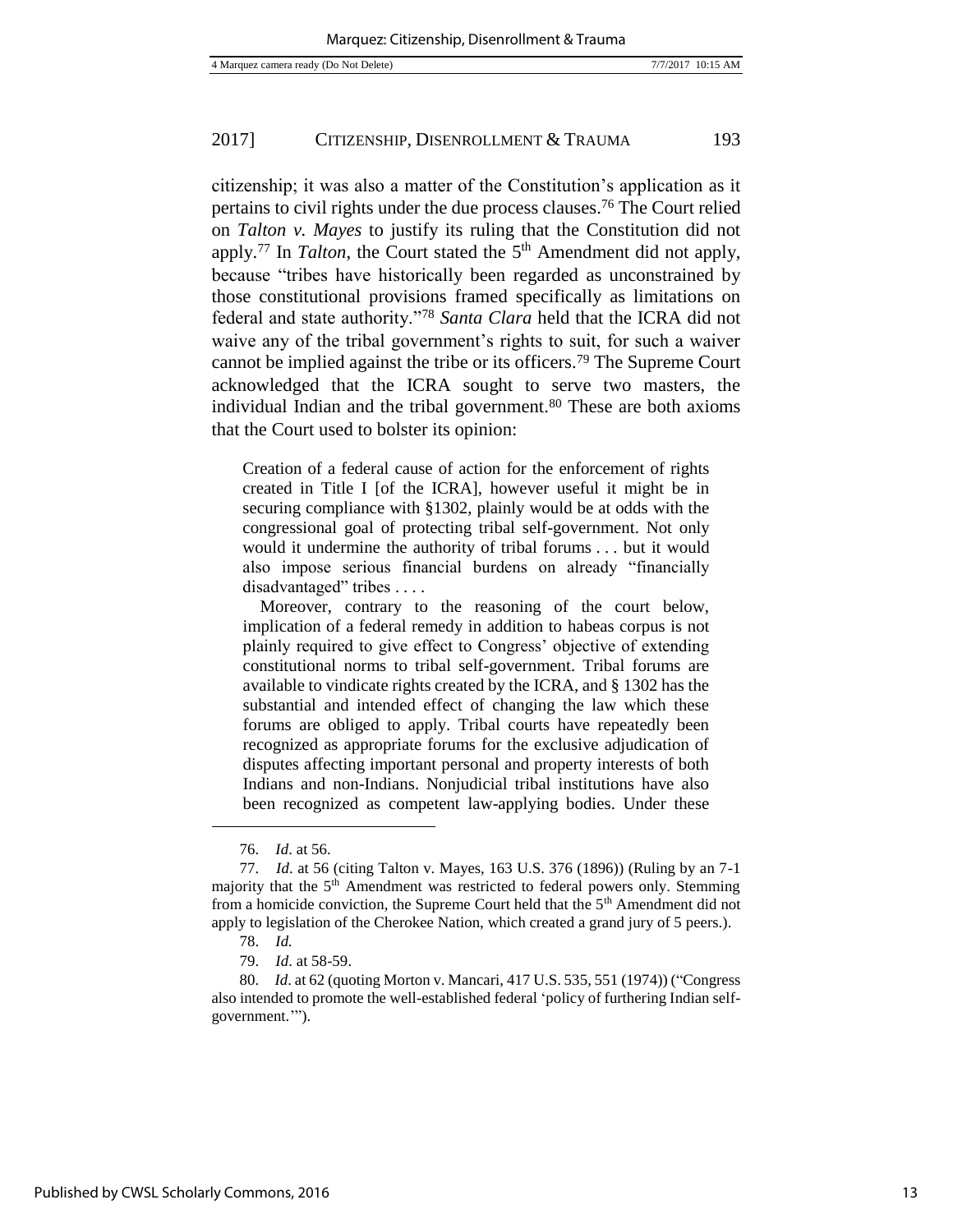circumstances, we are reluctant to disturb the balance between the dual statutory objectives which Congress apparently struck in providing only for habeas corpus relief.<sup>81</sup>

The Court did reiterate that Congress, holding firm to its plenary power, could tilt the scale regarding civil matters.<sup>82</sup>

Because Mrs. Martinez was seeking a remedy in court, regardless of venue (federal or tribal), the tribal government would have to waive its sovereign immunity to be held liable.<sup>83</sup> As a United States citizen, Mrs. Martinez was afforded due process of the federal system, up to the highest court in the land.<sup>84</sup> However, Mrs. Martinez would be the only American Indian afforded the privilege of having an enrollment question answered by the Supreme Court.<sup>85</sup> Mrs. Martinez was informed that federal actions seeking to protect individual citizens did not extend to her because she was more than just a citizen.<sup>86</sup> Mrs. Martinez, as well as all Indians, became a dual quasi-citizen, partially impregnated by two sovereigns, tribal and federal. $87$  Equal citizenship,

l

85. *See* Aguayo v. Jewell, 827 F.3d 1213 (9th Cir. 2016), *cert. denied*, 137 S. Ct. 832 (2017); Alto v. Jewell, 661 F. App'x 502 (9th Cir. 2016), *cert. denied*, Alto v. Haugrud, 85 U.S.L.W. 3409 (2017).

86. *See Martinez*, 436 U.S. at 62-63 ("Two distinct and competing purposes are manifest in the provisions of the ICRA: In addition to its objective of strengthening the position of individual tribal members vis-a-vis the tribe, Congress also intended to promote the well-established federal 'policy of furthering Indian self-government.' This commitment to the goal of tribal self-determination is demonstrated by the provisions of Title I itself. Section 1302, rather than providing in wholesale fashion for the extension of constitutional requirements to tribal governments, as had been initially proposed, selectively incorporated and in some instances modified the safeguards of the Bill of Rights to fit the unique political, cultural, and economic needs of tribal governments. Thus, for example, the statute does not prohibit the establishment of religion, nor does it require jury trials in civil cases, or appointment of counsel for indigents in criminal cases[.]") (citations omitted).

87. *See id*. and accompanying text.

<sup>81.</sup> *Id*. at 64-66 (citations omitted).

<sup>82.</sup> *Id*. at 60.

<sup>83.</sup> *See* Indian Self-Determination and Education Assistance Act, Pub. L. 93- 638, § 110, 88 Stat. 2203, 2213; *see also* Catherine T. Struve, *Tribal Immunity and Tribal Courts*, 36 ARIZ. ST. L.J. 137, 155 (2004).

<sup>84.</sup> NELL JESSUP NEWTON, RECOGNIZING AND ENFORCING STATE AND TRIBAL JUDGMENTS: A ROUNDTABLE DISCUSSION OF LAW, POLICY AND PRACTICE 248 (1993).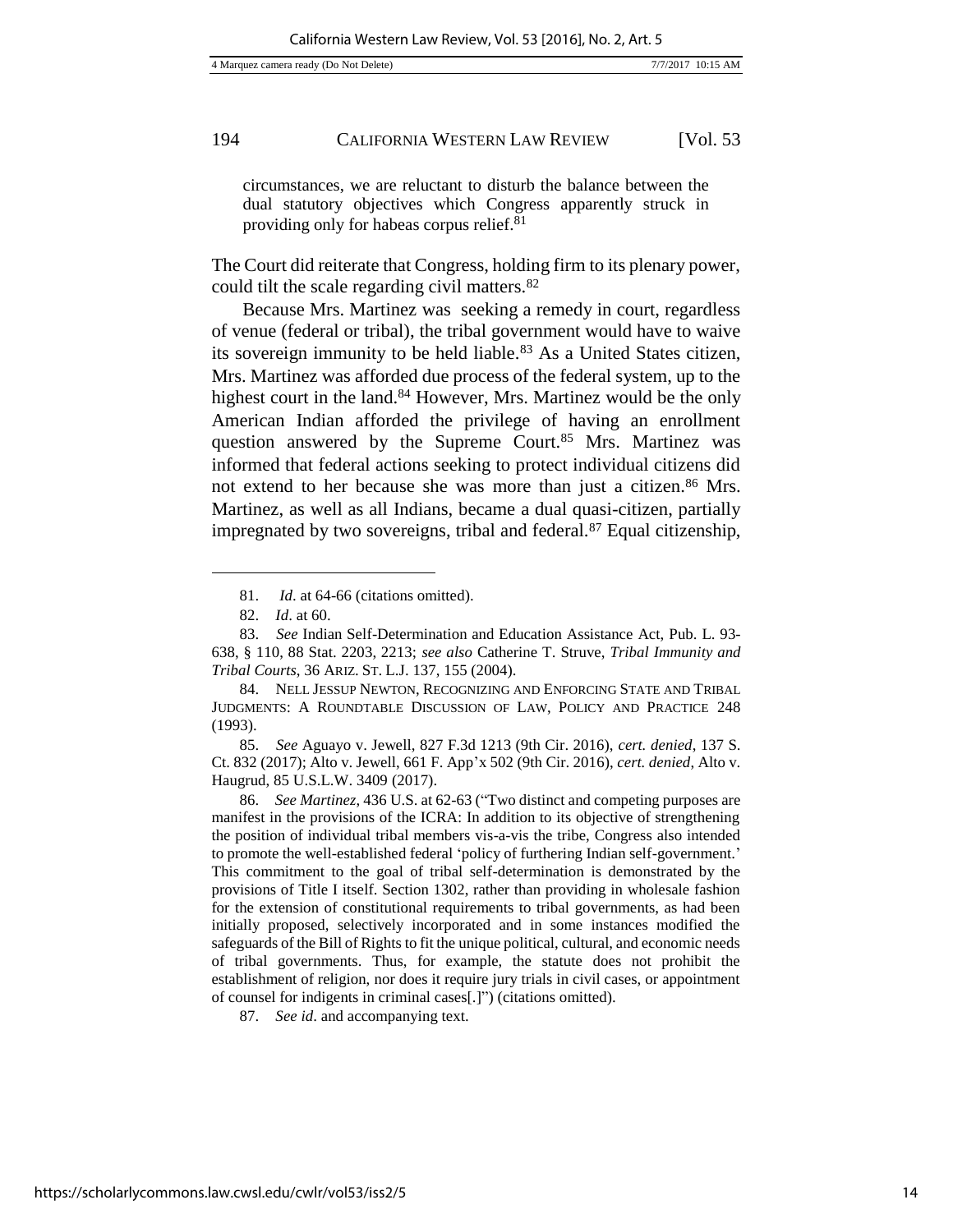as Professor Jeff Spinner notes, means being able to participate fully regardless of race, gender or racial group "membership."<sup>88</sup> If equal citizenship means being able to participate fully, American Indians are still waiting to become full citizens.

Today, various tribal tribunals, tribal enrollment committees, and the like address questions of enrollment.<sup>89</sup> *Santa Clara* upheld the right of a tribe government to decide who would be permitted for enrollment and once enrolled, who would participate as a citizen of that community.<sup>90</sup> Tribal people are familiar with *pre-qualifications* for enrollment.<sup>91</sup> However, what happens when such qualifications are changed after enrollment, sometimes years later? What is the remedy? Justice Byron White, in his lone dissent in *Santa Clara*, opened with the following:

The declared purpose of the Indian Civil Rights Act of 1968 (ICRA or Act), 25 U.S.C. §§ 1301-1341, is "to insure that the American Indian is afforded the broad constitutional rights secured to other Americans." . . . The Court today, by denying a federal forum to Indians who allege that their rights under the ICRA have been denied by their tribes, substantially undermines the goal of the ICRA and in particular frustrates Title I's purpose of "[protecting] individual Indians from arbitrary and unjust actions of tribal governments." Because I believe that implicit within Title I's declaration of constitutional rights is the authorization for an individual Indian to

<sup>88.</sup> JEFF SPINNER, THE BOUNDARIES OF CITIZENSHIP: RACE, ETHNICITY AND NATIONALITY IN THE LIBERAL STATE 39 (1995).

<sup>89.</sup> *Tribal Enrollment Process*, U.S. DEP'T INTERIOR, https://www.doi.gov/tribes/enrollment (last visited Apr. 18, 2017) ("The tribes establish membership criteria based on shared customs, traditions, language and tribal blood.").

<sup>90.</sup> *See Martinez*, 436 U.S. at 49; *see also id.* at 72 (White, J., dissenting) ("Congress' authority over Indian matters is extraordinarily broad, and the role of courts in adjusting relations between and among tribes and their members correspondingly restrained. . .[U]nless and until Congress makes clear its intention to permit the additional intrusion on tribal sovereignty that adjudication of such actions in a federal forum would represent, we are constrained to find that § 1302 does not impliedly authorize actions for declaratory or injunctive relief against either the tribe or its officers.").

<sup>91.</sup> *See, e.g*., U.S. DEP'T OF INTERIOR, *supra* note 78 (informing the public that "Tribal enrollment criteria are set forth in tribal constitutions, articles of incorporation or ordinances.").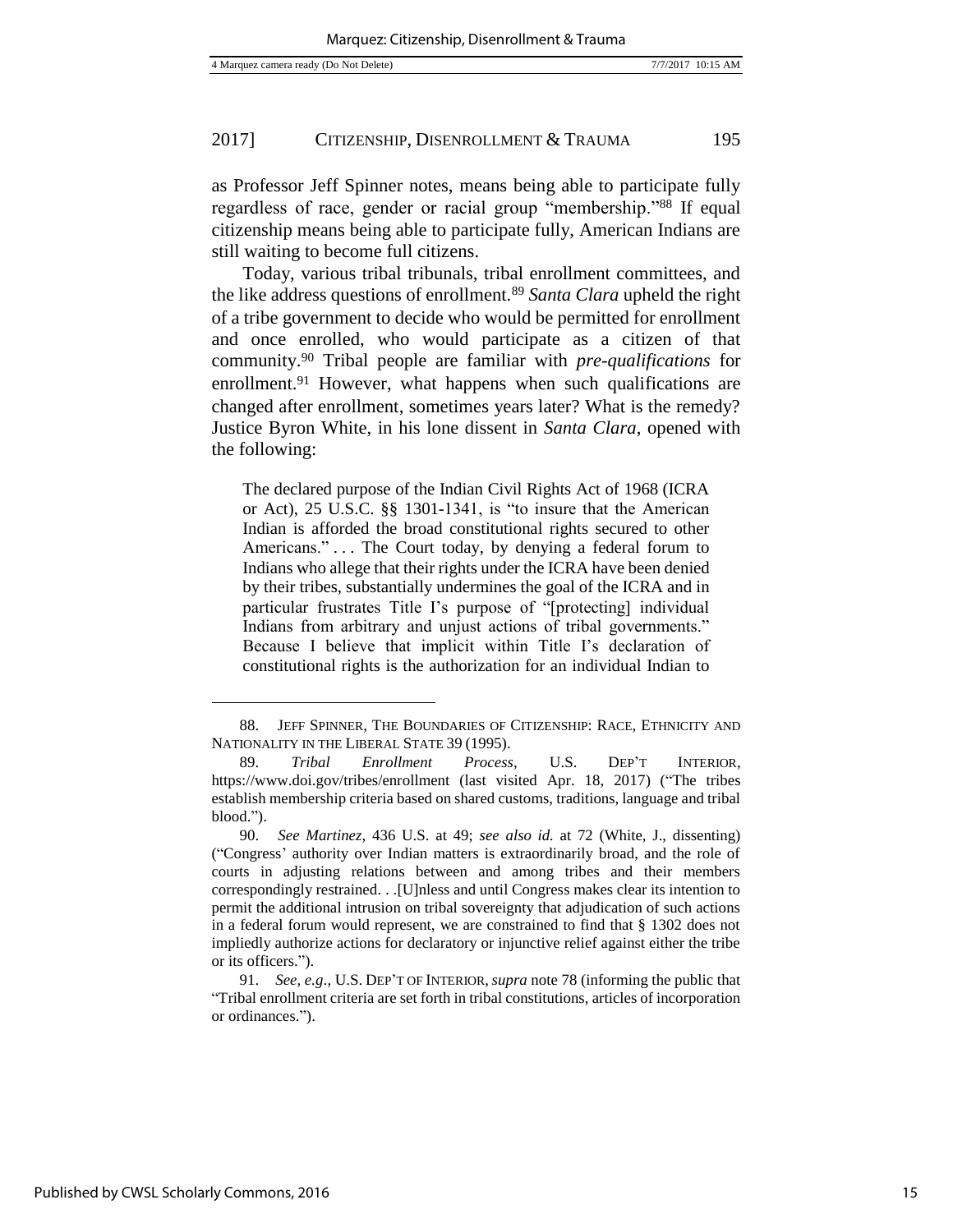bring a civil action in federal court against tribal officials for declaratory and injunctive relief to enforce those provisions. I dissent.<sup>92</sup>

The ICRA did not provide a path for individual Indians to seek due process;<sup>93</sup> so, where do individual Indians find due process? Disenrollment has captured many in this quagmire.<sup>94</sup> Some derive from non-"financially disadvantaged" tribes.<sup>95</sup> Further, denial of enrollment and the act of disenrollment are not the same. Citizenship confirms rights, duties and entitlements that were legitimized on the basis of inclusiveness and, as Professor Yasemin Soysal points out, citizenship "defines bounded populations, with a specific set of rights and duties, excluding others on the grounds of nationality."<sup>96</sup> Tribal governments have included citizens before excluding a subset of citizens.

For any individual to become a diminished citizen, they must be afforded a form of due process, which typically includes a courtroom.<sup>97</sup>

<sup>92.</sup> *Martinez*, 436 U.S. 49 at 72-73 (White, J., dissenting).

<sup>93.</sup> *Id*. at 72 ("[U]nless and until Congress makes clear its intention to permit the additional intrusion on tribal sovereignty that adjudication of such actions in a federal forum would represent, we are constrained to find that § 1302 does not impliedly authorize actions for declaratory or injunctive relief against either the tribe or its officers.").

<sup>94.</sup> Elizabeth Larson, *Indian Disenrollments a Statewide, Nationwide Issue,* LAKE CTY. NEWS (Dec. 5, 2008, 4:21 PM), http://www.lakeconews.com/index.php?option=com\_content&view=article&id=656 7:-indian-disenrollments-a-statewide-nationwide-issue&catid=1:latest&Itemid=197 ("Late last month, the Robinson Rancheria Band of Pomos Citizens Business Council informed several dozen members of its intent to remove their tribal membership, an action taking place not just locally but around California and the nation.").

<sup>95.</sup> Marc Cooper, *Tribal Flush: Pechanga People "Disenrolled" en Masse*, LA WEEKLY, (Jan. 2, 2008, 12:00 PM), http://www.laweekly.com/news/tribal-flushpechanga-people-disenrolled-en-masse-2151380 ("Gomez . . . helped birth the Pechanga [Tribe's] mega-resort, which opened in 2002 and today grosses as much as \$1 billion a year .... But it's Gomez's tribe no more .... Gomez and 135 adult members of his extended family (and 75 or more children) have been purged from formal Pechanga membership .... All of the adults, including Gomez, lost the generous per capita monthly payout, derived from casino profits, that was given to each adult of the tribe.").

<sup>96.</sup> YASEMIN NUHOGLU SOYSAL*,* LIMITS OF CITIZENSHIP, MIGRANTS AND POSTNATIONAL MEMBERSHIP IN EUROPE 2 (1995).

<sup>97.</sup> *Magna Carta: Muse and Mentor, Due Process of Law*, LIBRARY OF CONG.: EXHIBITIONS, https://www.loc.gov/exhibits/magna-carta-muse-and-mentor/due-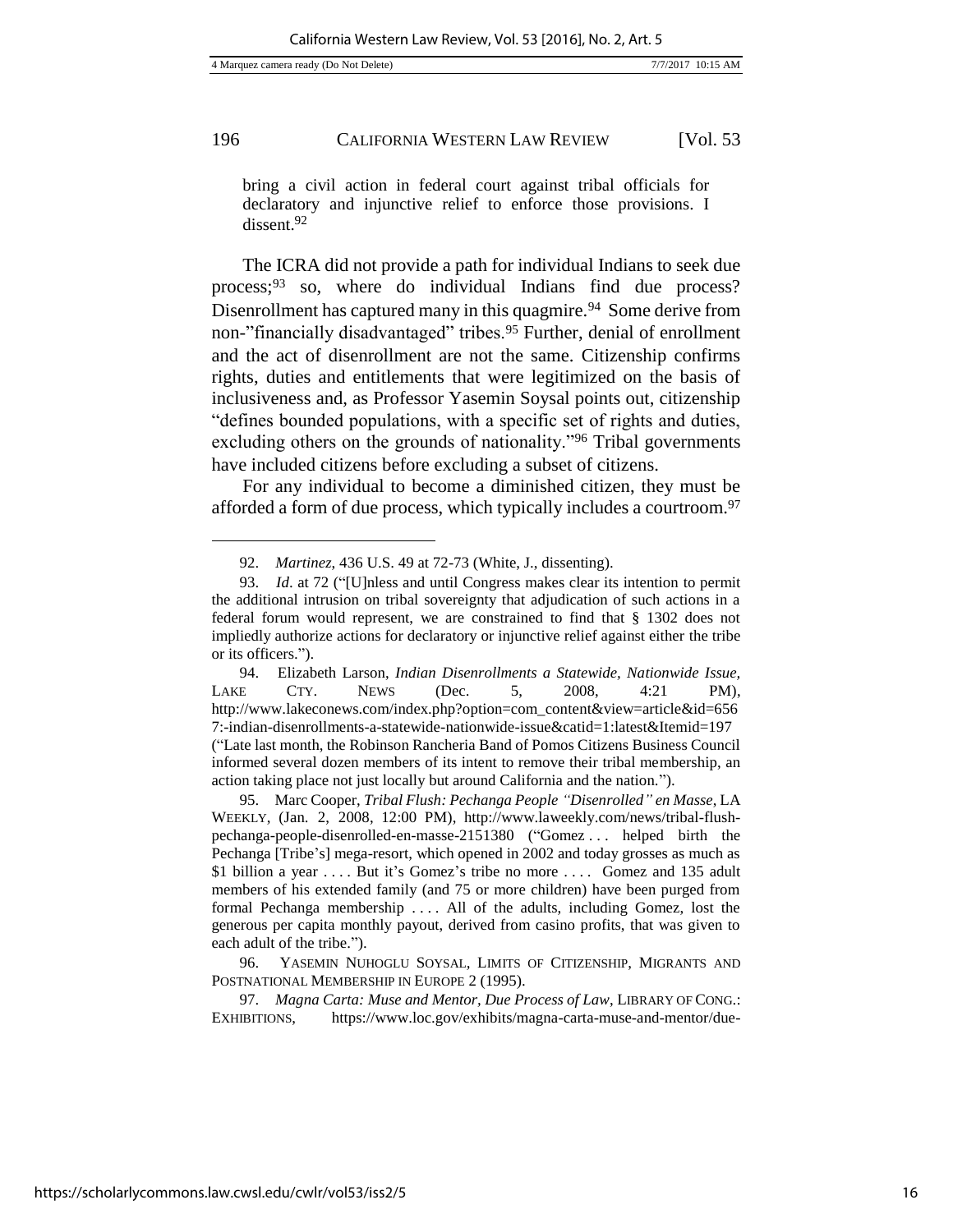And within that process, the full magnitude of the Constitution and the Bill of Rights play a role; all rights pertaining to due process are included, because they are full citizens.<sup>98</sup> The same is not true in Indian Country.<sup>99</sup> Justice White continued in his dissent by stating that

federal district courts have jurisdiction over 'any civil action authorized by law to be commenced by any person . . . [t]o recover damages or to secure equitable or other relief under any Act of Congress providing for the protection of civil rights, including the right to vote.' Because the ICRA is unquestionably a federal Act 'providing for the protection of civil rights,' the necessary inquiry is whether the Act authorizes the commencement of a civil action for such relief, which he answered in the affirmative.<sup>100</sup>

#### III. DISENROLLMENT

Perhaps it is only a matter of time when Indian Country becomes engaged in a case before the high court or hearings in Congress that address the difference between rights, entitlements, duties and property

process-of-law.html (last visited Apr. 18, 2017) ("Due process of law is a constitutional guarantee that prevents governments from impacting citizens in an abusive way. In its modern form, due process includes both procedural standards that courts must uphold in order to protect peoples' personal liberty and a range of liberty interests that statutes and regulations must not infringe. . . . The Fifth and Fourteenth Amendments to the Constitution, which guarantee that no person shall 'be deprived of life, liberty, or property, without due process of law,' incorporated the model of the rule of law that English and American lawyers associated most closely with Magna Carta for centuries.").

<sup>98.</sup> *Id*.

<sup>99.</sup> *See* Santa Clara Pueblo v. Martinez, 436 U.S. 49, 62–63 (1978) ("Section 1302, rather than providing in wholesale fashion for the extension of constitutional requirements to tribal governments, as had been initially proposed, selectively incorporated and in some instances modified the safeguards of the Bill of Rights to fit the unique political, cultural, and economic needs of tribal government . . . . Thus, for example, the statute does not prohibit the establishment of religion, nor does it require jury trials in civil cases, or appointment of counsel for indigents in criminal cases. . . ."); 25 U.S.C. § 1302(a)(8) (2012) ("No Indian tribe in exercising powers of self-government shall... $(8)$  deny to any person within its jurisdiction the equal protection of *its* laws or deprive any person of liberty or property without due process of  $law[.]$ ").

<sup>100.</sup> *Martinez*, 436 U.S. 49 at 74 (White, J., dissenting) ("[A] private cause of action under Title I of the ICRA should be inferred.").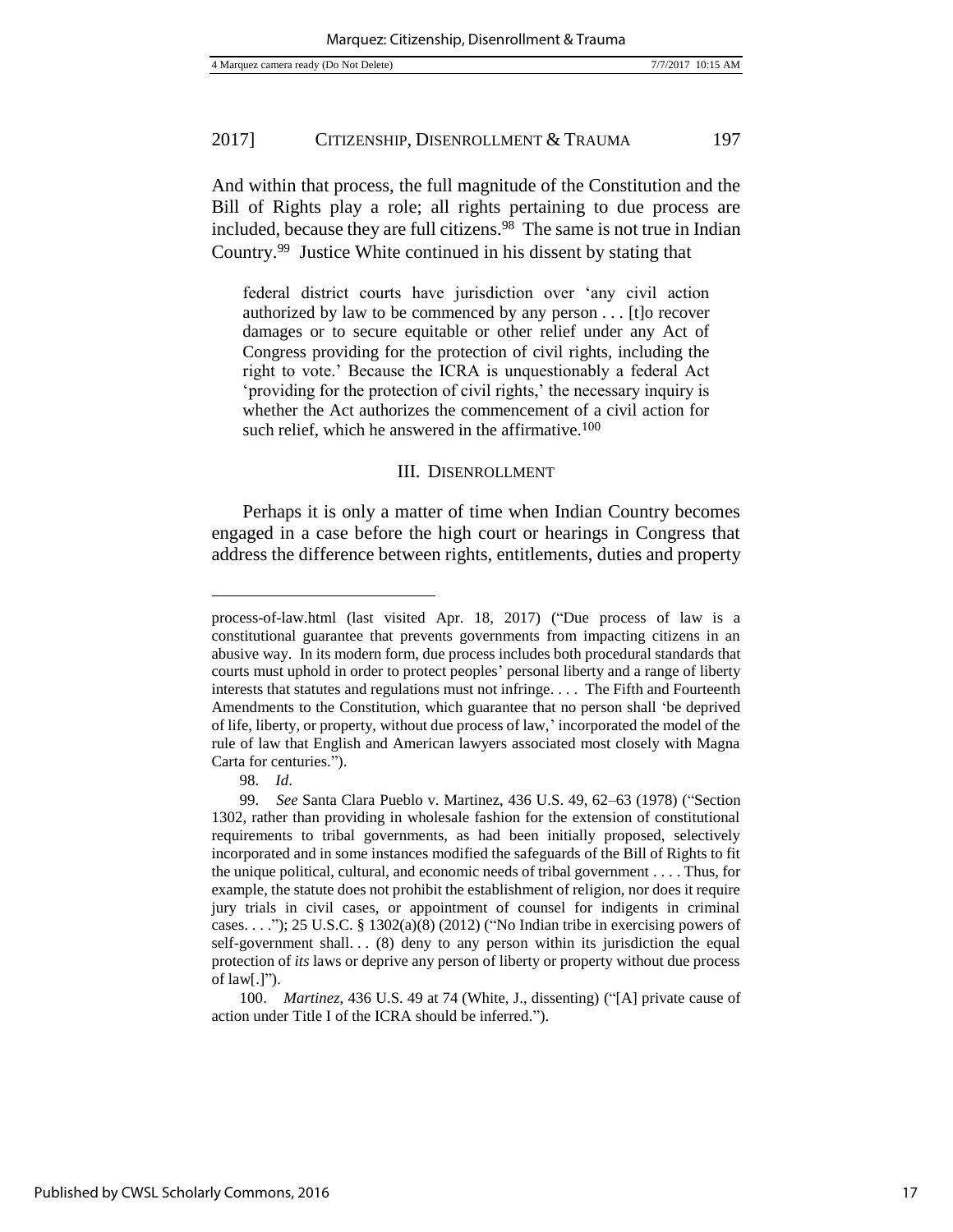that were harmoniously enjoyed for years before terminating and removing an Indian's identity. Disenrollment, a recent phenomenon, has been practiced by approximately 80 federally recognized tribes.<sup>101</sup> The Supreme Court's *Santa Clara* ruling has sanctioned these actions but why these acts are unfolding is still not truly understood.<sup>102</sup> Gabriel Galanda speculates that gaming *per capita*—disbursement of funds that are generated by gaming operations—could be a reason.<sup>103</sup> Simply stated, the smaller the number of tribal citizens, the larger the dividend for each remaining tribal citizen. This *may* very well be the reasoning for some tribal government's disenrollment acts. In a forthcoming publication, "Dismembered: Banishment, Disenrollment & Statelessness in Indian Country," Dr. Wilkins produces categorical findings on disenrollment, banishment, gaming and per capita payments.<sup>104</sup> In California, 23 tribes are engaged in disenrollment and 2 in banishment.<sup>105</sup> Of the 25 California tribes, 20 operate gaming facilities of which 17 disburse *per capita* checks. Nationally, excluding California, 47 tribes are engaged in disenrollment.<sup>106</sup> Of this cohort, 34 operate gaming facilities.<sup>107</sup> Of the 47, 2 tribes are engaged in both banishment and disenrollment; 16 distribute checks, while 28 do not, and 3 are not known.<sup>108</sup> In the aggregate, 34.72% (just over one-third) of disenrollment actions are transpiring in California; Oklahoma is second with 9.72%.<sup>109</sup> Given the high occurrences in California, there

<sup>101.</sup> *See* Galanda & Dreveskracht, *supra* note 7, at 408-09.

<sup>102.</sup> *See generally id.* at 410 ("Ironically, disenrollment is antithetical to tribal self-determination and self-sufficiency via economic development. In most instances, tribal disenrollment serves only to harm a tribe's bottom line by creating negative media and investor perceptions that indicate greed and corruption. Potential business partners may also conclude that working with a tribal government engaged in deserting its own citizens is not worth the risk to investment.").

<sup>103.</sup> Gabriel Galanda, *The Reluctant Watchdog: How National Indian Gaming Commission Inaction Helps Tribes Disenroll Members for Profit, and Jeopardizes Indian Gaming as We Know It*, 20 GAMING L. REV. & ECON. 147, 148 (2016) ("Disenrollment tied to gaming per capita payments is now epidemic.").

<sup>104.</sup> DAVID WILKINS, DISMEMBERED: BANISHMENT, DISENROLLMENT & STATELESSNESS IN INDIAN COUNTRY (forthcoming 2017).

<sup>105.</sup> *Id.*

<sup>106.</sup> *Id*.

<sup>107.</sup> *Id*.

<sup>108.</sup> *Id*.

<sup>109.</sup> *Id*.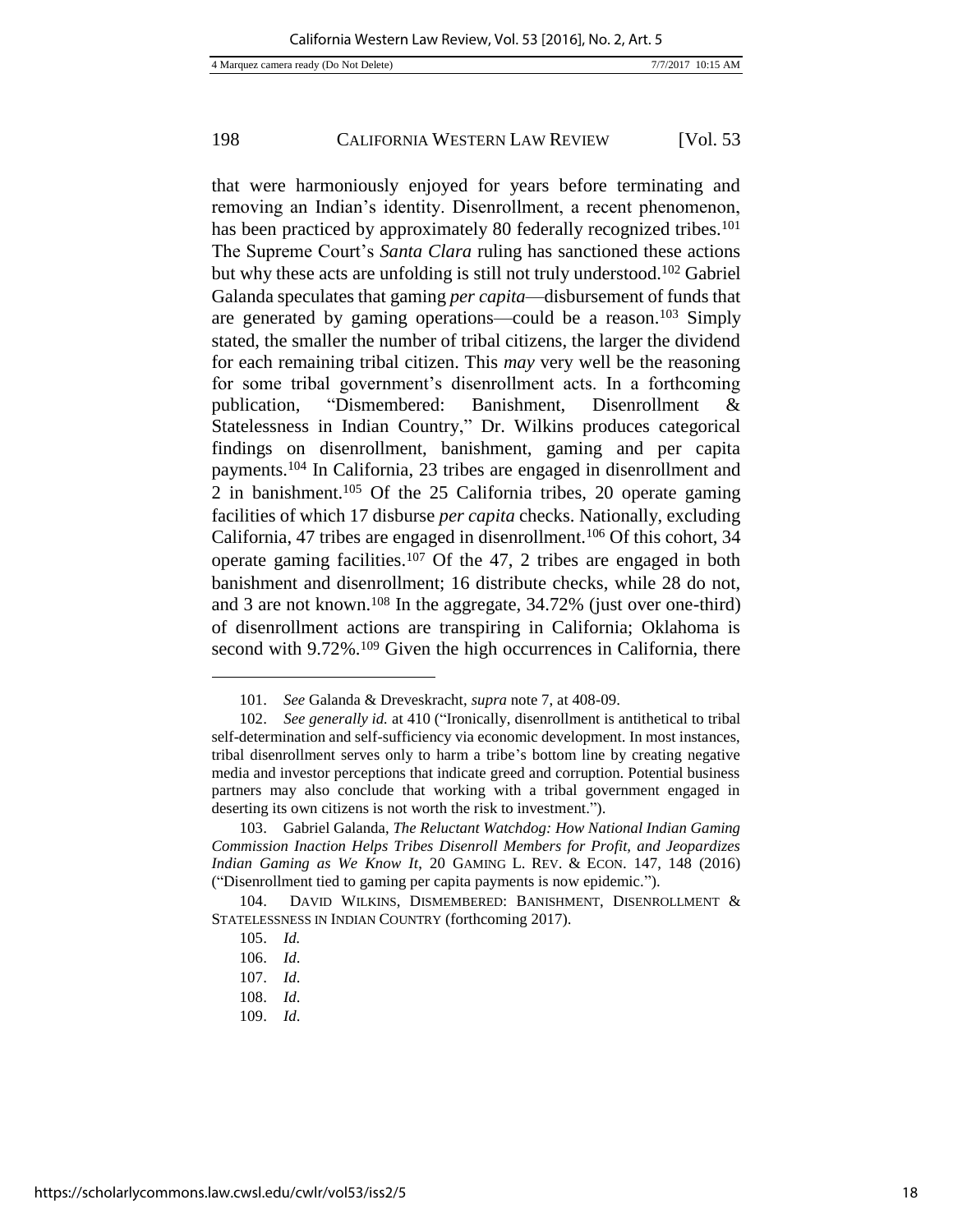are two cases that exemplify disenrollment acts by tribal governments: *Jeffredo v. Macarro* and *San Diego Health and Human Service Agency v. Michelle T*. <sup>110</sup> Both include tribal governments that engage in gaming operations and both engage in *per capita* programs. Both are located in Southern California.

#### *A.* Jeffredo v. Macarro

Since 2010, the Ninth Circuit Court of Appeals has entertained five cases dealing with disenrollment.<sup>111</sup> In all cases, the tribal governments and officers were immune from suit and the question of enrollment was answered in *Santa Clara*. <sup>112</sup> In *Jeffredo v. Macarro*, Judge N.R. Smith wrote:

The Pechanga Band of the Luiseño Mission Indians ("Pechanga Tribe") disenrolled a number of its members ("Appellants") for *failing to prove their lineal descent as members of the Tribe*. Federal courts generally lack jurisdiction to consider any appeal from the decision of an Indian tribe to disenroll one of its members. Appellants, therefore, brought this petition for habeas corpus under 25 U.S.C. § 1303 of the Indian Civil Rights Act ("ICRA"), claiming their disenrollment by members of the Pechanga Tribal Council ("Appellees") was tantamount to an unlawful detention. Despite the novelty of this approach and *despite the potential injustice of this situation,* we nonetheless lack subject matter jurisdiction to consider this claim, because Appellants were not detained. Therefore, Appellants cannot bring their claims under § 1303 of the ICRA and we must affirm the district court. *Only Congress can aid these appellants*. 113

The Court relied upon *Santa Clara*, but the circumstances in *Jeffredo* differed.<sup>114</sup> The Pechanga Band of the Luiseno Mission

112. Santa Clara Pueblo v. Martinez, 436 U.S. 49, 72 (1978).

<sup>110.</sup> Jeffredo v. Macarro, 599 F.3d 913 (9th Cir. 2010); *In re* K.P., 195 Cal. Rptr. 3d 551 (Cal. Ct. App. 2015).

<sup>111.</sup> *See Jeffredo*, 599 F.3d 913; Alto v. Black, 738 F.3d 1111 (9th Cir. 2013); Cahto Tribe of Laytonville Rancheria v. Dutschke, 715 F.3d 1225 (9th Cir. 2013); Aguayo v. Jewell, 827 F.3d 1213 (9th Cir. 2016); Allen v. Smith, 597 F. App'x 442 (9th Cir. 2015).

<sup>113.</sup> *Jeffredo,* 599 F.3d at 915 (emphasis added).

<sup>114.</sup> *Compare id*. at 921, *with Martinez,* 436 U.S. at 72 n.32.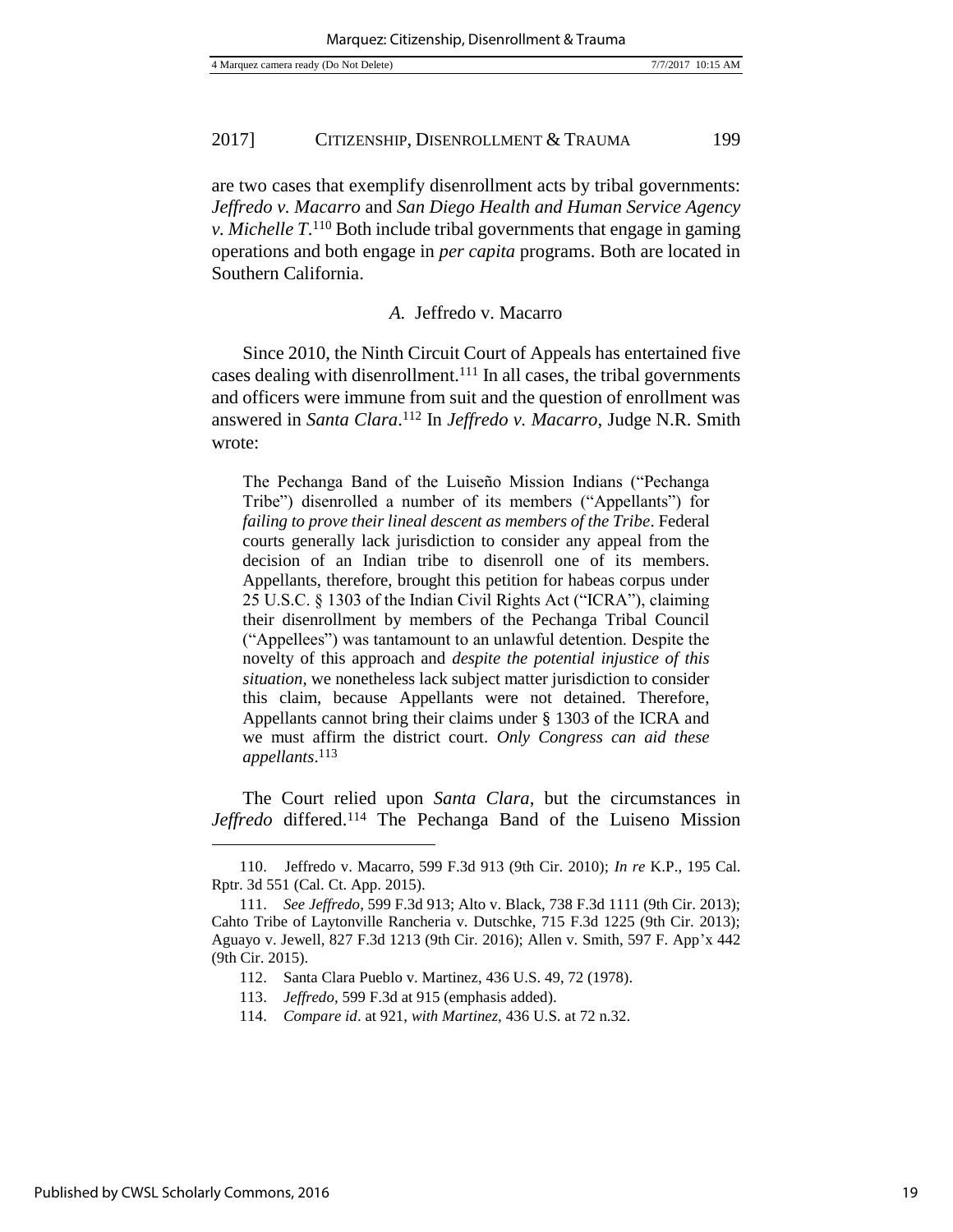Indians, a federally recognized tribe, adopted their constitution in 1978, which included qualifications for membership.<sup>115</sup> As described in *Jeffredo*, to qualify, lineal descent from "original Pechanga Temecula people . . . [and] [p]eople who were accepted in the Indian Way prior to 1928 will be accepted."<sup>116</sup> Those not accepted are "adopted people, family or Band, and non-Indians" as well as anyone else "enrolled or recognized in any other reservation."<sup>117</sup> The issue in *Jeffredo* was Section A of the tribe's constitutional requirement: "Applicant must show proof of Lineal Descent from original Pechanga Temecula people" and according to the court, in late 2002, "the Enrollment Committee received information from its members alleging that a number of Pechanga Tribe members were not" original.<sup>118</sup> Thus, the Enrollment Committee commenced an investigation and starting disenrolling individuals; 8 years later, we have Judge Smith's opinion in *Jeffredo*. 119

Judge Wilken issued a dissenting opinion. He stated:

Appellants, enrolled members of the Pechanga Tribe since birth, filed a petition for a writ of habeas corpus under the Indian Civil Rights Act (ICRA) asserting that their Tribal Council violated the due process, equal protection, free speech and cruel and unusual punishment clauses of the Act when it stripped them of membership in the Tribe. The membership criteria that the Tribal Council applied were not established until 1979; the procedures it used to disenroll Tribal members were not established until 1988; and the Tribal Council did not begin disenrolling large numbers of members until recently, when the Tribe's casino profits became a major source of revenue. Appellants allege that they are victims of the Tribal Council's greed associated with these casinos.

The majority concluded that the district court properly dismissed Appellants' petition for lack of subject matter jurisdiction because Appellants (1) were not detained and (2) did not exhaust their Tribal remedies. I respectfully dissent . . . .<sup>120</sup>

<sup>115.</sup> *Jeffredo*, 599 F.3d at 915.

<sup>116.</sup> *Id*.

<sup>117</sup>*. Id*.

<sup>118.</sup> *Id*. at 915-16.

<sup>119.</sup> *Id*. at 916.

<sup>120.</sup> *Id*. at 921-22 (Wilken, J., dissenting) (internal footnotes omitted).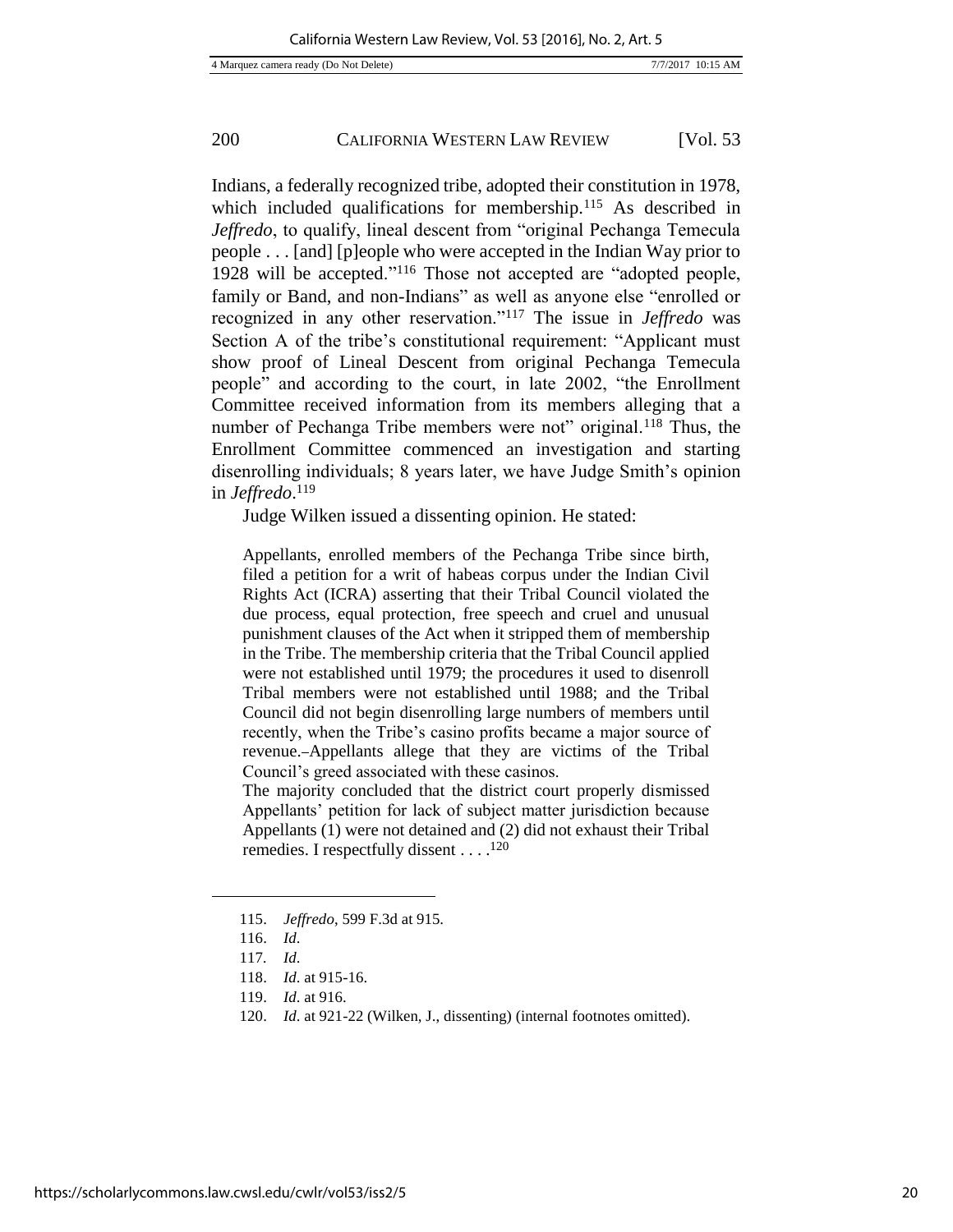Interestingly, the lone footnote in the dissent, as marked above, states: "At the time of Appellants' disenrollment, every adult Pechangan received a per capita benefit of over \$250,000 per year."<sup>121</sup> Even the majority opinion shares concern with Pechanga's governmental actions of self-termination practices. Judge Smith's majority opinion contains a concerning phrase – "despite the potential injustice of this situation" – possessing strong descriptive terms.<sup>122</sup> The term "injustice" should be remembered when discussing "*ex post facto* disenrollment." *Jeffredo* does support Galanda's thesis (the lack of oversight by the National Indian Gaming Commission helps disenrollment for larger profit shares for remaining members).<sup>123</sup> However, without his thesis and probing, along with others, the desire to uncover the genesis of such actions would not be discussed. Plus, the remaining Ninth Circuit cases – *Alto v. Black*, *Cahto Tribe of Laytonville Rancheria v. Dutschke*, and *Allen v. Smith* – all include tribal governments that operate gaming operations.<sup>124</sup> Three of the four tribes engage in *per capita* payments from gaming operations, though the degree of amount differs from tribe-to-tribe.<sup>125</sup> A more troubling disenrollment affect, beyond the *per capita* posit, is the specific politically secured extensions and practices of federal Indian law, because they are no longer Indian. The act of disenrollment surpasses reservation boundaries; it also removes laws that seek to protect, secure and foster.

<sup>121.</sup> *Id*. at 922 n.1.

<sup>122.</sup> *Id*. at 915.

<sup>123.</sup> *Id*.

<sup>124.</sup> *See Jeffredo*, 599 F.3d 913; Alto v. Black, 738 F.3d 1111 (9th Cir. 2013); Cahto Tribe of Laytonville Rancheria v. Dutschke, 715 F.3d 1225 (9th Cir. 2013); Aguayo v. Jewell, 827 F.3d 1213 (9th Cir. 2016); Allen v. Smith, 597 F. App'x 442 (9th Cir. 2015).

<sup>125.</sup> *See Alto*, 738 F.3d at 1118; Tony Perry, *Pala Tribe Roiled by Bloodline Dispute*, L.A. TIMES (Mar. 17, 2012), http://articles.latimes.com/2012/ mar/17/local/la-me-pala-dispute-20120318.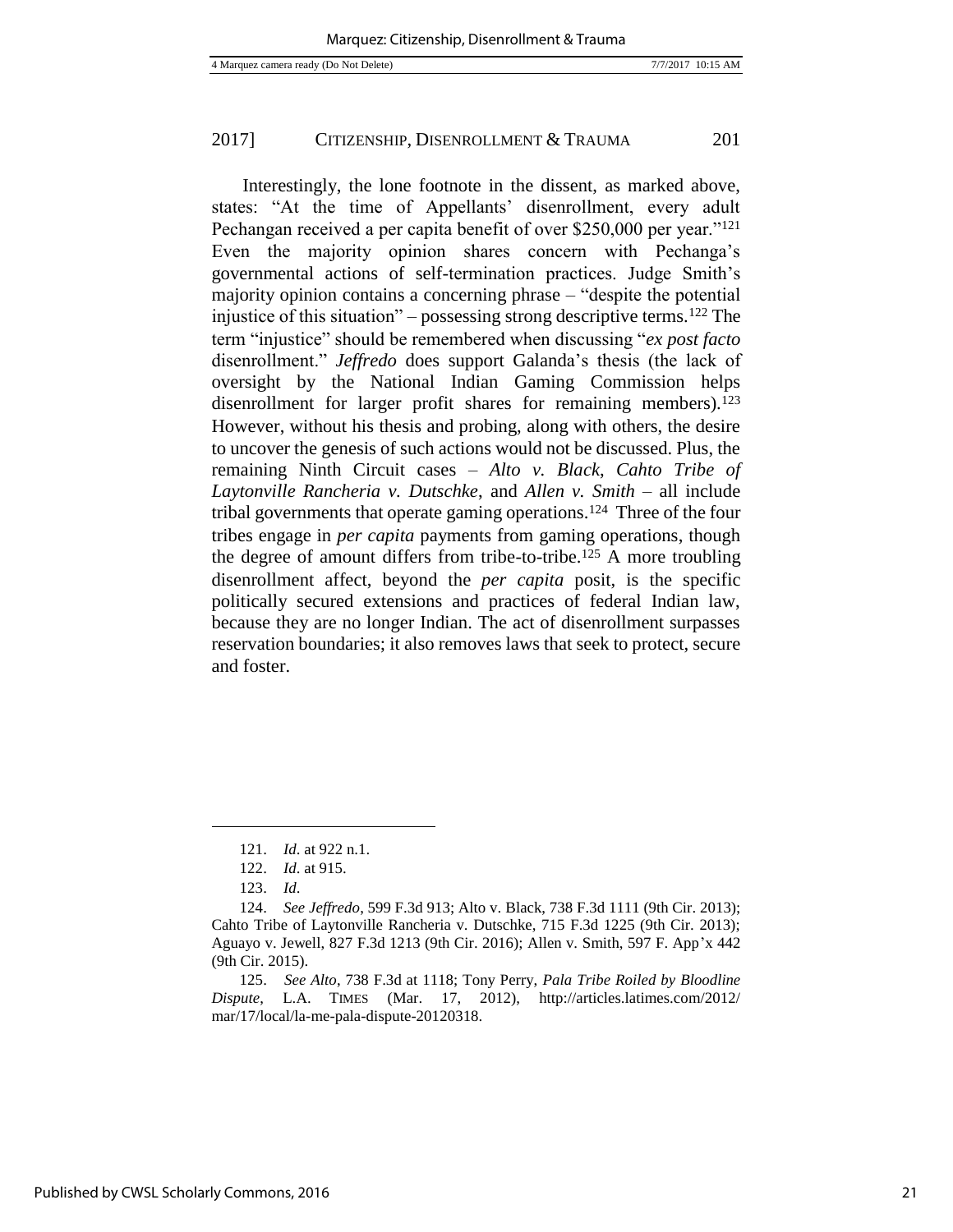#### *B*. San Diego Health and Human Service Agency v. Michelle T.

The Indian Child Welfare Act ("ICWA") of 1978<sup>126</sup> was crafted to assist in the placing of American Indian children into culturally favorable settings to cultivate the child's culture. ICWA was Congress's reaction to Indian children being placed into non-Indian homes (foster or adopted), which broke up Indian families.<sup>127</sup> ICWA extended and granted "exclusive" tribal jurisdiction over disposition of foster care and adoption of Indian children.<sup>128</sup> However, in *San Diego Health and Human Service Agency v. Michelle T.*, <sup>129</sup> the intent of ICWA was defeated by a tribe's ability to simply disenroll current members.<sup>130</sup>

In 2009, a court placed two nine-month old twins, K.P. and Kristopher, in foster care at the home of Mr. and Mrs. G.<sup>131</sup> The court notified their tribe, the Pala Band of Mission Indians.<sup>132</sup> Their tribe's chairman, Smith, responded that the twins were eligible for enrollment under the IWCA.<sup>133</sup> In July of that year, the Pala Tribe filed for

129. *In re* K.P., 195 Cal. Rptr. 3d 551 (Cal. Ct. App. 2015).

<sup>126.</sup> Indian Child Welfare Act of 1978, Pub. L. No. 95-608, 92 Stat. 3069 (1978) [hereinafter *ICWA*].

<sup>127.</sup> H.R. REP. NO. 95-1386, at 8 (1978) ("[t]he purpose of [the ICWA] is to protect the best interests of Indian children and to promote the stability and security of Indian tribes and families by establishing minimum Federal standards for the *removal* of Indian children from their families and the placement of such children in foster or adoptive homes.").

<sup>128.</sup> *See ICWA* § 101, 92 Stat. at 3071 ("An Indian tribe shall have jurisdiction exclusive as to any State over any child custody proceeding involving an Indian child who resides or is domiciled within the reservation of such tribe, except where such jurisdiction is otherwise vested in the State by existing Federal law. Where an Indian child is a ward to a tribal court, the Indian tribe shall retain exclusive jurisdiction, notwithstanding the residence or domicile of the child. (b) In any State court proceeding for the foster care placement of, or termination of parental rights to, an Indian child not domiciled or residing within the reservation of the Indian child's tribe, the court, in the absence of good cause to the contrary, shall transfer such proceeding to the jurisdiction of the tribe, absent objection by either parent, upon the petition of either parent or the Indian custodian or the Indian child's tribe: *Provided*, That such transfer shall be subject to declination by the tribal court of such tribe.").

<sup>130.</sup> *Id.* at 560.

<sup>131.</sup> *Id.* at 553-54.

<sup>132.</sup> *Id*.

<sup>133</sup>*. Id*.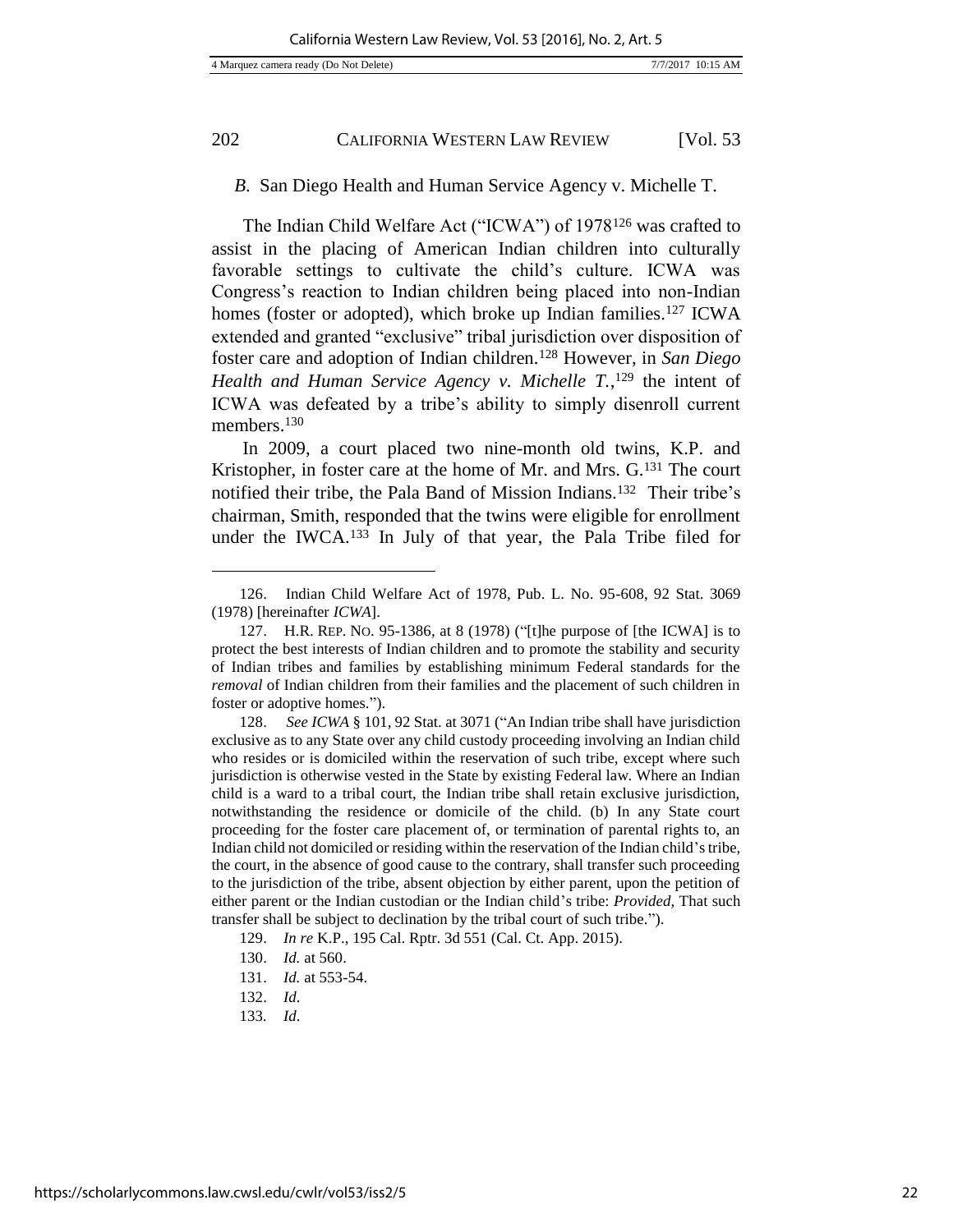intervention.<sup>134</sup> It submitted a plan of guardianship, which was favored by the court.<sup>135</sup> The plan granted visitation rights to the mother while the twins remained with Mr. and Mrs. G.<sup>136</sup> The court considered parental visitation rights a pathway to cultural connection.<sup>137</sup> The juvenile court terminated its jurisdiction in August of 2011 after accepting the plan of guardianship.<sup>138</sup> For two years while the twins were under the care of Mr. and Mrs. G., Michelle T. was an absentee parent, visiting the twins periodically.<sup>139</sup> Eventually, she began visiting them once a month.<sup>140</sup> As the frequency of her visits increased, Michelle T. conveyed to the twins "that she was their real mother and they should not call Mrs. G. 'mom.'"<sup>141</sup> Mrs. G. reported to the court that "the children were 'unsett[led]'" by the visits.<sup>142</sup> In December 2013, the G.'s, seeking more control over visits, asked the San Diego County Health and Human Service Agency ("SDCHHSA") to reinstate dependency jurisdiction.<sup>143</sup> The Agency set a new hearing at which it recommended that the G.'s adopt the children. It then contacted their tribe to discuss the recommendation $144$ 

The Pala Band of Mission Indians informed the Agency that as of February 2012, the twins were not enrolled in IWCA because they lacked the proper blood quantum degree.<sup>145</sup> Pala's Executive Committee ("EC") adopted a revised enrollment ordinance in 2009, which allowed the EC to erase or "remove a member's name from the

<sup>134.</sup> *Id*.

<sup>135.</sup> *Id*. at 553-54.

<sup>136.</sup> *Id*. at 554-55.

<sup>137.</sup> *See id.* at 554.

<sup>138.</sup> *Id.* ("The Pala Band General Council rejected the Agency's proposed permanent plan of tribal customary adoption and instead approved a plan of guardianship for the children.").

<sup>139.</sup> *Id.* 

<sup>140.</sup> *Id.*

<sup>141.</sup> *Id*.

<sup>142</sup>*. Id.*

<sup>143</sup>*. Id.*; *see also* Doe v. Mann, 415 F.3d 1038, 1064 (9th Cir. 2005) ("Congress intended Public Law 280 states to have jurisdiction over Indian child dependency proceedings unless tribes availed themselves of Section 1918 [in ICWA] in order to obtain exclusive jurisdiction.").

<sup>144.</sup> *In re* K.P., 195 Cal. Rptr. 3d at 554-55.

<sup>145</sup>*. Id*. at 555-56; *see also supra* note 1 (defining blood quantum).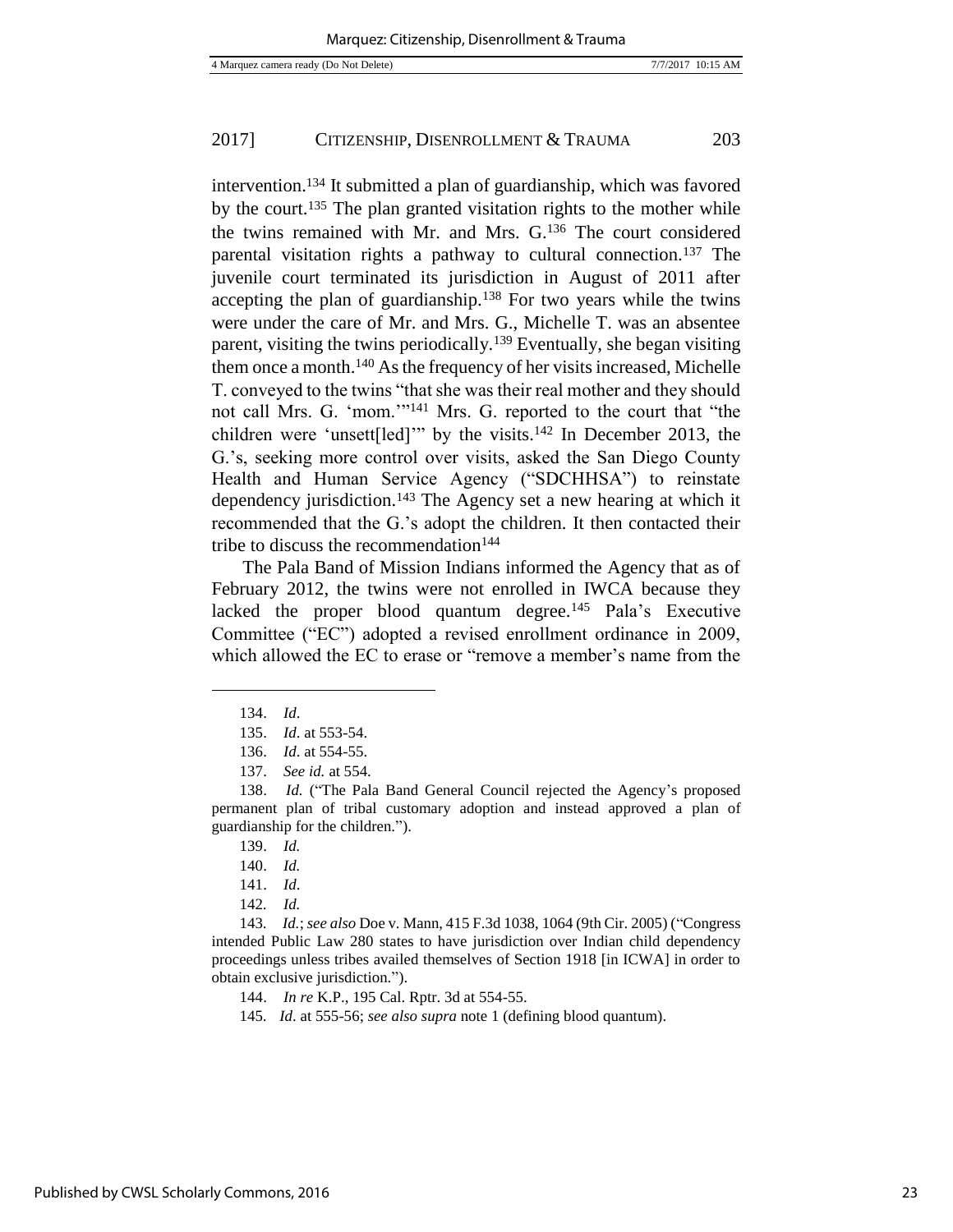Pala Band's roll on a finding that an application misstated or omitted facts that may have made the applicant ineligible for enrollment."<sup>146</sup> Interestingly, a tribal individual can appeal to the Bureau of Indian Affairs' ("BIA") Pacific Regional Director, but the EC has final authority.<sup>147</sup>

In 2011, the EC asserted that the ancestor of Michelle T., known as M.B., precluded the twins' generation from meeting the requirements for enrollment.<sup>148</sup> And so, the Pala Tribe terminated the twins' rights to tribal benefits.<sup>149</sup> M.B., born in 1856, was thought to have been a fullblood (4/4) and was "identified on the Pala Band's November 1913 allotment roll as having 4/4 degree Pala Indian blood."<sup>150</sup> In 2011, 98 years later, the EC determined M.B. was only one-half degree and adjusted their rolls accordingly.<sup>151</sup>

Michelle T. appealed to the BIA.<sup>152</sup> But, it resulted in a no decision, and the BIA recommended that the twins remain enrolled "with the Pala Band because there was no evidence to support their disenrollment."<sup>153</sup> The Department of the Interior's Assistant Secretary of Indian Affairs concurred with the BIA's recommendation, "stating that 'the Department has no authority under federal or tribal law to decide enrollment issues for the [Pala] Band."<sup>154</sup> However, after declaratory relief was denied by a federal district court and during the pendency of the appeal to the  $9<sup>th</sup>$  Circuit, the Department of Interior and the plaintiffs

l

150. *Id*. at 555 n.3.

<sup>146.</sup> *In re* K.P., 195 Cal. Rptr. 3d at 555.

<sup>147.</sup> *Id*.

<sup>148.</sup> *Id*.

<sup>149.</sup> *Id*. at 555-56.

<sup>151.</sup> *Id.* ("Previously, there had been inconsistent determinations as to the blood degree of M.B.'s descendants. Until 1984, the BIA considered M.B. as a 'halfblood' in determining the blood degree of her descendants. In resolving an appeal on one of M.B.'s descendants in 1989, the BIA concluded that M.B. was a 'fullblood' and 'direct[ed] that the blood degree of her descendants be reviewed and corrected accordingly.'").

<sup>152.</sup> *Id*. at 556.

<sup>153.</sup> *Id.*

<sup>154.</sup> *Id*.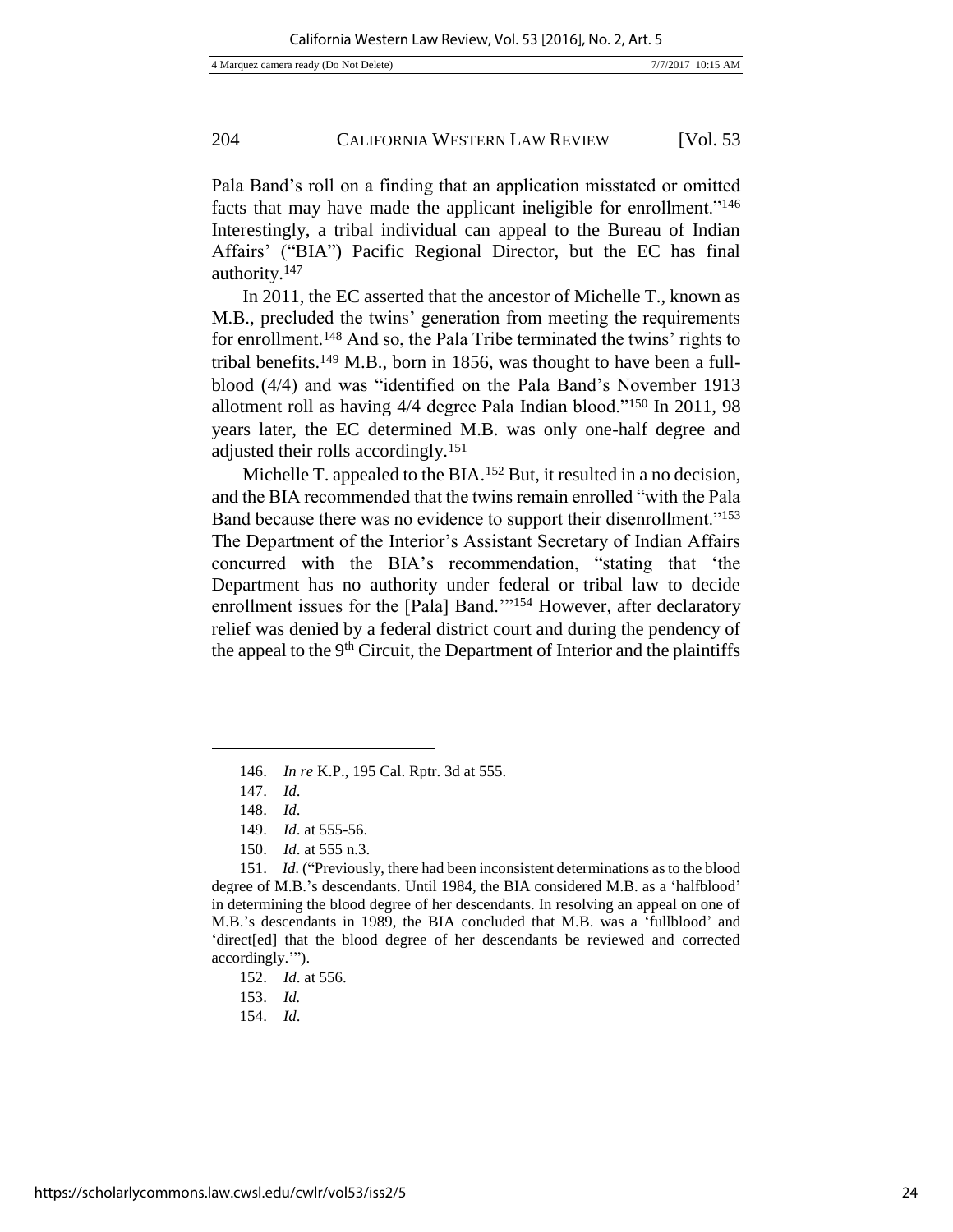brokered an agreement not to remove the plaintiff-Indians off Pala's federal rolls.<sup>155</sup>

Michelle T. sought to stop the tribe's disenrollment action. She argued, "in view of a pending appeal in the United States Court of the Ninth Circuit challenging the validity of the Pala Band's enrollment ordinance," the disenrollment of her two children was not yet final.<sup>156</sup> She continued to argue that enrollment was not a requirement to be considered an "Indian child."<sup>157</sup> The juvenile court, ignoring her request, moved forward and issued its ruling:

This case involves an essence of the concept of sovereignty. There is no dispute that the Pala Band is a sovereign Indian nation. It is a separate political entity. They have their own governing documents. . . And, here, the tribe, not a party to the lawsuit, has rendered an opinion, whether we agree with it or not, that the children are no longer considered Indian children by virtue of [its] calculation of blood quantum requirements. That is both a factual determination and a legal interpretation of their governing documents, particularly, the enrollment ordinances. And under either analysis, factual or legal, it would be an impermissible intrusion to second guess [the Pala Band] to counter what they have done.<sup>158</sup>

"The juvenile court determined that the [twins] were not Indian children within the meaning of ICWA" and because they were likely to be adopted in a reasonable amount of time by the G family, the court terminated Michelle T.'s parental rights.<sup>159</sup> The California Court of Appeals affirmed the juvenile court's ruling.<sup>160</sup> By Pala diminishing the children's status as Indian,<sup>161</sup> ICWA no longer protected the children<sup>162</sup>

<sup>155.</sup> *Id*. at 555. However, the State Court noted that "[u]nder the ICWA, the Department of the Interior's agreement to take no action to remove individuals from the federally maintained roll of the Pala Band during the federal appeal is irrelevant to the children's state court dependency proceedings." *Id.* at 560.

<sup>156.</sup> *Id.* at 553.

<sup>157.</sup> *Id*.

<sup>158.</sup> *Id*. at 557.

<sup>159.</sup> *Id*.

<sup>160.</sup> *Id*. at 560.

<sup>161.</sup> *See id*. at 553-54.

<sup>162.</sup> *See id*. at 557-58.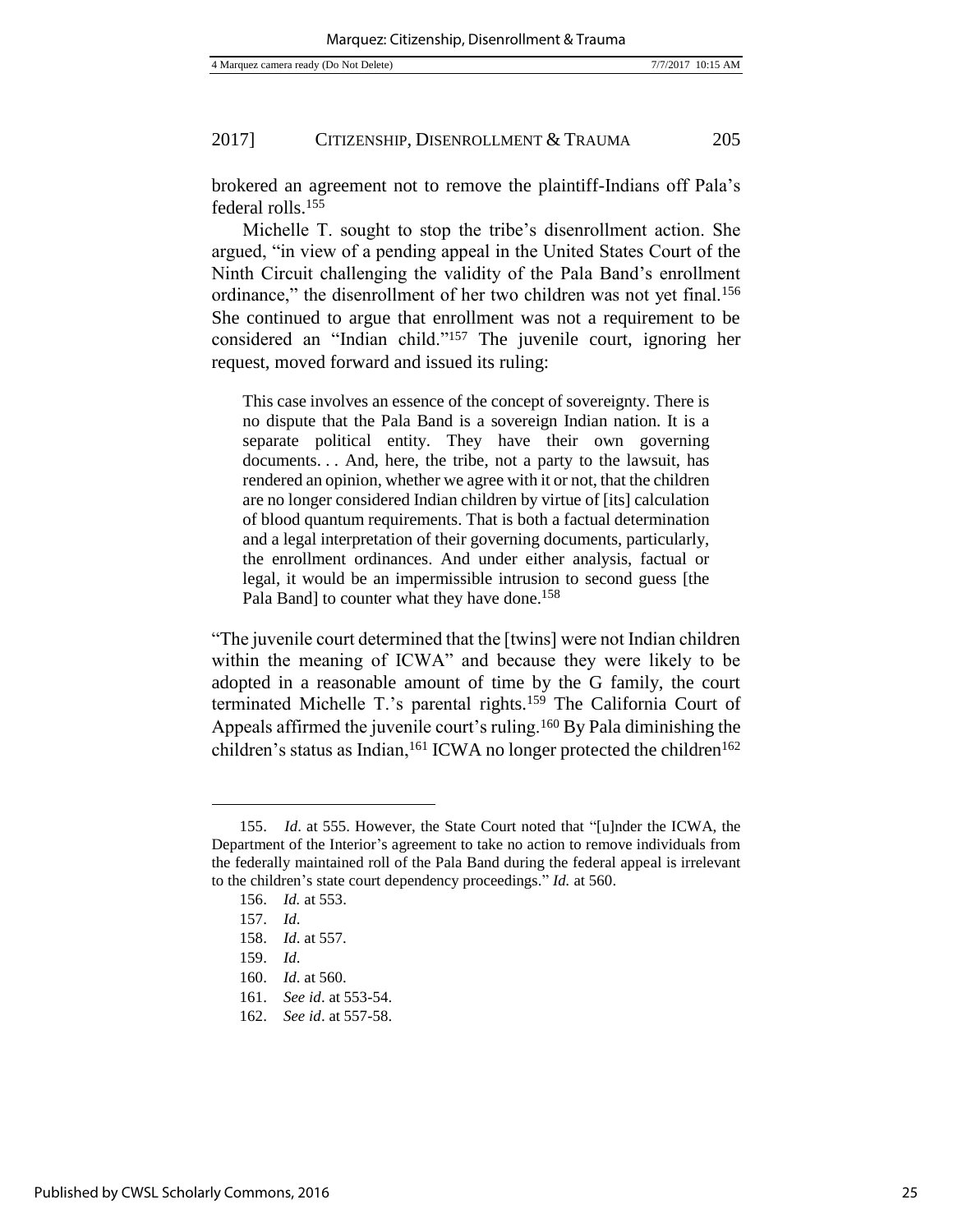and as tribes continue with this practice, families who have been disenrolled by their tribe could face similar events.

In March of 2012, the Los Angeles Times reported a strikingly similar story about Margarita Owlinguish Britten, a Pala Indian Tribe member who died in 1925.<sup>163</sup> Britten "was a revered elder of the Pala Indian Tribe, a survivor of the forced relocation in 1903 of the Cupeno Indians to an area beside the San Luis Rey River in northern San Diego County."<sup>164</sup> However, the EC disenrolled about 162 of her descendants, terminating their \$7,500 per month *per capita* check along with health and education coverage.<sup>165</sup> By reclassifying Margarita Britten as only half-Indian, today's descendants do not meet the 1/16<sup>th</sup> threshold.<sup>166</sup> As the L.A. Times article shows, the Pala Indian Tribe has a history of reducing deceased Pala ancestors' blood quantum degrees, allowing it to disenroll the ancestors' living descendants from the tribe and its social welfare benefits.<sup>167</sup>

## *C. Aftermath*

The late 1990's and early 2000's were the beginning of the end for high stakes bingo halls and modest card rooms. In California, those days witnessed the overhaul of California's laws and constitution, which paved the way for the erection of non-tribal mega-casinos.<sup>168</sup> Between 1997 and 2012, approximately two-dozen California tribes

<sup>163.</sup> Tony Perry, *supra* note 125.

<sup>164.</sup> *Id.* 

<sup>165.</sup> *Id*. Assuming all 162 received full per capita payments, the amount repurposed back to the tribe would be \$1,215,000 per month and \$14,580,000 per year. Taking a conservative approach, if 54 adults receive per capita payments, \$405,000 would be disbursed monthly and \$4,860,000 annually. This amount does not include cost of health care, education and other tribal government programs. *See id.*

<sup>166</sup>*. Id*.

<sup>167.</sup> *Id.* 

<sup>168.</sup> *See* S. Res. 142, Proposed S. CONST. Amend. 11, 1999-2000 Reg. Sess. (Cal. 1999) (providing full text of proposition); CAL. CONST. art. IV, § 19. *See generally* CAL. GAMBLING CONTROL COMM'N, CALIFORNIA GAMBLING LAW, REGULATIONS, AND RESOURCE INFORMATION (2017), *available at*  http://www.cgcc.ca.gov/documents/enabling/2017/CA\_Gambling\_Law\_Regulations \_Resource\_Information\_2017\_Edition.pdf.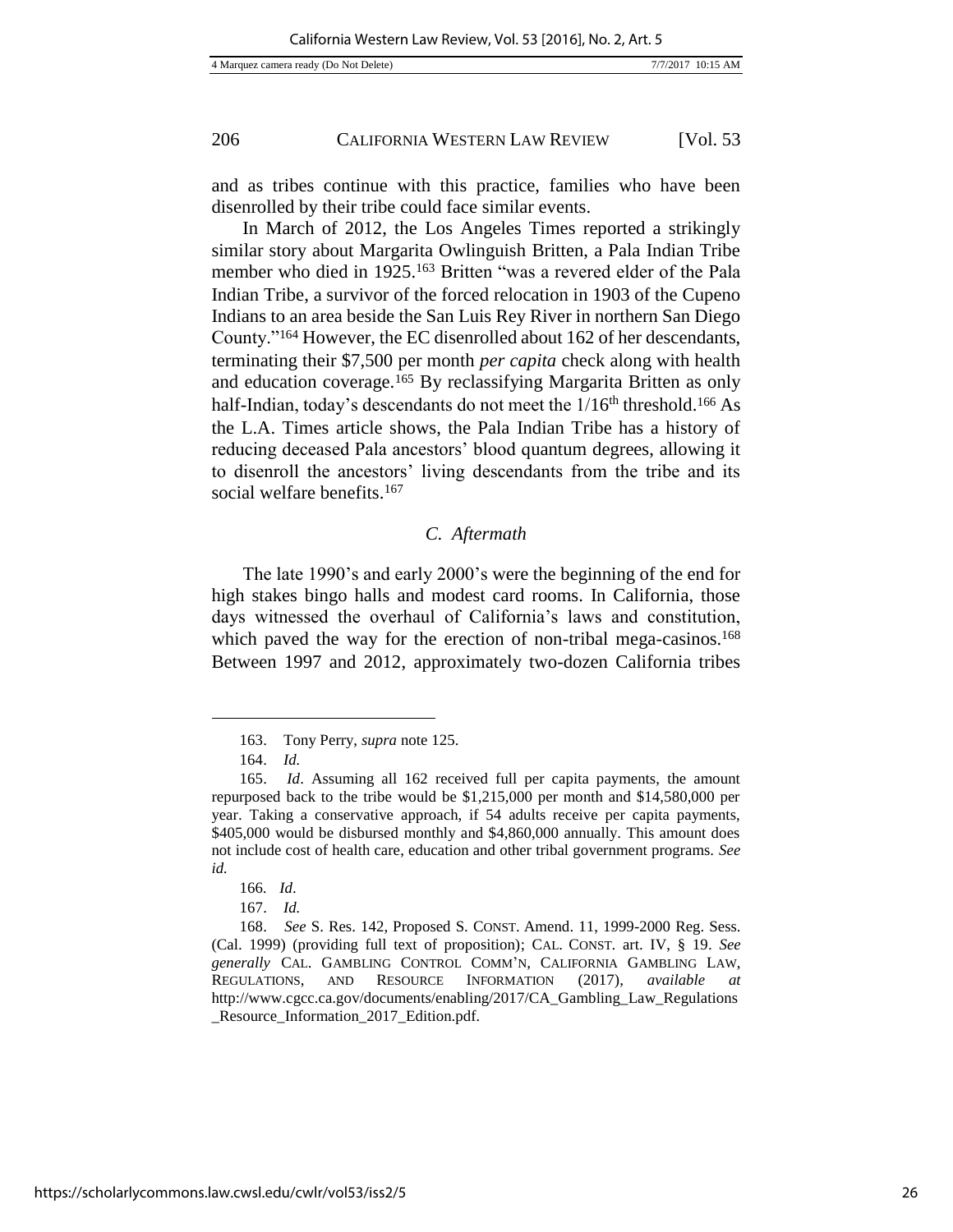disenrolled 3,000 Indians.<sup>169</sup> The aftermath of disenrollment for tribal people across the nation is a traumatic experience. The loss of Indian legal status, loss of place, loss of identity, and for some, loss of financial assistance may produce trauma in their lives.

## IV. TRAUMA

History is traumatic.<sup>170</sup> Effects on those experiencing disenrollment—the amputation of mind, body, and spirit—has an impact on their soul. No longer included in their society, removed by legal force, legal standing diminished, terminated from their intrinsic setting, there must be an effect. Studies of the two – trauma and disenrollment – are lacking, but the actions taken are not new to Indian Country; the only difference being the political body executing the actions. Jeffrey Alexander, an expert on social trauma, states that trauma "is not something naturally existing; it is something constructed by society."<sup>171</sup> Thus, trauma is manmade. The National Indian Child Welfare Association ("NICWA") defines trauma as "an event, or series of events, that causes moderate to severe reactions."<sup>172</sup> "Traumatic events are characterized by a sense of horror, helplessness, serious injury, or the threat of serious injury or death . . . affecting those who suffer injuries or loss."<sup>173</sup> Further, trauma addressed to the specific conditions and experiences of indigenous people is a "'unique individual experience associated with a traumatic event or enduring conditions . . . often related to the cultural trauma, historical trauma, and intergenerational trauma that has accumulated in AI/AN [American Indian/Alaska Native] communities through centuries of exposure to

173. *Id.*

<sup>169.</sup> WILKINS, *supra* note 104.

<sup>170.</sup> Typically, and simplistically, history transpires in a binary "inferiorsuperior" hegemonic multi-constant relationship. Indian Country has encountered such a relationship; the "superior" group seeks to control the "inferior" group. Control becomes the operative word. The superior group seeks to provide illusions – a phantom sovereign spirit – onto the inferior, with the former in ultimate sovereign control. Tribal government's actions of disenrollment have similar components. *See generally* JEFFREY C. ALEXANDER, TRAUMA: A SOCIAL THEORY (2012).

<sup>171.</sup> *Id.* at 7.

<sup>172.</sup> *Trauma-Informed Care Fact Sheet*, NICWA (Apr. 2014), http://www.nicwa.org/mental\_health/SystemsOfCare/documents/TraumaInformedC areFactSheet\_April2014\_000.pdf [hereinafter *NICWA*].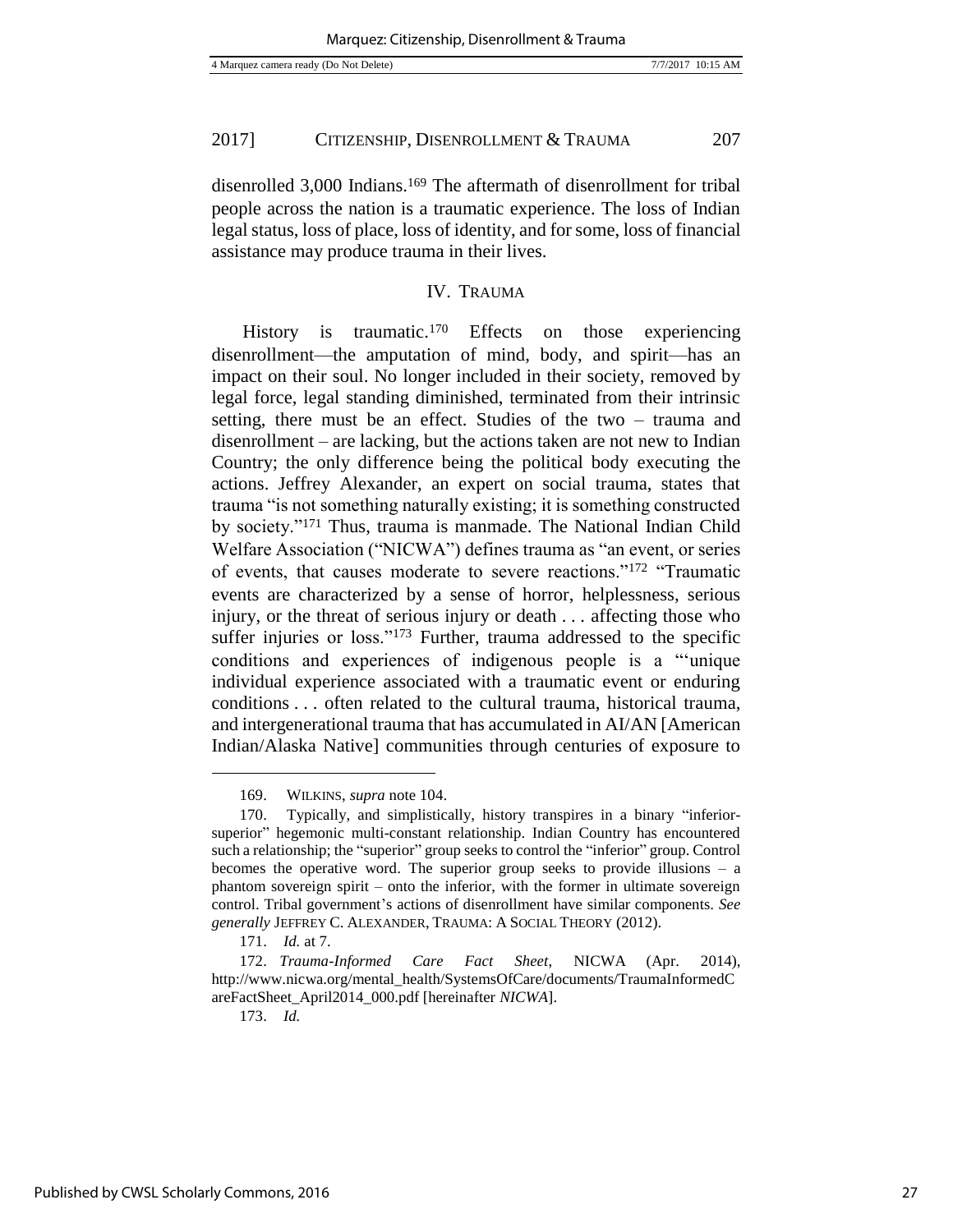racism, warfare, violence, and catastrophic disease.'"<sup>174</sup> These referenced traumatic events are all manmade episodes.

Maria Yellow Horse Braveheart coined the phrase "historical trauma" (a "cumulative emotional and psychological wounding, over the lifespan and across generations, emanating from massive group trauma") back in the 1980s, and her theory consists of six categories:

- 1. First Contact: life shock, genocide, no time for grief. Colonization Period: introduction of disease and alcohol, traumatic events such as Wounded Knee Massacre.
- 2. Economic Competition: sustenance loss (physical/spiritual)
- 3. Invasion/War Period: extermination, refugee symptoms.
- 4. Subjugation/Reservation Period: confined/translocated, forced dependency on oppressor, lack of security.
- 5. Boarding School Period: destroyed family system, beatings, rape, prohibition of Native language and religion. Lasting effect: ill-prepared for parenting, identity confusion.
- 6. Forced Relocation and Termination Period: transfer to urban areas, prohibition of religious freedom, racism and being viewed as second class; loss of governmental system and community.<sup>175</sup>

However, a new category must be proposed to capture the latest disenrollment actions taking place across the country and many of the elements listed above capture what disenrollment *may* produce.

NICWA lists four forms of trauma, with *current trauma* being a concern. <sup>176</sup> In 2007, according to the National Center for Children in Poverty, American Indian children are 2.5 times more likely to experience trauma.<sup>177</sup>According to Novins, Fickenscher and Manson, in a study focused on American Indian adolescents ages 13 to 18, with a sample size of 99 from 27 different tribes (58 males and 41 females), the study found a 14.6% prevalence rate of Major Depressive Disorder

<sup>174.</sup> *Id.*

<sup>175.</sup> Vinnie Rotondaro, *Reeling from the Impact of Historical Trauma*, NAT'L CATHOLIC REP. (Sept. 3, 2015), https://www.ncronline.org/printpdf/108976.

<sup>176.</sup> *NICWA*, *supra* note 172.

<sup>177.</sup> Janice L. Cooper, *Facts about Trauma for Policymakers: Children's Mental Health*, NAT'L CTR. FOR CHILDREN IN POVERTY (July 2007), www.nccp.org/publications/pub\_746.html.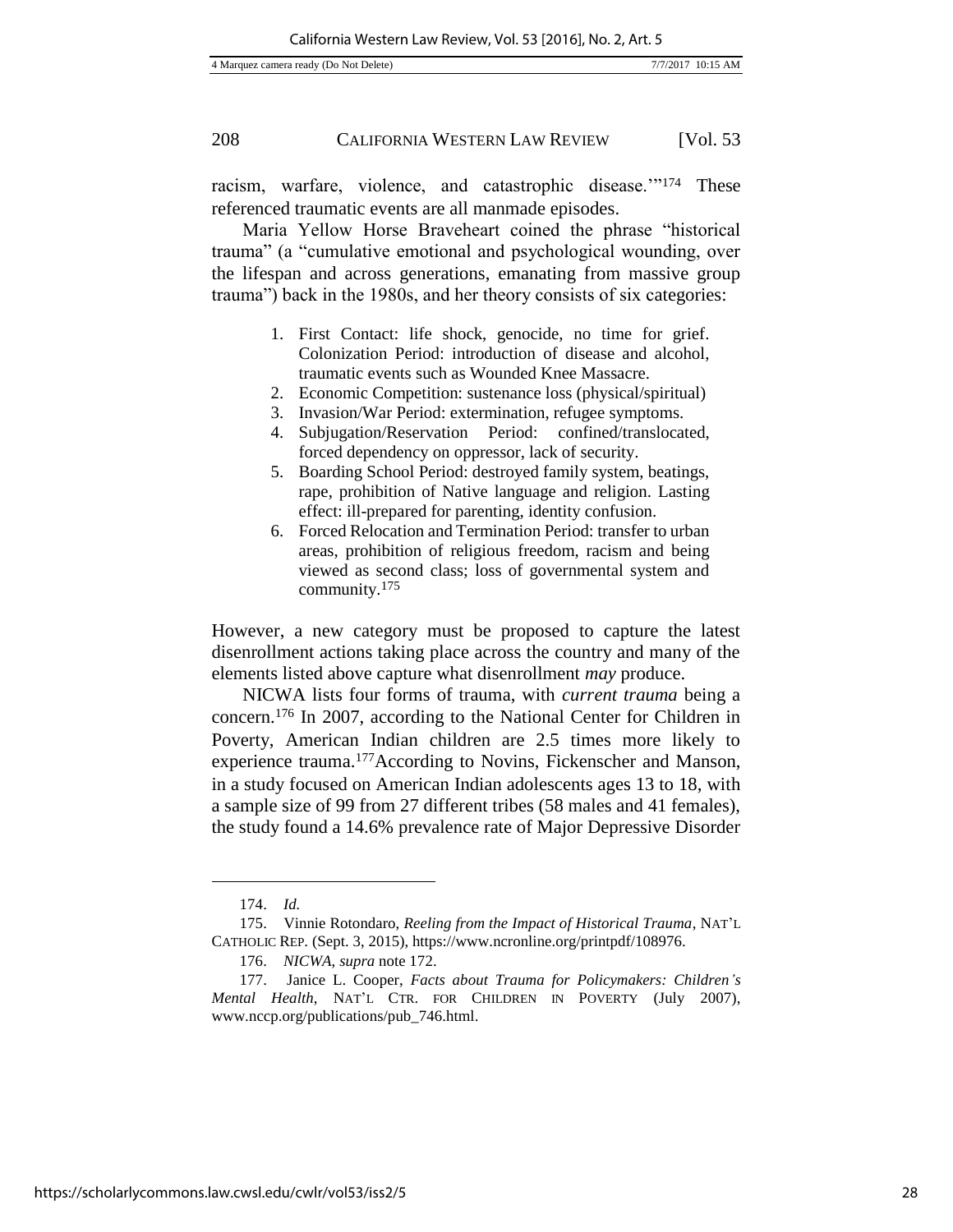among the indigenous youth, with females reporting a 25.7% rate.<sup>178</sup> Anxiety and depressive disorders were at 19.1% with females experiencing a higher rate at 28.6%.<sup>179</sup> Conduct disorder was reported at 74.2% for the total cohort.<sup>180</sup> Posttraumatic Stress Disorder was reported at 10.1%.<sup>181</sup> Of the 66 reported as conduct disorder, tranquilizers, marijuana and alcohol were the most abused substances at 91.7%, 80% and 78.3% respectively by this cohort.<sup>182</sup>

In 2001, Yu and Stiffman conducted a study using a multiple and interactive environmental (familial, social and cultural) predictor regression model on 401 American Indian adolescent youths with alcohol/dependence symptoms where participants engaged in community activities.<sup>183</sup> Of the sample, 205 were from reservations and 196 from urban centers, with an age range of 13 to 19.<sup>184</sup> On average, reservation cohorts initiated alcohol use at 13.4 years old compared to 14.3, for their urban peers.<sup>185</sup> Of those who had consumed more than six drinks (*n*=209) in their life, 20.2% drink weekly, with 21.9% drinking at least one week a month.<sup>186</sup> The study found that "generic cultural activities" (memorials, feasts, powwows, dances, giveaways and religious celebrations) *might* not have a positive influence when compared to "cultural pride/spirituality" activities (sweats, naming ceremonies, talking circles and spiritual running).<sup>187</sup> The results of the study stated:

- 186. *Id*.
- 187. *Id*. at 2256.

<sup>178.</sup> D. Novis, A. Fickensher & S. Mason, *American Indian Adolescents in Substance Abuse Treatment: Diagnostic Status*, 30 J. SUBSTANCE ABUSE TREATMENT 275, 279 (2006). "The goal of this study was to describe the prevalence of *Diagnostic and Statistical Manual of Mental Disorders* (DSM-IV) psychiatric disorders among a sample of American Indians (AI) adolescents in residential substance abuse treatment. Data on 89 AI adolescents admitted to a tribally operated residential substance abuse treatment program were collected." *Id*. at 275.

<sup>179.</sup> *Id*. at 280.

<sup>180.</sup> *Id*.

<sup>181.</sup> *Id*.

<sup>182.</sup> *Id*.

<sup>183.</sup> ManSoo Yu & Arlene Rubin Stiffman, *Culture and Environment as Predictors of Alcohol Abuse/Dependence Symptoms in American Indian Youths*, 32 ADDICTIVE BEHAV. 2253, 2254 (2007).

<sup>184.</sup> *Id*.

<sup>185.</sup> *Id*. at 2255.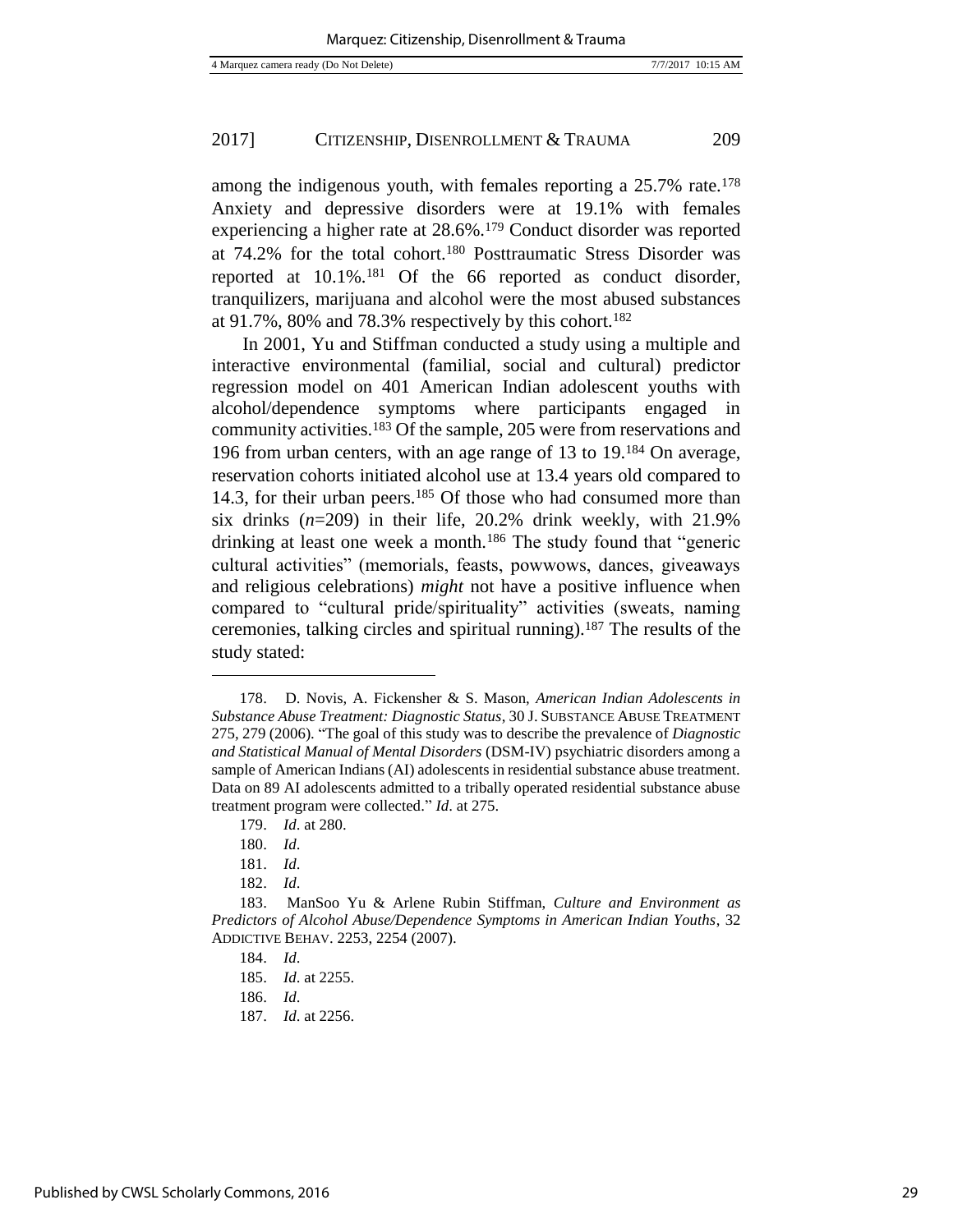In contrast, pride in being American Indian and religious affiliation were associated with fewer alcohol symptoms. Importantly, religious affiliation reduced the impacts of negative familial and social environments on youth's alcohol symptoms. This has implications for further intervention/prevention strategies: promoting cultural pride/spirituality and religious affiliation, particularly in the presence of problematic peers and family situations, adolescents may reduce alcohol involvement and, consequently, prevent problems.<sup>188</sup>

Traumatic episodes and substance dependence seem to emerge in early adulthood for the American Indian population as the Ehlers study found in 2013.<sup>189</sup> Eight contiguous reservations provided the participants, each having at least  $1/16<sup>th</sup>$  Native American Heritage and ranging between 18 and 70 years old.<sup>190</sup> A traumatic range, or baseline, was crafted that included seven types of possible trauma: military combat, sexual abuse, injury or assault, natural disaster with loss, witnessed trauma, crime experienced without injury, and unexpected death.<sup>191</sup> This baseline was measured against specific traumas: Posttraumatic Stress Disorder (PTSD), heritability of assaultive trauma, comorbidity of trauma and PTSD with substance dependence, affective disorder and conduct disorder.192 Of the 309 that completed the Semi-Structured Assessment for the Genetics of Alcoholism ("SSAGA"), denoting information on traumatic events and PTSD, 94% reported experiencing at least 1 of the 7 types of trauma – 92% males; 94% females.<sup>193</sup> Thirty-four percent of participants, exposed to at least one traumatic event, met *Diagnostic and Statistical Manual of Mental Disorders* (DSM-IV) for PTSD with women receiving a higher PTSD score (38%) versus men (29%).<sup>194</sup>

<sup>188.</sup> *Id*. at 2258.

<sup>189.</sup> Cindy L. Ehlers et al., *Lifetime History of Traumatic Events in an American Indian Community Sample: Heritability and Relation to Substance Dependence, Affective Disorder, Conduct Disorder and PTSD*, 47 J. PSYCHIATRIC RES. 155, 155 (2013).

<sup>190.</sup> *Id*. at 156.

<sup>191.</sup> *Id*.

<sup>192.</sup> *Id.*

<sup>193.</sup> *Id*. at 157.

<sup>194.</sup> *Id*. at 157-58.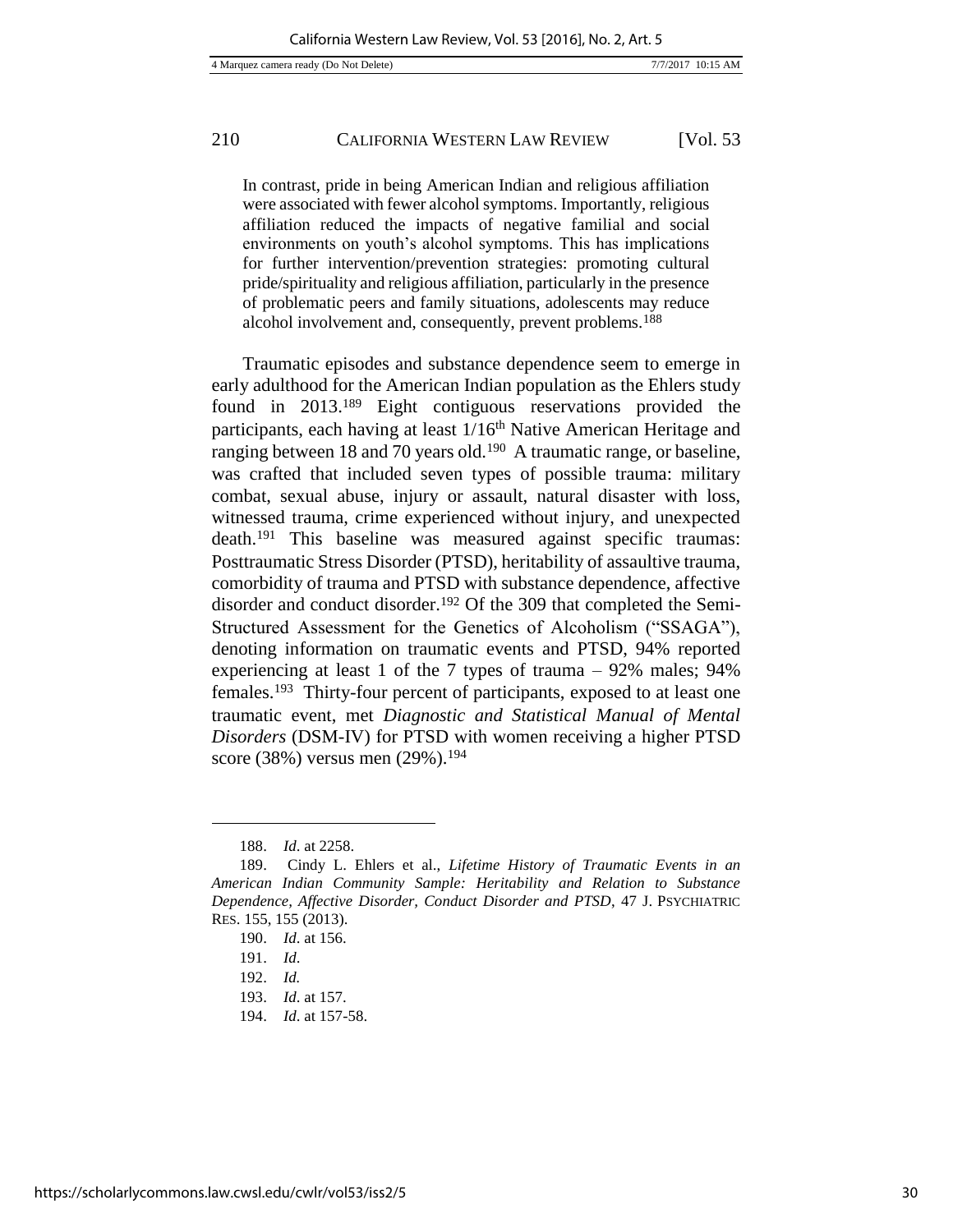The purpose of including these studies, of which there are many more stating the same, was to illustrate that Indian Country is rife with traumatic events, which commence early in childhood, and continue to have grand effects.<sup>195</sup> Dr. Adachi discussed such concerns in an open letter to Indian Country regarding disenrollment and she wrote that disenrollment "perpetuates historical trauma," leading to "historical loss," which results in "depression, PTSD, and poly-drug use in Native youth."<sup>196</sup> The Whitbeck study in 2004 was based on 143 American Indian parents, of children 10 to 12 years of age in the upper Midwest.<sup>197</sup> The historical loss segment (using the *Historical Loss Scale* and the *Historical Loss Associated Symptoms Scale*), found that the loss of traditional/spiritual ways (33.4%), tribal language (36.3%) and tribal culture (33.7%) were consciously a daily cerebral thought.<sup>198</sup> Only the effects of alcohol (losses associated with the effects of alcoholism) ranked higher  $(45.9\%)$  as a daily thought.<sup>199</sup> Regarding sadness or depression, 44% reported "sometimes" while 11.3% reported "often.<sup>200</sup> Anger registered positively at 38.1% for "sometimes" and 16.9% was reported for "often."<sup>201</sup> Anxiety or nervousness was also measured and 23.1% responded "sometimes" with 8.1% responding to "often."<sup>202</sup> Thus, as Dr. Adachi's letter suggests, these elements exist and disenrollment can add to the psychological ills that already reside within the very same communities that are dismembering "tribal members."<sup>203</sup> The addition of disenrollment stress  $-$  "*Am I next?*" – may only serve to negatively impact tribal people. Once ousted, where do tribal people and tribal families go to seek psychological traumatic help?

<sup>195.</sup> Katya Adachi, *Association of American Indian Physicians Background Paper on Disenrollment*, ASS'N AM. INDIAN PHYSICIANS, https://www.aaip.org/media/news/m.blog/76/disenrollment-background-papers-andresolution (last accessed Apr. 27, 2017).

<sup>196</sup>*. Id*.

<sup>197.</sup> Les B. Whitbeck et al., *Conceptualizing and Measuring Historical Trauma Among American Indian People*, 33 AM. J. CMTY. PSY. 119, 120 (2004).

<sup>198.</sup> *Id.* at 124.

<sup>199.</sup> *Id*.

<sup>200.</sup> *Id*. at 125.

<sup>201.</sup> *Id*.

<sup>202.</sup> *Id*.

<sup>203.</sup> *See* Adachi, *supra* note 195.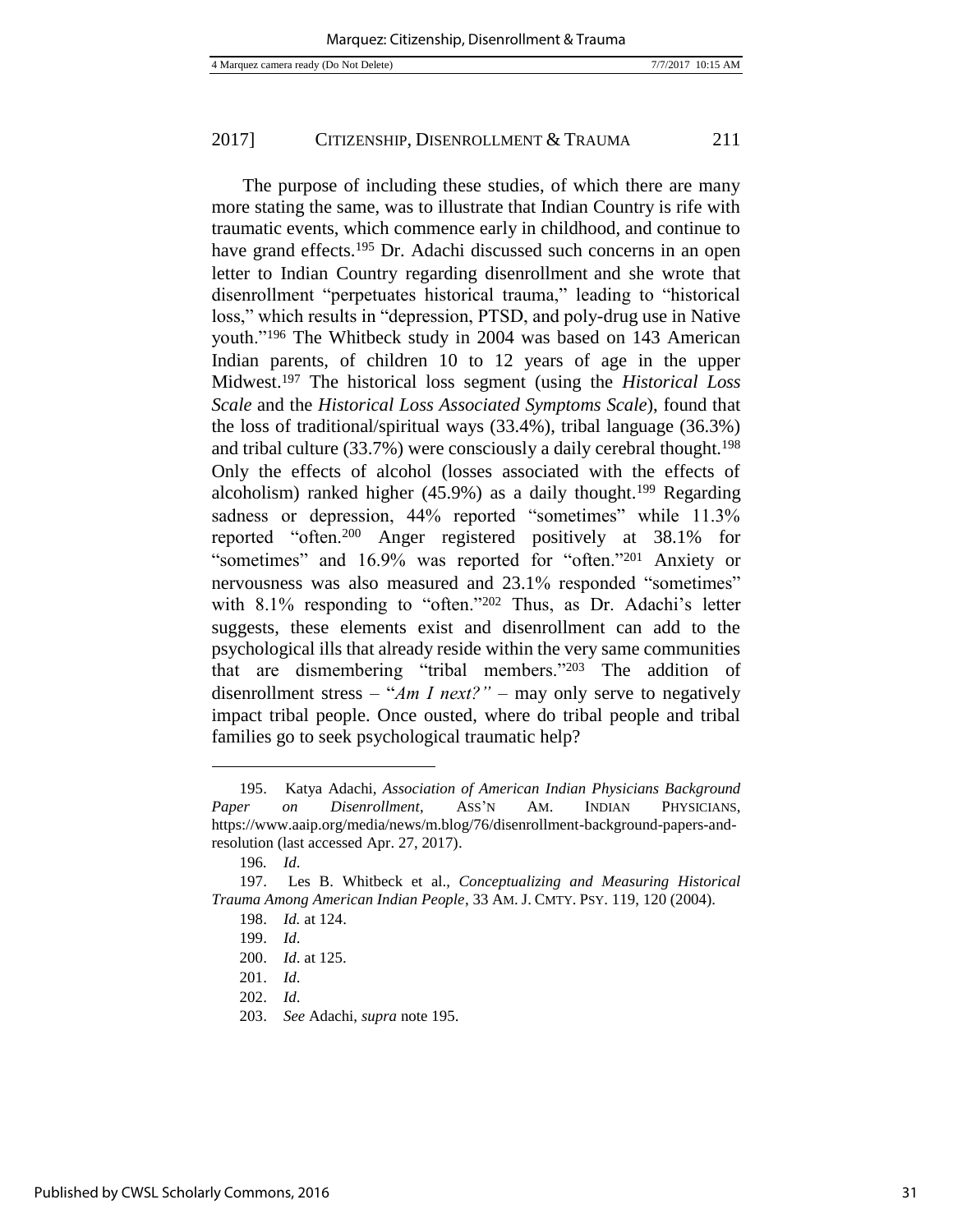#### **CONCLUSION**

As discussed, citizenship for the United States of America was, and is, considered a privilege and a feat many aspire to achieve. Race had, and does, play a role. For example, early in the 19<sup>th</sup> Century, the United States Supreme Court issued a set of cases known as the *Insular Cases*, <sup>204</sup> mostly denoting territories as "unincorporated" and "incorporated."<sup>205</sup> The Court contemplated the application of the Constitution and the Bill of Rights to territories newly acquired after conquest.<sup>206</sup> In 1904, the Supreme Court ruled in *Dorr v. United States* that the inhabitants of the Philippines Islands would not be extended due process until Congress extended such rights.<sup>207</sup> In 1903, the court in *Hawaii v. Mankichi*, ruled that until Hawaii was incorporated into the United States, the Bill of Rights, namely the  $5<sup>th</sup>$  and  $6<sup>th</sup>$  Amendments, would not apply to Hawaiians.<sup>208</sup> Prior to these two cases, in 1901, in *Downes v. Bidwell,* the Supreme Court ruled that Puerto Rico was not "foreign" nor part of the United States as a state, a phrase familiar to Indian Country.<sup>209</sup> But in 1904, the Supreme Court ruled in *Gonzales v. Williams* that citizens of Puerto Rico were not aliens, as defined by the Immigration Act of 1891, thus the Commissioners of Immigration could not detain new arrivals.<sup>210</sup> 112 years later, the Supreme Court denied a petition for a writ of certiorari from a D.C. Circuit case, *Tuaua v. United States*, considering whether American Samoa qualified as a territory that included birthplace rights – *jus soli* – for citizenship.<sup>211</sup> A unanimous appellate court ruled that citizenship did not extend to

<sup>204.</sup> *See generally* De Lima v. Bidwell, 182 U.S. 1 (1901); Goetze v. United States, 182 U.S. 221 (1901); Dooley v. United States, 182 U.S. 222 (1901); Armstrong v. United States, 182 U.S. 243 (1901); Downes v. Bidwell, 182 U.S. 244 (1901); Huus v. N.Y. & P.R. S.S. Co., 182 U.S. 392 (1901).

<sup>205.</sup> James E. Kerr also includes political motivations were also prevalent during this time, given the election of 1900 and America's overwhelming support of territory acquisition. *See generally* JAMES E. KERR, THE INSULAR CASES: THE ROLE OF THE JUDICIARY IN AMERICAN EXPANSIONISM (Rudolph J. Gerber ed., 1982).

<sup>206.</sup> *See generally* Dorr v. United States, 195 U.S. 138 (1904).

<sup>207.</sup> *Id*. at 143.

<sup>208.</sup> Hawaii v. Mankicki, 190 U.S. 197, 217-18 (1903).

<sup>209.</sup> Downes v. Bidwell, 182 U.S. 244, 248-49 (1901).

<sup>210.</sup> Gonzales v. Williams, 192 U.S. 1, 12 (1904).

<sup>211.</sup> Tuaua v. United States, 136 S. Ct. 2461 (2016) (denying petition for writ of certiorari).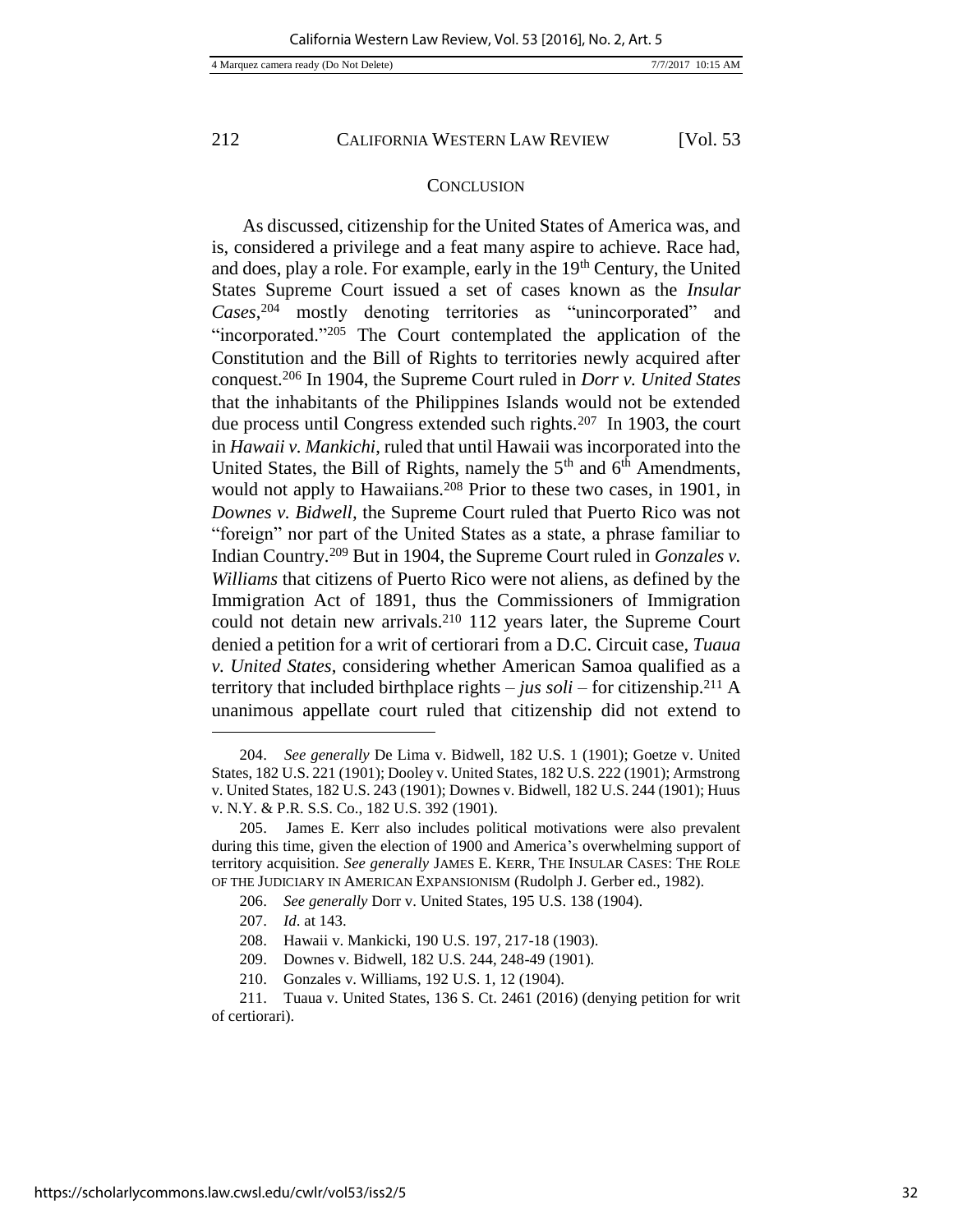individuals born in American Samoa.<sup>212</sup> The court reaffirmed that *Congress* has to extend such statutes as it has with other territories.<sup>213</sup> In her ruling, Justice Janice Roger Brown wrote:

Citizenship is not the sum of its benefits. It is no less than the adoption or ascription of an identity, that of "citizen" to a particular sovereign state, and a ratification of those mores necessary and intrinsic to association as a full functioning component of that sovereignty. At base Appellants ask that we forcibly impose a compact of citizenship—with its concomitant rights, obligations, and implications for cultural identity—on a distinct and unincorporated territory of people, in the absence of evidence that a majority of the territory's inhabitants endorse such a tie and where the territory's democratically elected representatives actively oppose such a compact.

 We can envision little that is more anomalous, under modern standards, than the forcible imposition of citizenship against the majoritarian will.<sup>214</sup>

Within that ruling, *Elk* appears to be setting the bar of separation regarding the Citizenship Clause.<sup>215</sup> Focusing on *jurisdiction* in relationship to the United States, the court's opinion in *Elk* states that whole *political jurisdiction* was needed to receive citizenship status, not partial.<sup>216</sup> Dependence on the United States government must be full and not semi-independent, a position the American Samoan Government agreed with.<sup>217</sup>

<sup>212.</sup> Tuaua v. United States, 788 F.3d 300, 311-12 (D.C. Cir. 2015).

<sup>213.</sup> *See* U.S. CONST. art. I, § 8, cl. 4 ("The Congress shall have Power to . . . establish a uniform Rule of Naturalization;"); *see also id*. at amend. XIV ("All persons born or naturalized in the United States and subject to the jurisdiction thereof, are citizens of the United States and of the State wherein they reside."). The American Samoan Government also opposed automatic citizenship, believing such a jurisdictional extension by the United States would interfere with their governmental practices. David G. Savage, *American Samoans demand Supreme Court finally grant them full citizenship*, L.A. TIMES (June 9, 2016, 2:20 PM), http://www.latimes.com/nation/la-fg-court-samoan-citizens-20160609-snapstory.html.

<sup>214.</sup> *Tuaua*, 788 F.3d at 311.

<sup>215.</sup> *Id.* at 305-306.

<sup>216.</sup> Elk v. Wilkins, 112 U.S. 94, 102 (1884).

<sup>217.</sup> *See Tuaua*, 788 F.3d at 310-11.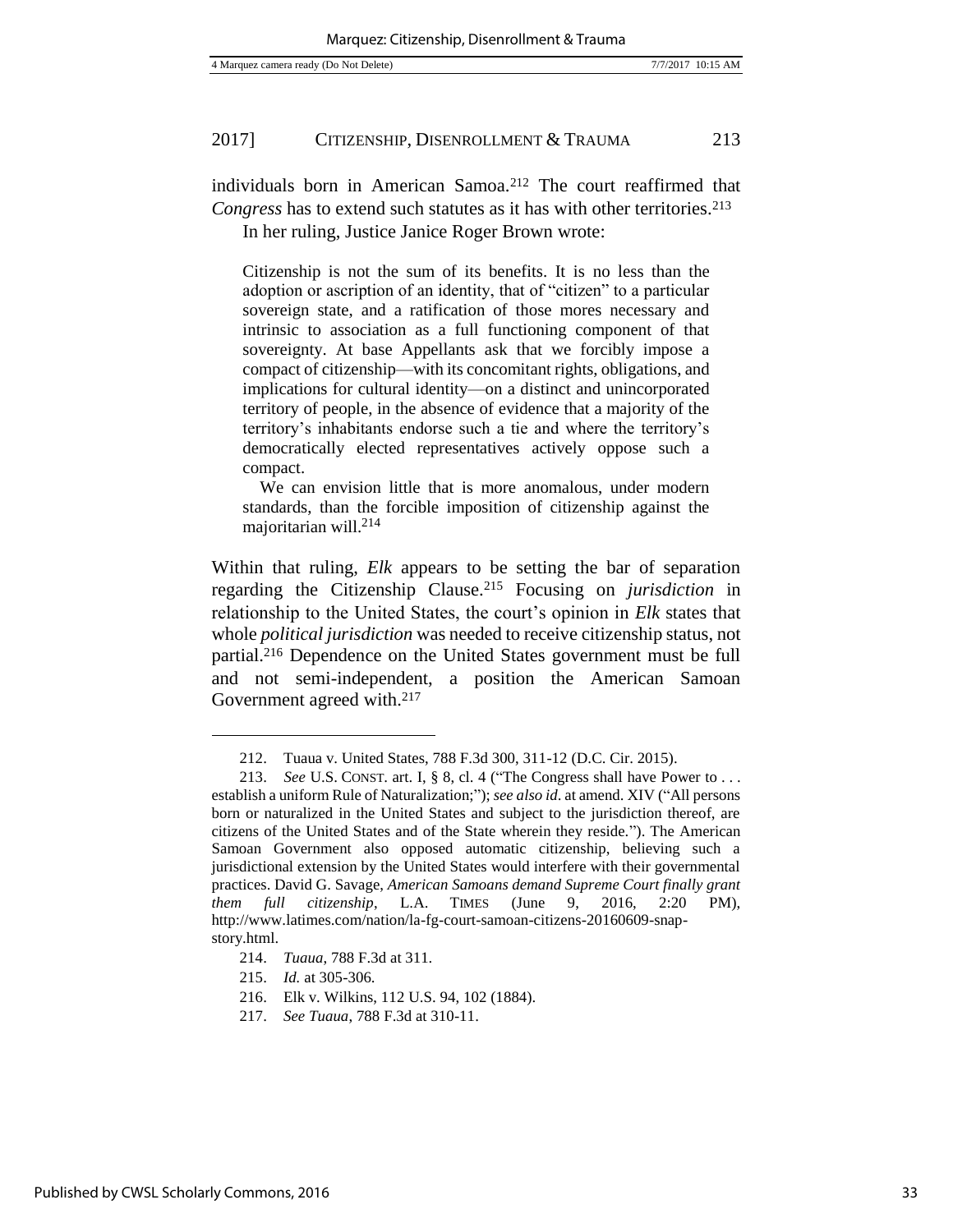In a separate amicus curiae brief, congressional members and former government officials filed a supportive brief for the petitioner. The brief to the Supreme Court stated:

As current and former government officials of the U.S. Territories, *Amici* are uniquely well positioned to speak to the profound implications of that profoundly wrong decision. If birthright citizenship really is something that persons born in the Territories enjoy only as a matter of legislative grace, then there is nothing to stop Congress from denying citizenship to persons born in Puerto Rico, Guam, the U.S. Virgin Islands, or the Northern Mariana Islands tomorrow. Indeed, it is not even clear that Congress could not revoke birthright citizenship of territorial residents who currently enjoy it. The decision below thus imperils the citizenship of *everyone* born in the U.S. Territories.

 That result cannot be reconciled with the text, structure, history, and purpose of the Fourteenth Amendment. Unsurprisingly, the D.C. Circuit's decision is grounded in none of those things, but instead rests largely on the notion that the American Samoa Government should get to dictate whether American Samoans enjoy constitutional birthright citizenship. Setting aside the rather obvious problem with conditioning a constitutional right on the will of the majority, the concerns that led the D.C. Circuit to defer to the preferences of the American Samoa Government are completely unfounded, as recognizing that the Citizenship Clause applies with full force to the Territories would not imperil the culture or the people of American Samoa citizenship. Setting aside the rather obvious problem with conditioning a constitutional right on the will of the majority, the concerns that led the D.C. Circuit to defer to the preferences of the American Samoa Government are completely unfounded, as recognizing that the Citizenship Clause applies with full force to the Territories would not imperil the culture or the people of American Samoa.<sup>218</sup>

The amicus brief illustrates the important role Congress plays in deciding territorial—incorporated and unincorporated—status of citizenship. The current and former officials ask a profound question: Why does the American Samoa Government get to dictate whether

<sup>218.</sup> Brief for *Amici Curiae* Members of Congress and Former Governmental Officials in Support of Petitioners at 3-4, Tuaua v. United States 136 S. Ct. 2461 (2016) (No. 15-981), 2016 U.S. S. Ct. Briefs LEXIS 984, at \*5-\*7.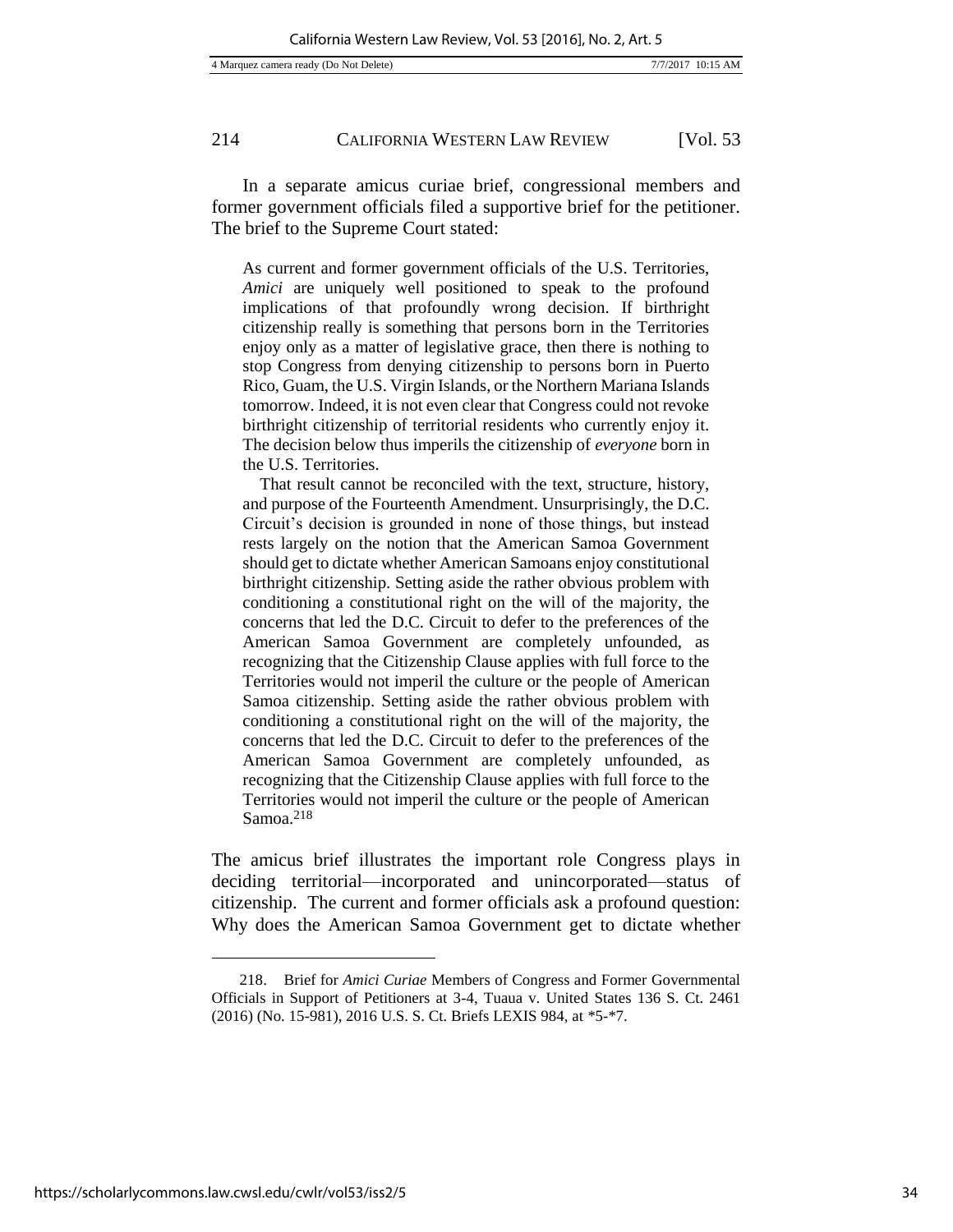American Samoans enjoy constitutional birthright citizenship? Perhaps the answer is found in *Santa Clara v. Martinez*, the very same canon crippling American Indians today. Without citizenship there are no constitutional protections, no due process, and no equal standing, a phenomenon being witnessed within tribal citizen disenrollment practices. Congress has power to extend the criteria of citizenship and the same lawmakers—as history dictates—under the doctrine of plenary power, can issue the same constitutional rights to those seeking a voice regarding removal and termination from their tribal communities that courts currently deny.

Lastly, tribal government's disenrollment practices are traumatic events. Manmade termination and removal of tribal citizens have a high probability of imperilment.<sup>219</sup> Tribal communities already host many afflictions, which are well documented. There are no current studies taking place that seek to correlate disenrollment and the traumatic categories, but traumatic episodes are present in Indian communities across the country. Indian Country simply cannot afford to lose any more American Indians, including those disenrolled.

According to the Suicide Prevention Resource Center ("SRPC"), utilizing data from the Centers for Disease Control and Prevention, American Indians/Alaska Natives have a suicide rate of 16.93 per 100,000, while the total population rate is 12.08 per 100,000, with the 10-24 age range being the highest cohort for American Indians/Alaska Natives.<sup>220</sup> Amongst the youth, as SRPC illustrates in the table below, underage drinking becomes a coping mechanism.

<sup>219.</sup> *Id.* at 4 ("Recognizing that the Citizenship Clause applies with full force to the Territories would not imperil the culture or the people of American Samoa.").

<sup>220.</sup> SUICIDE PREVENTION RESOURCE CTR., SUICIDE AMONG RACIAL/ETHNIC POPULATIONS IN THE U.S.: AMERICAN INDIANS/ALASKA NATIVES 1-2 (2013), http://www.sprc.org/sites/default/files/migrate/library/

AI\_AN%20Sheet%20Aug%2028%202013%20Final.pdf.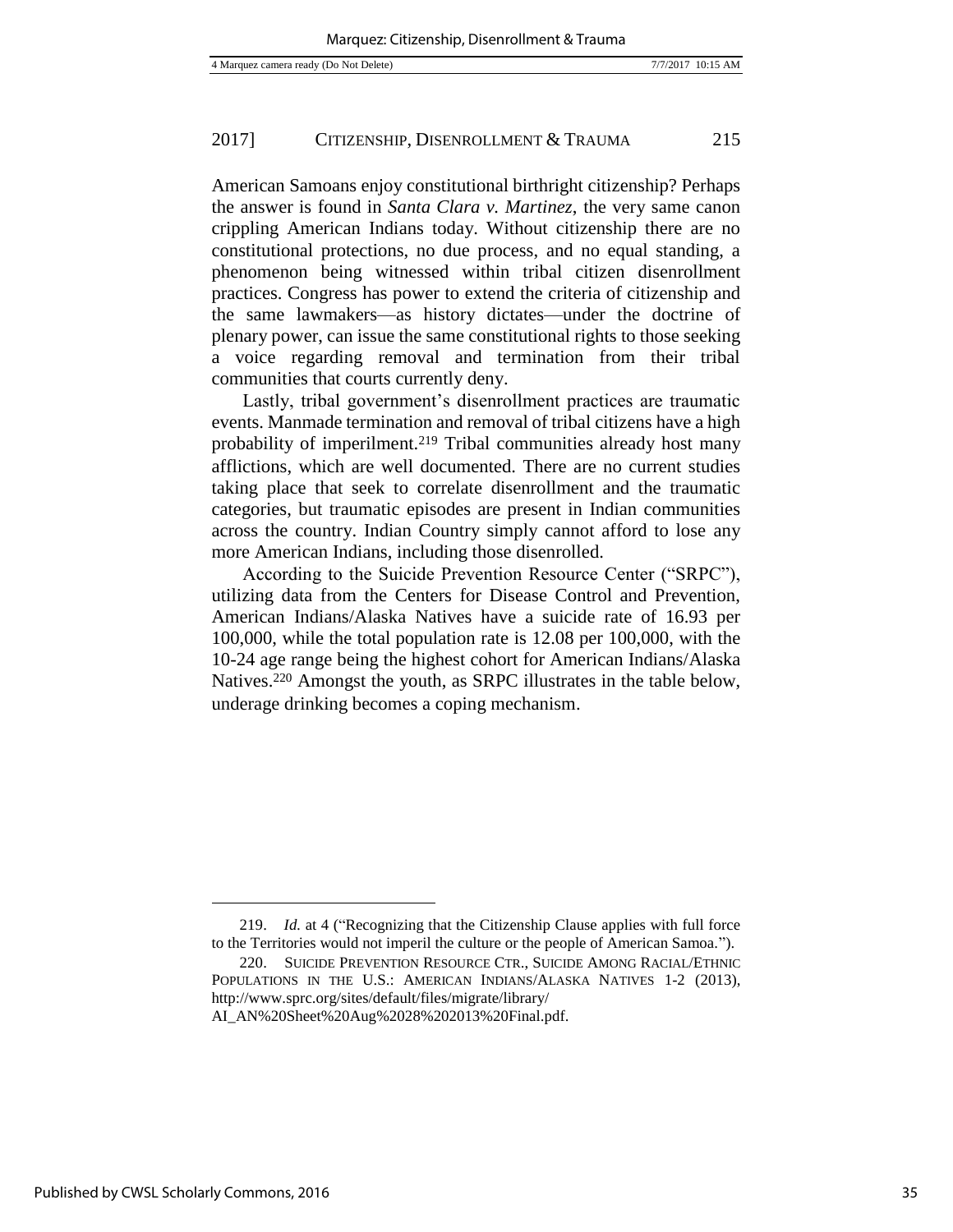## Results of 2013 Youth Risk Behavior Survey of High School Students Regarding Drinking Status and Depression, Suicide Consideration, and Developing a Suicide Plan<sup>221</sup>

|                      | Depressive Feelings | <b>Considered Suicide</b> | Developed<br>a<br>Suicide Plan |
|----------------------|---------------------|---------------------------|--------------------------------|
| Non-<br>Drinker      | 34%                 | 17%                       | 20%                            |
| Current,<br>No Binge | 23%                 | 16%                       | 15%                            |
| Current,<br>Binge    | 30%                 | 15%                       | 16%                            |

Traumatic events that trigger depressive episodes were once an external matter, but with internal traumatic manifestations, these episodes *may* have a deeper and greater psycho-social impact, one that has yet to be measured.

Studies have been conducted that consider trauma within Indian communities. In one study, looking at rates of violence and trauma in a Southwestern Indian community, 81.4% (N=247) experienced some form of trauma and of individuals who experienced multiple traumatic events, 66% (N=163), had a higher risk rate of developing depression.<sup>222</sup> Such traumatic events, such as combat, physical assault, witnessing extreme violence, serious injury, fire or unexpected deaths—to name a few—may have long-lasting impressions, such as Post-Traumatic Stress Disorder, within families and across generations.<sup>223</sup> These events may lead to unresolved grief and

<sup>221.</sup> SUICIDE PREVENTION RESOURCE CTR., SUICIDE AMONG RACIAL/ETHNIC POPULATIONS IN THE U.S.: AMERICAN INDIANS/ALASKA NATIVES 3 (2013), https://www.samhsa.gov/capt/sites/default/files/resources/suicide-ethnicpopulations.pdf.

<sup>222.</sup> Robert W. Robin et. al., *Prevalence and Characteristics of Trauma and Posttraumatic Stress Disorder in a Southwestern American Indian Community*, 154 AM. J. PSYCHIATRY 1582, 1582 (1997).

<sup>223.</sup> Aaron R. Denham, *Rethinking Historical Trauma: Narratives of Resilience*, 45 TRANSCULTURAL PSYCHIATRY 391, 396 (2008).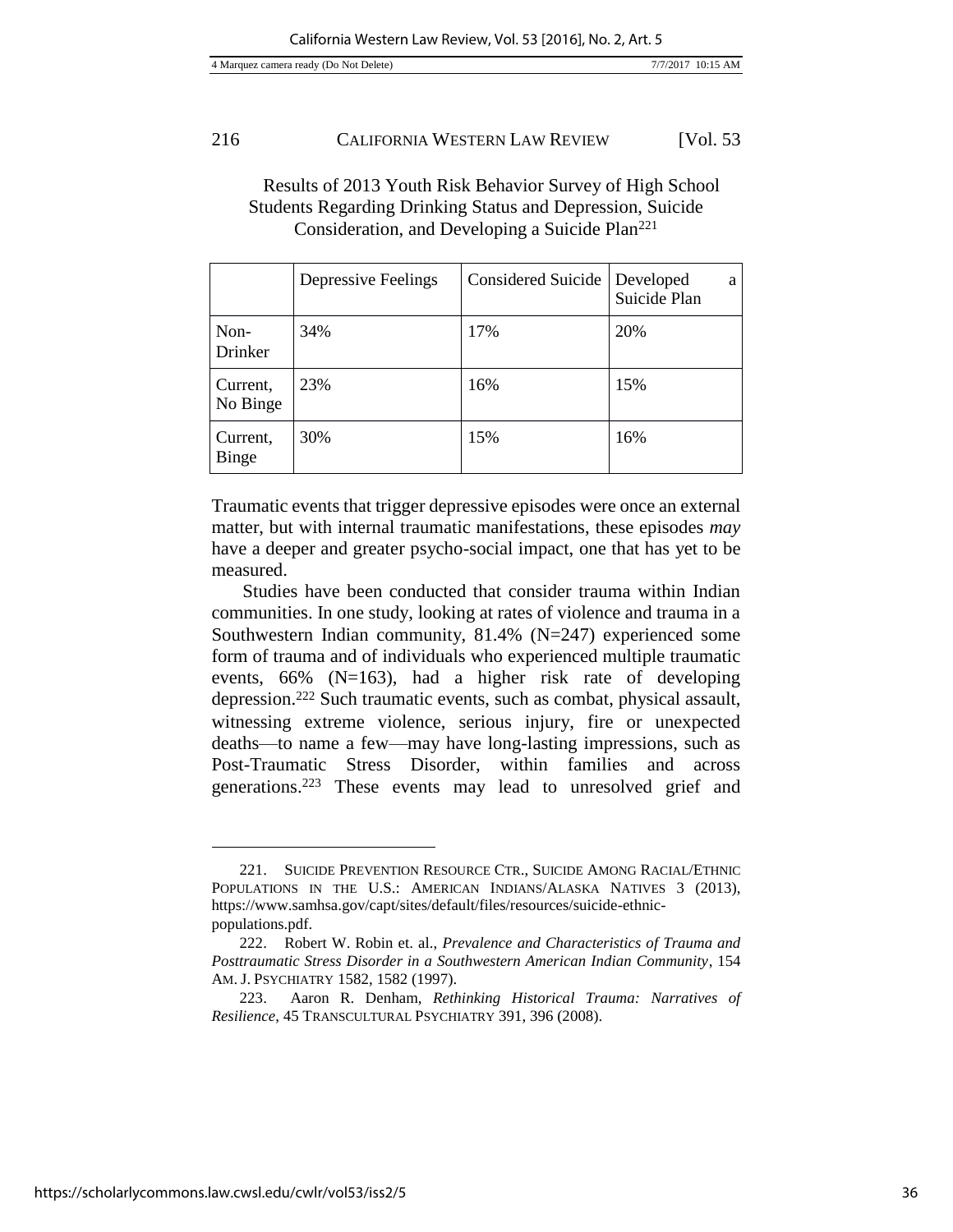prolonged suffering for a lifetime, thus complicating an individual's "way of life" and the generational affects.<sup>224</sup>

Indian communities are the most impacted communities within the United States and the majority of the impactful thrusts culminated from external forces. Today, internal forces are impacting the state of health on Indian communities. After the tribal governments' disenrollment actions, where and how do these disenfranchised people gain assistance to combat the depressive illness that may follow? If the "healing journey" can be found within the individual's culture and identity, where does one turn when that culture has been terminated?<sup>225</sup>

The full weight and measure of citizenship for American Indians remains in a quasi-state. After years of struggle to reach equal standing in the American political sovereign fabric, the American Indian remains abridged; equality of due process has yet to be reached. The federal government's unwillingness to intervene remains steadfast. *Santa Clara* served to acknowledge tribal supremacy regarding enrollment, but the federation's governments, which includes tribes, shield themselves with the same ruling regarding disenrollment. These two acts—to admit and to erase—have two distinctly different origins. Plus, falsifying information during the enrollment process, knowingly so or not, can only have merit when completing the process when the rules have changed, not after. These federation governments serve to silence the individual's inalienable rights with destructive alienable laws. *Santa Clara*'s shield should not be extended to tribal laws that seek to erase the individual without due process.

Such acts have a negative impact on already fragile communities. Indian Country already hosts deplorable health issues. These acts of disenrollment only enhance these traumatic conditions, leaving those disenrolled unprotected and no longer protected by federal or tribal human service programs. Though further research is need to fully understand the state of those disenrolled, many studies already expose Indian Country's traumas. The manmade actions can only serve to further the community trauma.

l

Published by CWSL Scholarly Commons, 2016

<sup>224.</sup> *Id.*

<sup>225.</sup> *See generally* Hilary N. Weaver, *Examining Two Facets of American Indian Identity: Exposure to Other Cultures and the Influence of Historical Trauma*, 2 J. HUM. BEHAV. SOC. ENV'T 19 (1999).